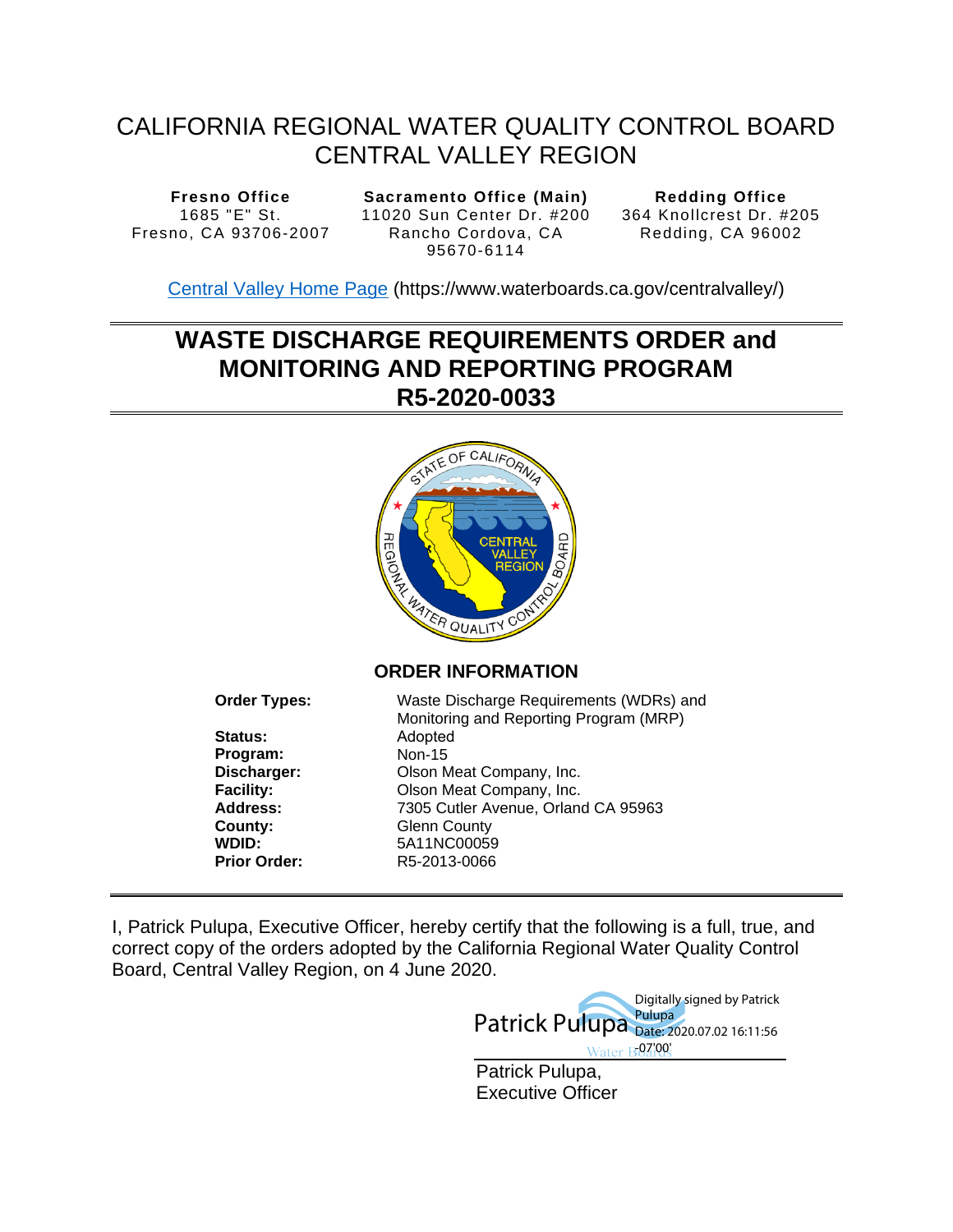# **CONTENTS**

<span id="page-1-0"></span>

|    | .17 |
|----|-----|
|    |     |
| А. |     |
| В. |     |
| C. |     |
| D. |     |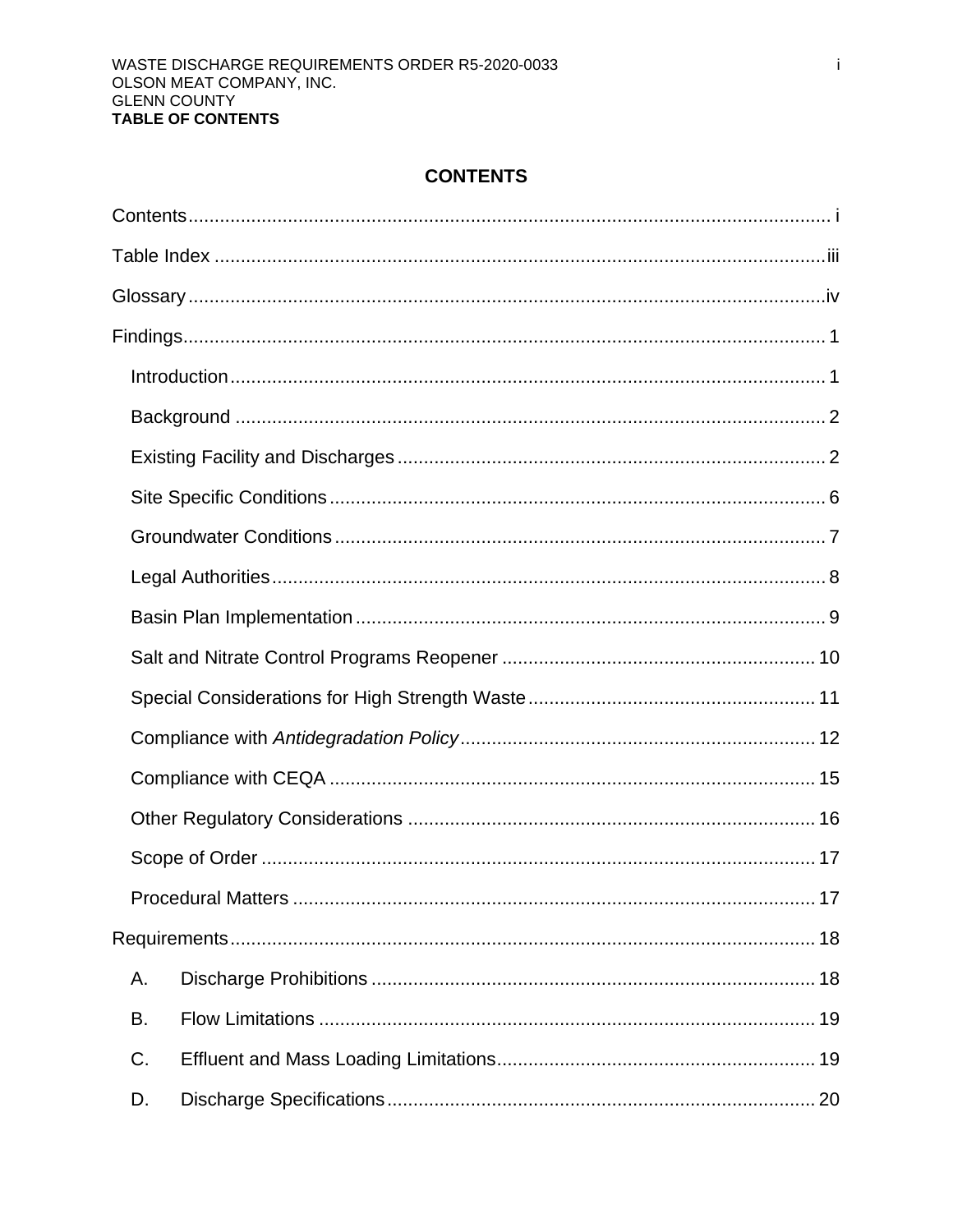| Ε.        |                                                                                     |  |
|-----------|-------------------------------------------------------------------------------------|--|
| F.        |                                                                                     |  |
| G.        |                                                                                     |  |
| Η.        |                                                                                     |  |
|           |                                                                                     |  |
|           |                                                                                     |  |
|           |                                                                                     |  |
|           | Attachment D-Requirements for Monitoring Well Installation Workplans And Monitoring |  |
|           |                                                                                     |  |
| Α.        |                                                                                     |  |
| <b>B.</b> |                                                                                     |  |
| 2.        |                                                                                     |  |
| 3.        |                                                                                     |  |
| 4.        | Supply Water and Irrigation Well Water Monitoring  MRP-7                            |  |
| C.        |                                                                                     |  |
|           |                                                                                     |  |
|           |                                                                                     |  |
|           |                                                                                     |  |
|           |                                                                                     |  |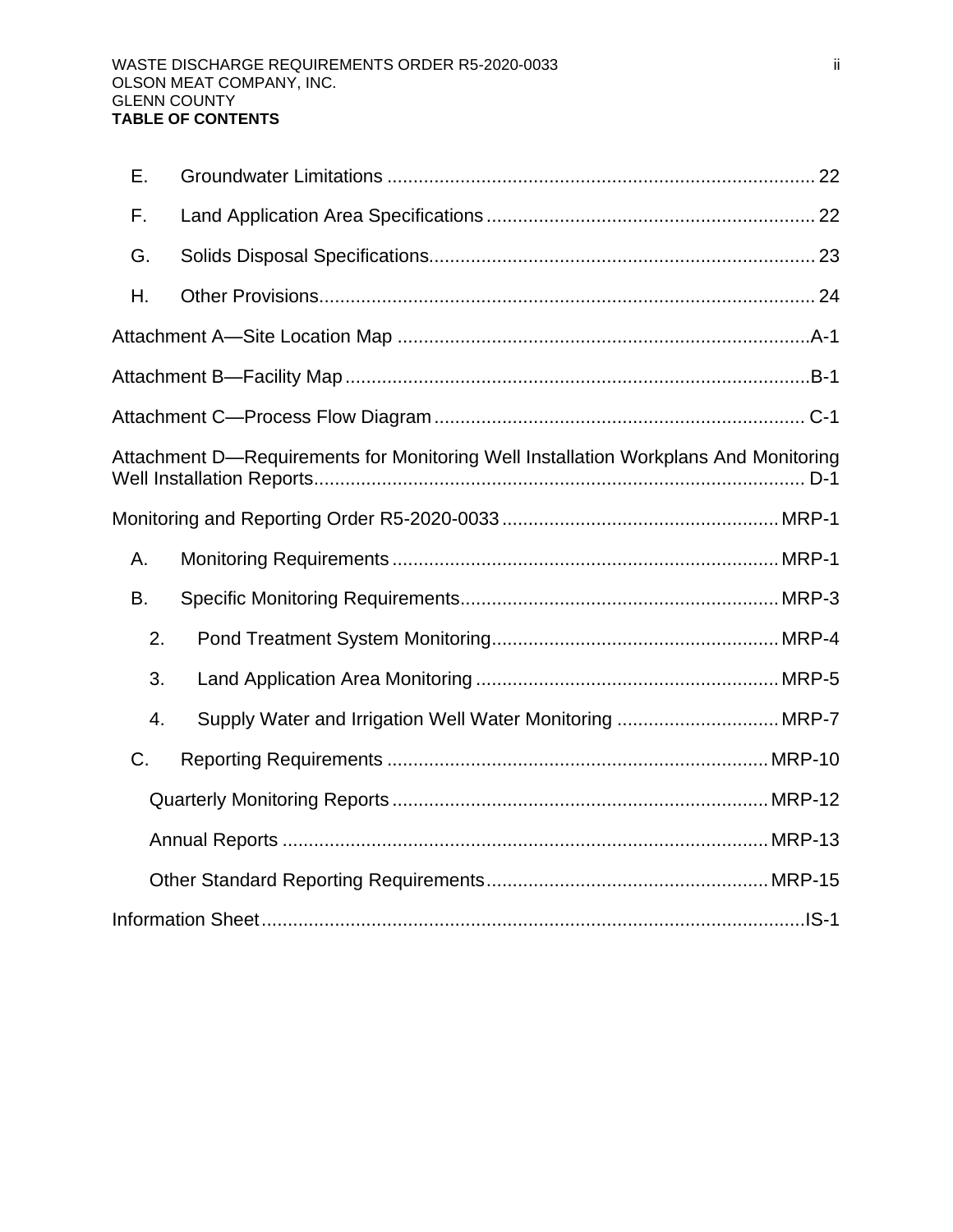# **TABLE INDEX**

<span id="page-3-0"></span>

| Table 4— Average Shallow Groundwater Concentrations 2018-2019  8  |  |
|-------------------------------------------------------------------|--|
|                                                                   |  |
|                                                                   |  |
|                                                                   |  |
|                                                                   |  |
|                                                                   |  |
|                                                                   |  |
|                                                                   |  |
|                                                                   |  |
|                                                                   |  |
| Table MRP 5-Supply Water and Supplemental Water Monitoring  MRP-8 |  |
|                                                                   |  |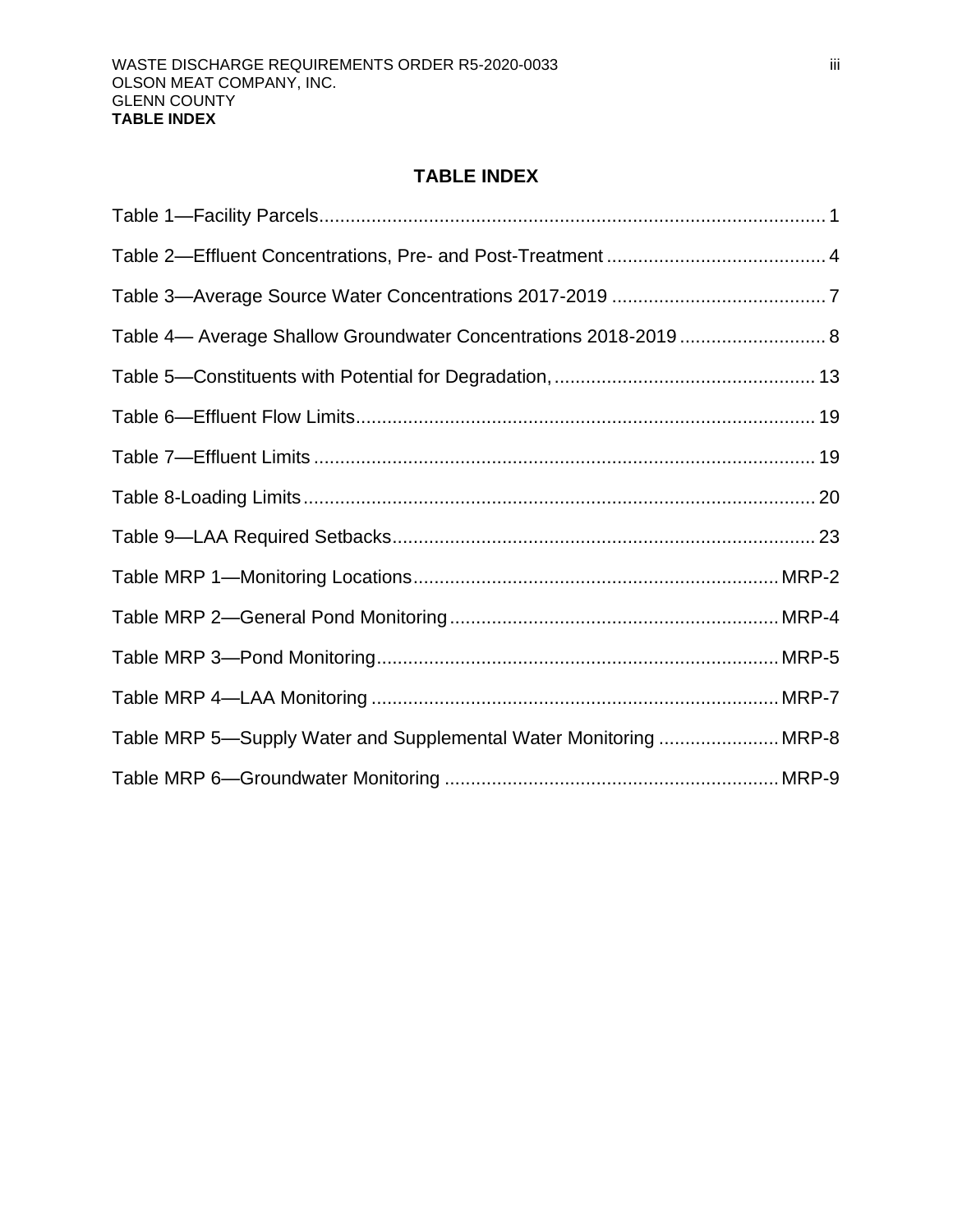# **GLOSSARY**

<span id="page-4-0"></span>

|           | Antidegradation Policy  Statement of Policy with Respect to Maintaining High Quality<br>Waters in California, State Water Board Resolution 68-16 |
|-----------|--------------------------------------------------------------------------------------------------------------------------------------------------|
|           | Basin PlanWater Quality Control Plan for Sacramento and San Joaquin<br><b>River Basins</b>                                                       |
|           |                                                                                                                                                  |
|           |                                                                                                                                                  |
|           | BPTC Best Practicable Treatment and Control                                                                                                      |
|           | <b>CEQA</b> California Environmental Quality Act, Public Resources<br>Code section 21000 et seq.                                                 |
|           | CEQA GuidelinesCalifornia Code of Regulations, Title 14, section 15000<br>et seq.                                                                |
|           |                                                                                                                                                  |
|           | COC[s]Constituent[s] of Concern                                                                                                                  |
|           |                                                                                                                                                  |
|           | <b>DTSC</b> California Department of Toxic Substances Control                                                                                    |
|           |                                                                                                                                                  |
|           |                                                                                                                                                  |
|           |                                                                                                                                                  |
|           | FEMA  Federal Emergency Management Agency                                                                                                        |
| <b>Ft</b> | Feet                                                                                                                                             |
|           |                                                                                                                                                  |
|           |                                                                                                                                                  |
|           | Ibs/ac/yr Pounds per Acre per Year                                                                                                               |
|           |                                                                                                                                                  |
|           | umhos/cm  Micromhos per Centimeter                                                                                                               |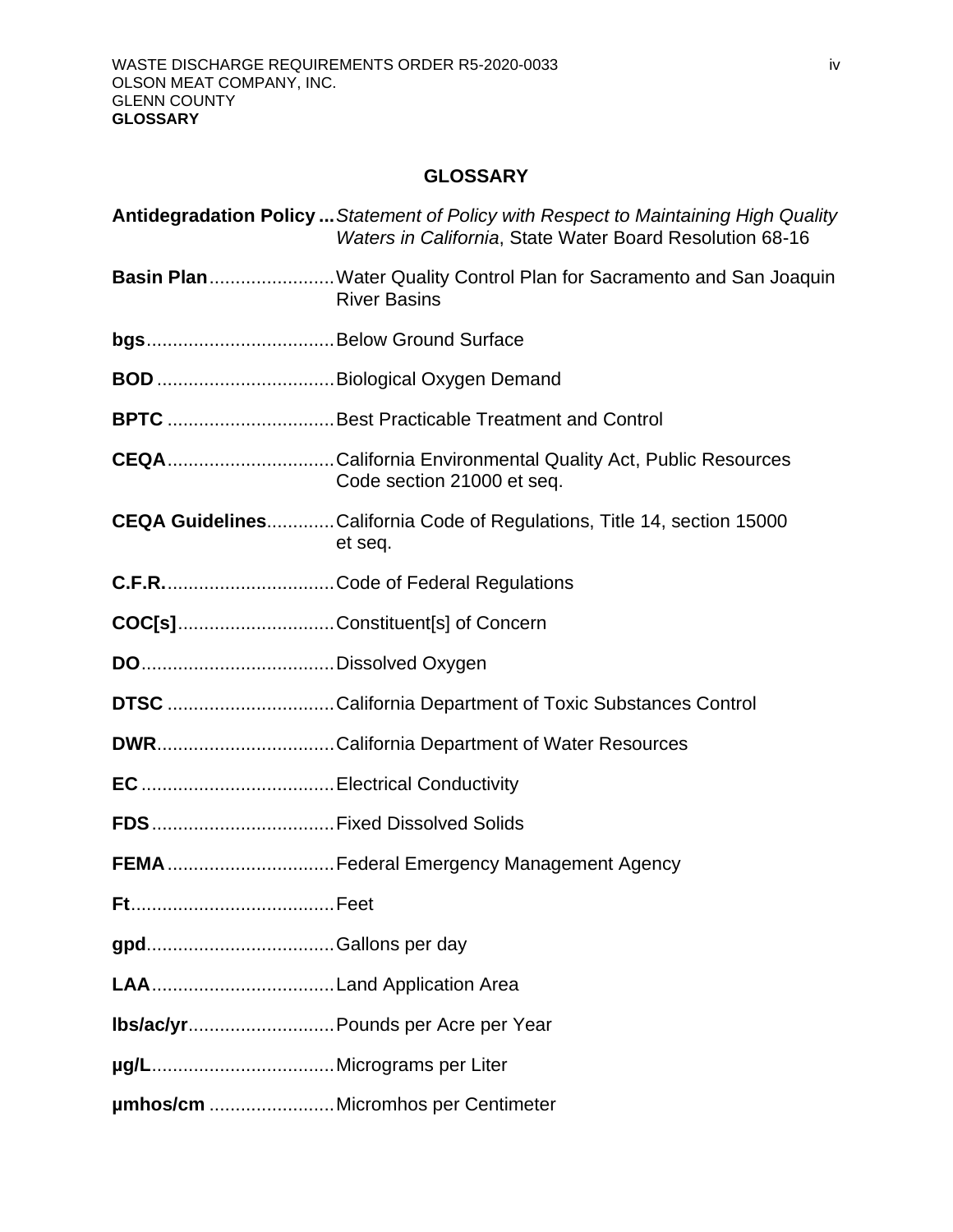| <b>ROWD</b> Report of Waste Discharge                                                                                             |
|-----------------------------------------------------------------------------------------------------------------------------------|
|                                                                                                                                   |
| <b>SPRRs</b> Standard Provisions and Reporting Requirements                                                                       |
|                                                                                                                                   |
| Title 22California Code of Regulations, Title 22                                                                                  |
| Title 23California Code of Regulations, Title 23                                                                                  |
| Title 27California Code of Regulations, Title 27                                                                                  |
|                                                                                                                                   |
| <b>Unified Guidance Statistical Analysis of Groundwater Monitoring Data at</b><br>RCRA Facilities, Unified Guidance (USEPA, 2009) |
| USEPAUnited States Environmental Protection Agency                                                                                |
| WDRsWaste Discharge Requirements                                                                                                  |
| WQO[s]Water Quality Objective[s]                                                                                                  |

(Findings begin on next page)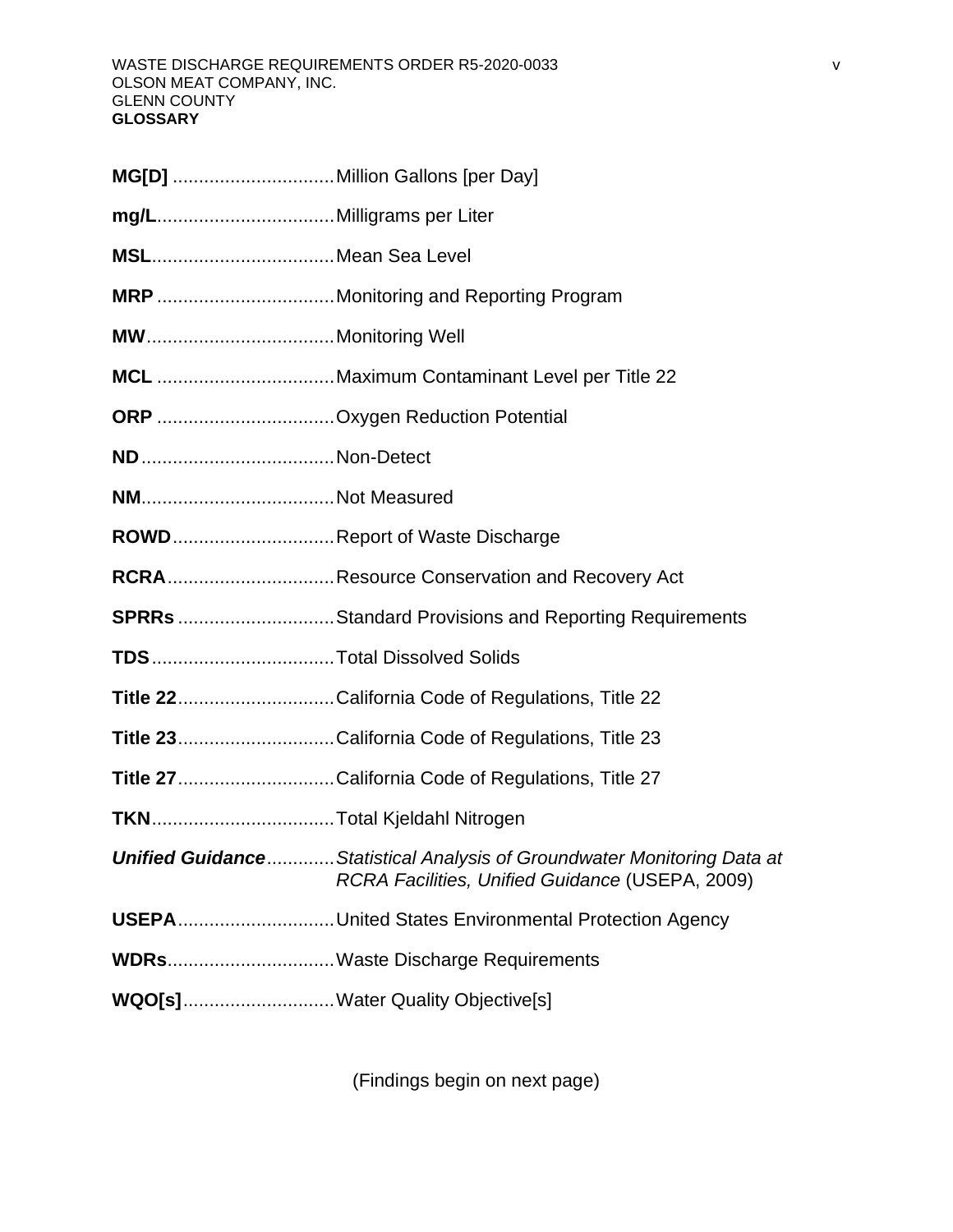### **FINDINGS**

<span id="page-6-0"></span>The California Regional Water Quality Control Board, Central Valley (Central Valley Water Board) hereby finds as follows:

#### **Introduction**

- <span id="page-6-1"></span>1. Olson Meat Company, Inc. (Discharger) is owned and operated by James and Darlene Olson. The Olson Meat Company slaughterhouse (Facility) is located approximately five miles northeast of Orland in Glenn County, Section 5, T22N, R2W, Mount Diablo Base and Meridian (MDB&M). The Facility's location is depicted on the Site Location Map in **Attachment A**.
- <span id="page-6-2"></span>2. The Facility is comprised of the following Glenn County Assessor Parcel Number (APN):

#### **Table 1—Facility Parcels**

| <b>APN</b>  | Landowner            |
|-------------|----------------------|
| 037-050-004 | Fred & Darlene Olson |

- 3. As Facility's owner and operator, the Discharger is responsible for compliance with the Waste Discharge Requirements (WDRs) prescribed in this Order.
- 4. The following materials are attached to this Order and incorporated herein:
	- a. [Attachment A—](#page-36-2)[Site Location Map](#page-36-1)
	- b. [Attachment B—](#page-38-2)[Facility Map](#page-38-1)
	- [c. Attachment C—](#page-40-2)[Process Flow Diagram](#page-40-1)
	- d. [Attachment D—](#page-42-2)[REQUIREMENTS FOR MONITORING WELL](#page-42-1) [INSTALLATION WORKPLANS AND MONITORING WELL](#page-42-1) [INSTALLATION REPORTS](#page-42-1)
	- e. [Standard Provisions and Reporting Requirements](#page-46-2)
	- f. [Information Sheet](#page-62-1)
- 5. Also attached to this **Order R5-2020-0033**, which establishes a Monitoring and Reporting Program (MRP) for discharges regulated under the WDRs prescribed herein. Compliance with the MRP and subsequent revisions thereto.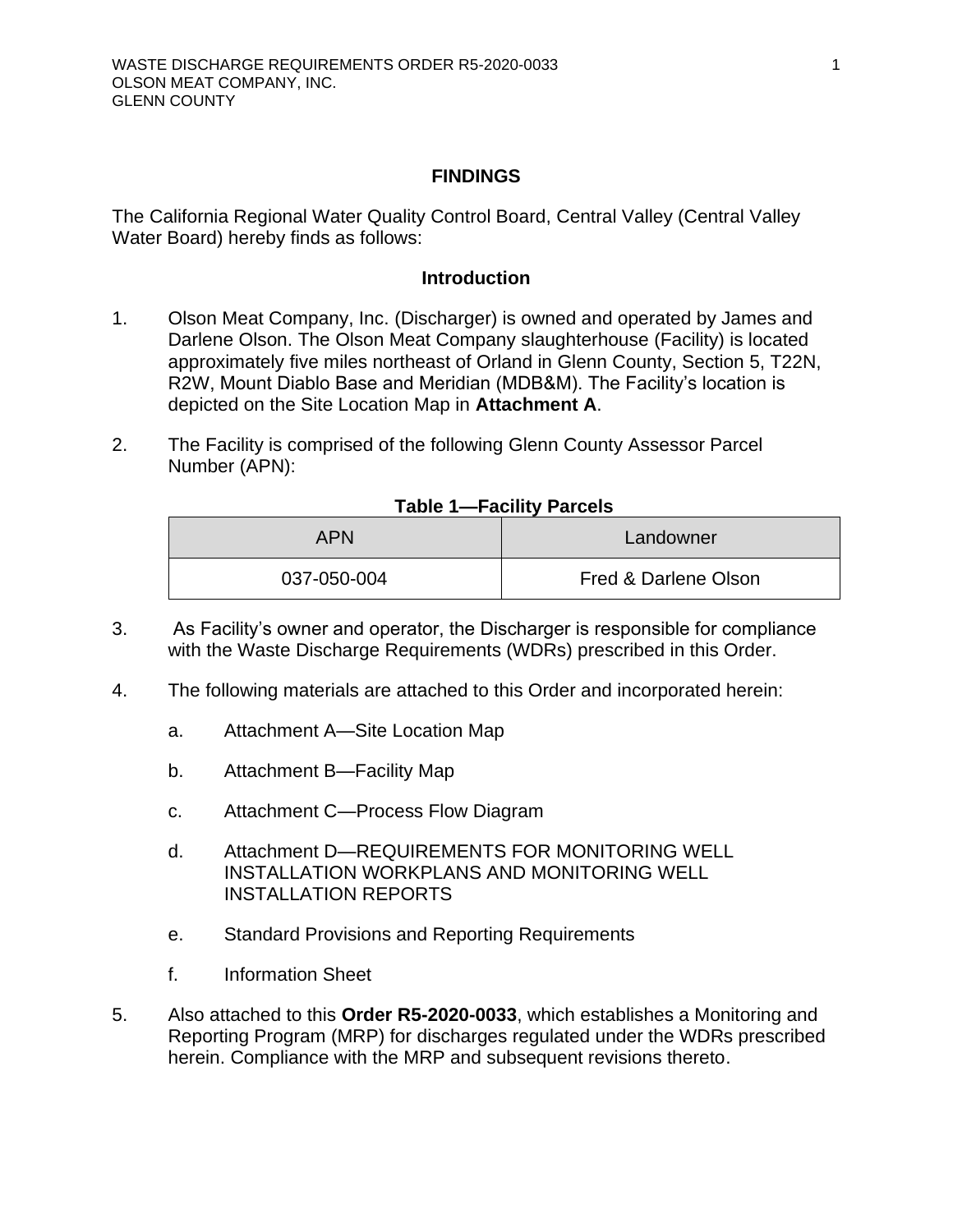- 6. Any additional information set forth in the attached **Information Sheet** is also incorporated herein.
- 7. On 1 November 2017, the Discharger submitted a Report of Waste Discharge (ROWD) that describes expansion of an existing slaughterhouse and pork processing facility that generates process wastewater and residual solids that are discharged to land in Glenn County. The Discharger submitted additional information to support the ROWD on 28 February 2019 and 23 October 2019.

#### **Background**

<span id="page-7-0"></span>8. WDRs Order R5-2013-0066, adopted by the Central Valley Water Board on 31 May 2013, prescribes requirements for the discharge. Order R5-2013-0066 allows monthly average wastewater flow of up to 11,000 gallons per day (gpd) from Facility operations. At the time of issuance, the Facility's water supply was not metered; flow limits were based on estimated flow rates. A totalizer meter was installed in June 2014 and the Discharger reported 14,000 gallons per day water usage. Since then the Discharger has exceeded the wastewater flow limits and expanded Facility operations. Order R5-2013-0066 is being updated to reflect changes at the Facility.

#### **Existing Facility and Discharges**

- <span id="page-7-1"></span>9. The Facility is a slaughterhouse and swine processing facility equipped with wastewater treatment and disposal ponds and a land application area. **Attachment B**, which is attached hereto and made a part of this Order by reference, depicts a plan view of the Facility and the land application areas. In 2016, approximately 20,560 gallons of process wastewater was generated by the Facility daily assuming operation six days a week. In 2019 the Facility generated approximately 29,500 gallons of wastewater daily, again assuming operation six days a week.
- 10. The wastewater treatment and disposal system consists of collection drains, concrete collection pits, a sloped screen separator, wastewater storage ponds, and associated flood irrigation piping and a land application area. **Attachment C** of this Order, which is attached hereto and made part of this Order by reference, depicts a process flow diagram of the pond treatment and land application system.
- 11. Swine are kept in holding pens for a limited time to provide a daily supply of animals for processing. The pens are a source of wastewater from drinking water spillage, washing of live swine, and manure cleanout which flows to the concrete pits. The swine are killed in a carbon dioxide chamber after which carcasses are rapidly bled out. The carcasses are placed in 3,500-gallon scald tanks, which are emptied daily. Skin, hair, organs and blood are collected and either sold, sent to a rendering plant, or disposed of at a Class III solid waste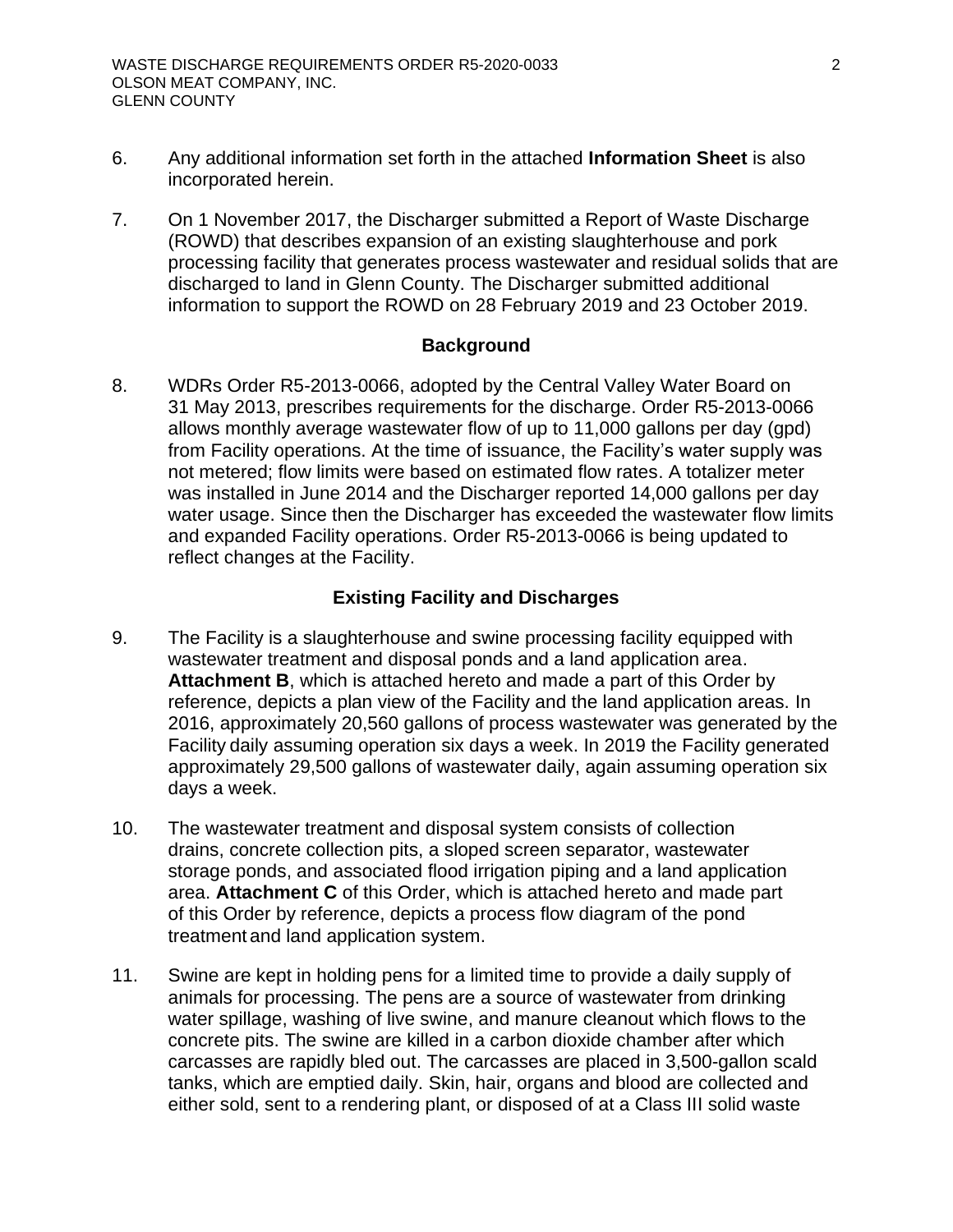disposal facility. The swine carcasses are given a final rinse prior to refrigeration. All industrial process water enters floor drains and flows to the concrete pits adjacent to the building.

- 12. Federal regulations require that the carcass processing areas be cleaned every eight hours to maintain sanitary conditions. During cleanup, equipment, walls and floors are rinsed and then scrubbed with detergents and sanitizing agents. Products used within the processing area are sodium carbonate, sodium chloride, and calcium hypochlorite granules.
- 13. The Facility operates six days a week and currently has 100 employees working various shifts.
- 14. The Facility's primary water source is the supply well located in the northwest corner of the property. A flow totalizer meter records the amount of water used by the Facility. Water from this well also supplies the onsite residence and the facility restrooms, showers and laundry. Domestic wastewater discharges are treated and discharged to three onsite septic tank-leach field systems, which are regulated by Glenn County Environmental Health Department. See Attachment B for a Facility Map.
- 15. Potassium chloride is added as a water softening agent for industrial activities.
- 16. Paved areas are sloped to route storm water to a roadside storm water ditch along the north property boundary. Likewise, roof gutters and downspouts direct storm water to the north roadside drainage.
- 17. The concrete pits have a combined storage capacity of 18,445 gallons. Since July 2018 wastewater collected in the concrete pits is pumped to a sloped screen separator to remove solid particles. The recovered wastewater drains back to the concrete pits and is pumped, as needed, to the pond treatment system. The solids are stockpiled on a concrete pad and removed by a thirdparty vendor, as needed.
- 18. The pond treatment system consists of eleven shallow ponds operating in series with gravity discharge. The 2010 ROWD reported pond system capacity to be 1.22 million gallons (MG) (3.75 acre-feet) with the potential to contain approximate 115 days of wastewater discharges in the pond system. The 2017 and 2019 ROWD submittals estimate pond storage capacity to be 0.974 MG (2.99 acre-feet). In the 2010 ROWD, the cumulative volume of the Treatment System was estimated to be 60 days of industrial wastewater discharges, assuming two feet of remaining freeboard in Pond 11. According to flow data presented in the 2019 annual report, the volume or residence time of the pond system is approximately 26 days.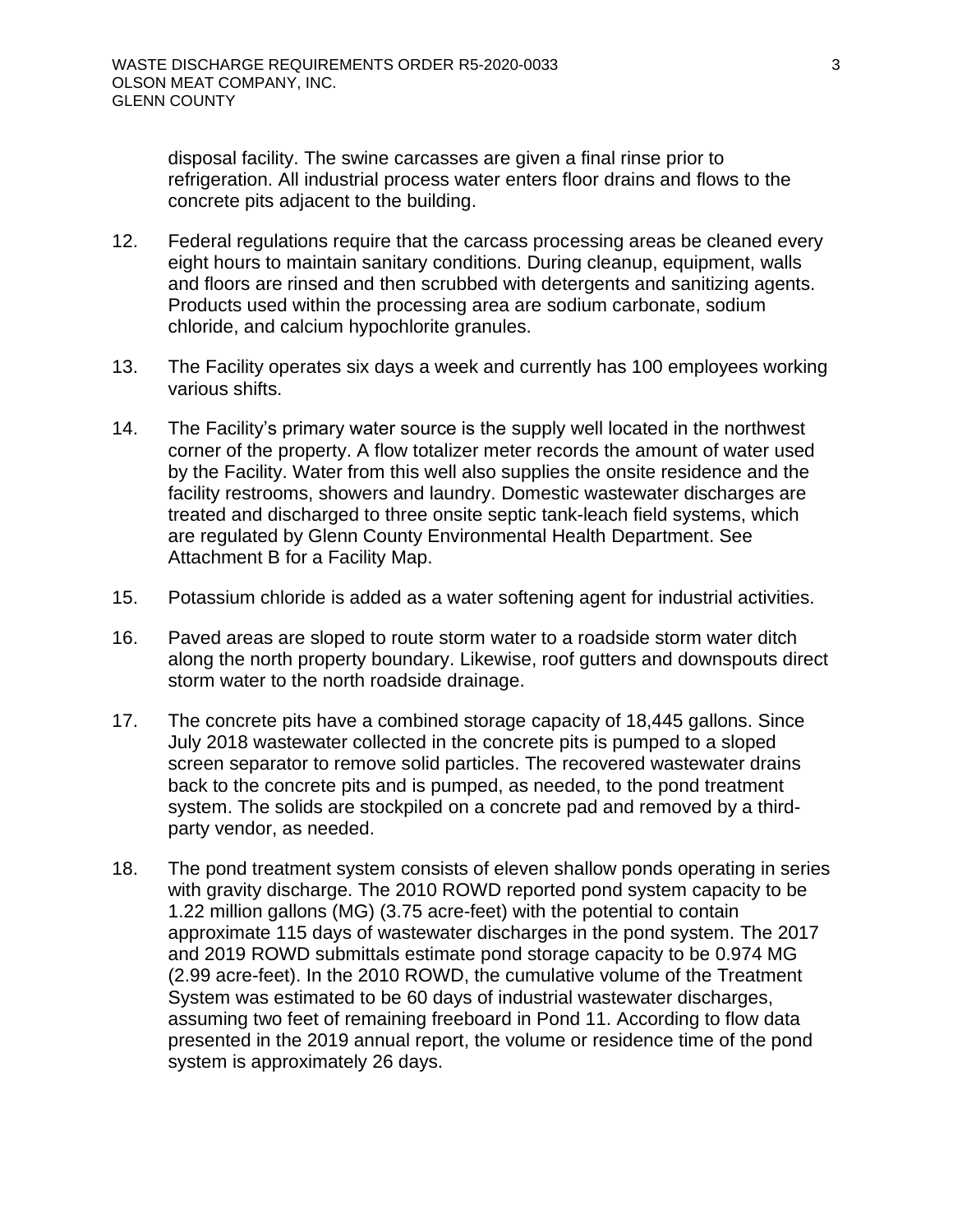- 19. Wastewater flows by gravity from one pond to the next, which allows organic degradation processes to occur. Wastewater treatment ponds 1 through 10 are earthen berm structures with a maximum depth of four feet. The shallow depth promotes aeration and allows the Discharger to clean sludge from the pond bottoms. Pond 11 is nine feet deep. Wastewater from Pond 11 is blended with irrigation water as needed and applied to 25 acres of grassland used for cattle grazing.
- 20. Because water quality data for Pond 1 are limited, Ponds 1 and 11 were sampled on 18 October 2019; results are summarized below and presented with minimum and maximum concentrations for Pond 11 in 2019.

<span id="page-9-0"></span>

| Constituent                      | <b>Units</b> | Pond 1<br><b>Effluent</b> | Pond 11<br><b>Effluent</b> | Pond 11<br>2019 Min-Max |
|----------------------------------|--------------|---------------------------|----------------------------|-------------------------|
| <b>Average Daily Flow</b>        | gpd          | NM <sup>1</sup>           | 14,467                     | 11,370-18,600           |
| <b>Biological Oxygen Demand</b>  | mg/L         | 3,790                     | 17                         | 41-154                  |
| <b>Electrical Conductivity</b>   | umhos/<br>cm | 4,050                     | 3,780                      | 1,420-2,250             |
| <b>Total Dissolved Solids</b>    | mg/L         | 1,240                     | 955                        | 578-1,050               |
| <b>Fixed Dissolved Solids</b>    | mg/L         | 740                       | 710                        | 447-804                 |
| <b>Total Nitrogen</b>            | mg/L         | 615                       | 379                        | 75-386                  |
| <b>Total Kjeldahl Nitrogen</b>   | mg/L         | 614                       | 378                        | 75-386                  |
| Ammonia as Nitrogen              | mg/L         | 392                       | 374                        | <b>NM</b>               |
| Nitrate+Nitrite as Nitrogen      | mg/L         | 0.43 <sup>2</sup>         | 0.70 <sup>2</sup>          | $0.03 - 10.9$           |
| <b>Total Organic Carbon</b>      | mg/L         | 1,150                     | 32.2                       | <b>NM</b>               |
| Alkalinity as CaCO <sub>3</sub>  | mg/L         | 1,500                     | 1,620                      | <b>NM</b>               |
| Bicarbonate as CaCO <sub>3</sub> | mg/L         | 1,500                     | 1,620                      | <b>NM</b>               |
| Chloride                         | mg/L         | 112                       | 145                        | 69-167                  |

### **Table 2—Effluent Concentrations, Pre- and Post-Treatment**

Table Note 1: NM=Not measured.

Table Note 2: Reported values are below laboratory reporting limits; values are estimated.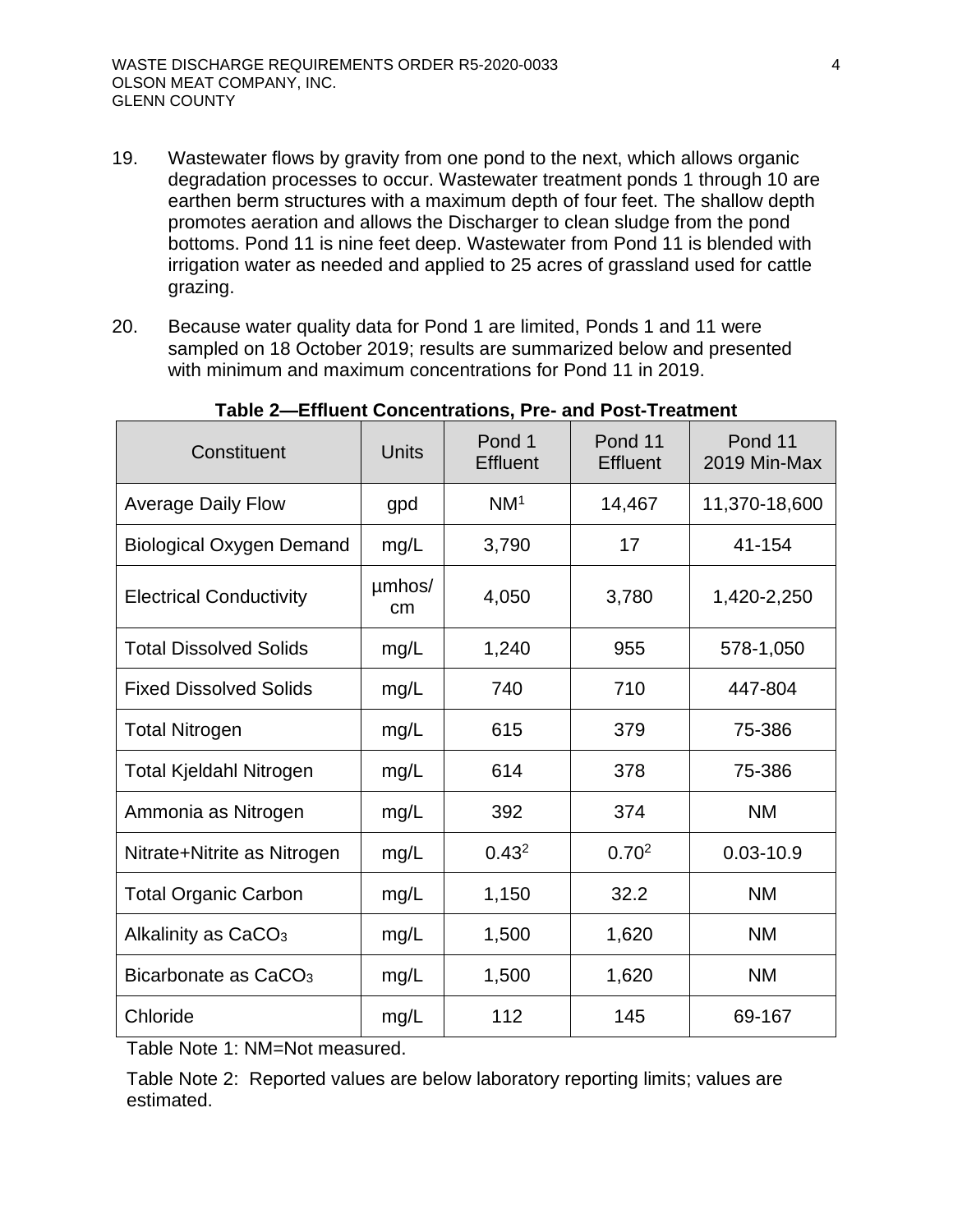- 21. Because daily washdown operations vary considerably and the treatment system is subject to direct precipitation and evaporation effects, Pond 1 and Pond 11 concentration data do not represent true starting and ending conditions to determine treatment system effectiveness.
- 22. In March 2016, the Discharger began adding a bio-stimulant to Ponds 1 and 2 to increase organic degradation processes in the treatment system. From February to July 2016 Total Nitrogen and Total Kjeldahl Nitrogen (TKN) concentrations dropped by approximately 75 percent, but concentrations then rebounded to previous levels and occasionally higher concentrations, despite regular biostimulant additions every two to three days totaling between 96 and 120 pounds per month.
- 23. In February 2017, the Discharger added aeration in the form of bubblers in Ponds 2 through 5, to promote aerobic treatment processes in the pond system. WDRs Order R5-2013-0066 showed 94 percent reduction of Biological Oxygen Demand (BOD) concentrations in the pond system prior to aeration; in 2018 and 2019 the treatment system showed between 92 and 98 percent BOD reduction.
- 24. The Discharger land applies partially treated effluent from Pond 11 to the land application area (LAA). Installation of a solar field in January 2018 reduced the LAA from 30 acres to approximately 25 acres and from four irrigation zones to three.
- 25. Land-applied effluent from Pond 11 is metered and the effluent is mixed with groundwater from the irrigation well in summer months as needed to meet crop demands. The irrigation well is 420 feet deep and screened from 35 to 420 feet below ground surface (bgs). The irrigation well is equipped with a backflow prevention device but is not equipped with a flow meter due to the potential for increased backpressure and possible damage to the manual gearhead. Prior to a 2018 calibration study, the pumping rate was assumed to be 650 gallons per minute (gpm), but the 2018 study showed pumping rates are approximately 265 gpm. Irrigation well volumes reported prior to January 2019 are likely overestimates by almost 250 percent.
- 26. The pastureland is used to grow a Bermuda grass (about 80 percent), Rye grass (15 percent) and clover (5 percent) mix which naturally reseeds itself. The LAA is grazed by approximately 70 head of cows for feed/fodder. The herd is provided additional feed and the LAA is fenced.
- 27. According to 2010 ROWD data, the estimated annual salt load to the LAA from wastewater application was 522 pounds per acre per year (lbs/ac/yr), based on the Fixed Dissolved Solids (FDS) concentration of a grab sample from Pond 11. Using the average monthly FDS concentration for the 2018 monitoring period and the 25-acre LAA size, the estimated annual salt load to the LAA in 2018 was 1,390 pounds per acre (lbs/ac).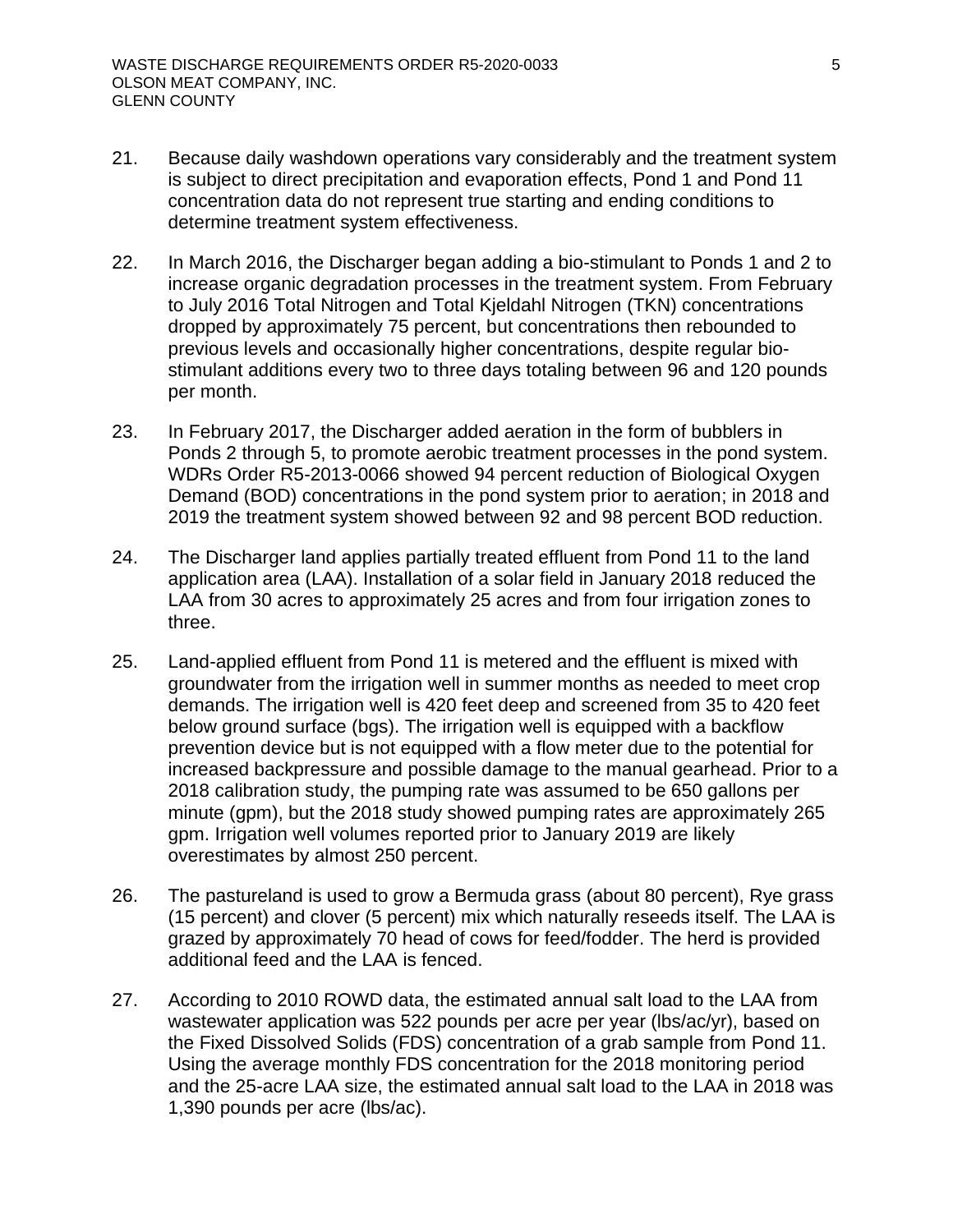- 28. The 2010 ROWD estimated BOD and nitrogen loading rates for the 30-acre LAA to be 156 lbs/ac/yr for BOD and 285 lbs/ac/yr for Nitrogen. Nitrogen loading rates reported prior to 2017 did not account for irrigation well water as an additional nitrogen source. 2018 reporting did not account for the LAA size reduction. Adjusting for the reduced LAA acreage, 2018 loading rates were approximately 760 lbs/ac/yr for Nitrogen and 237 lbs/ac/yr for BOD. BOD loading rates typically are reported on a per day basis; in this case the BOD loading rate for 2018 was approximately 0.65 lbs/ac/day.
- 29. Published annual nitrogen uptake values for Bermuda grass range from 350 to 600 lbs/ac/yr; Rye grass nitrogen uptake ranges from 160 and 250 lbs/ac/yr and Sweet clover uptake is 155 lbs/ac/yr (Brown and Caldwell, 2007. Manual of Good Practice for Land Application of Food Processing/Rinse Water).

#### **Site Specific Conditions**

- <span id="page-11-0"></span>30. The Facility is approximately 200 feet above mean sea level (ft MSL). Surface topography is relatively flat, sloping slightly to the south. Surface water drains to agricultural drains which drain to the Glenn-Colusa Canal, which then drains to the Colusa Basin Drain.
- 31. The Federal Emergency Management Agency designates the location of the Facility and LAA as Flood Zone X, which indicates that the Facility and LAA are outside the 500-year floodplain with minimal risk of flooding.
- 32. According to data in the *1982 Technical Report NWS 34, Mean Monthly, Seasonal, and Annual Pan Evaporation for the United States,* published by the United States Department of Commerce, National Oceanic and Atmospheric Administration, the Facility is in a Mediterranean climate characterized by dry summers and wet winters; the rainy season is typically from November through April. Average annual pan evaporation is 65.59 inches at Station 7291 Red Bluff 3 E, which is located approximately 25 miles north of the Facility.
- 33. According to the Western Regional Climate Center's online database the nearest precipitation monitoring station is Orland, Station 046056. The average annual precipitation in Orland is approximately 19.5 inches and the maximum annual precipitation for the period 1905 through 2018 is 48.35 inches.
- 34. Land use in the area is primarily agricultural. A dairy and pastureland border the Facility to the west and walnut orchards border it to the north, east and south. Other local agriculture includes alfalfa and various row crops.
- 35. According to the United States Department of Agriculture's Natural Resources Conservation web soil survey, soils underlying the industrial Facility and northern half of the LAA are classified as Arbuckle gravelly loam, which is well drained with low runoff. The south portion of the Facility which includes the pond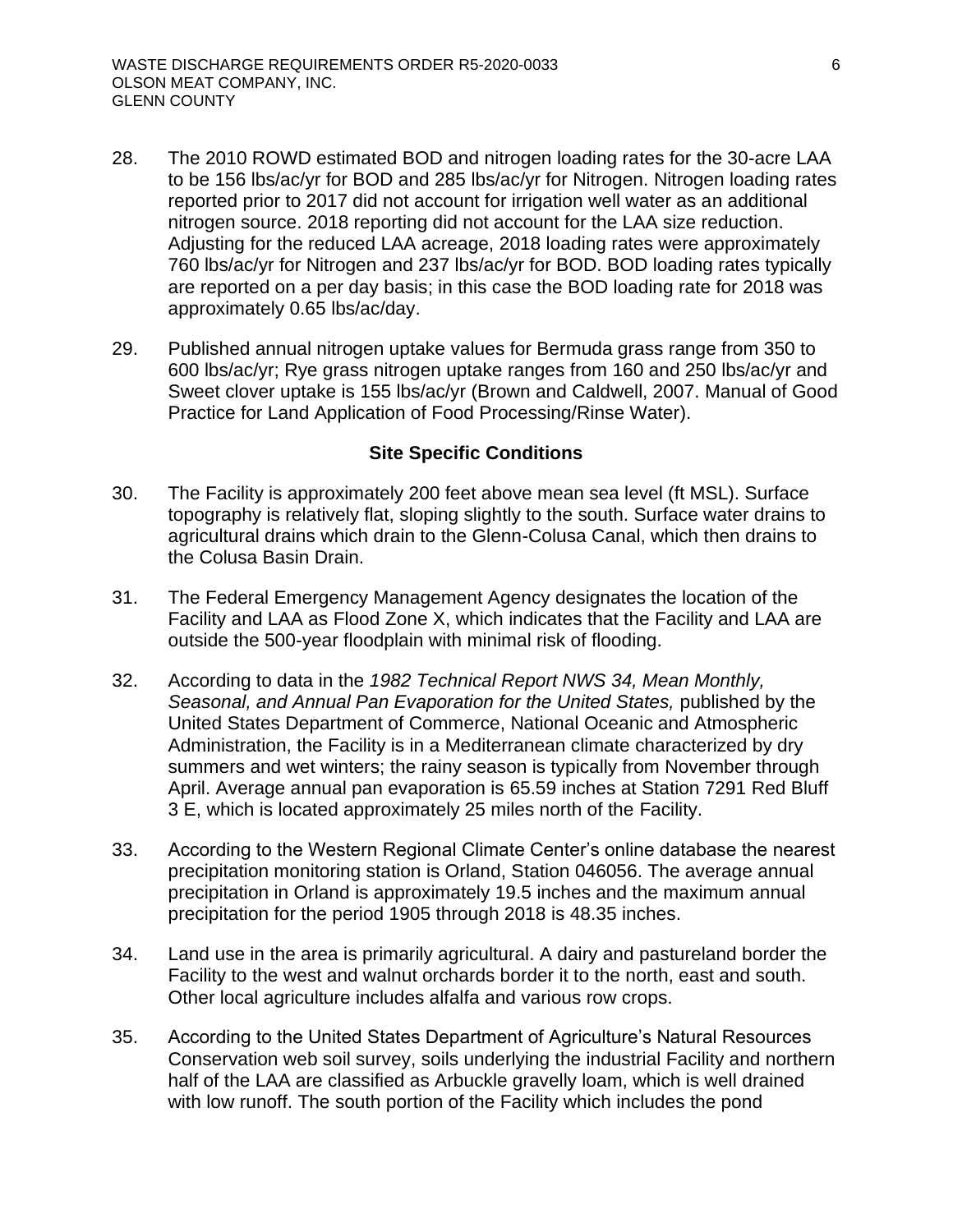treatment system and LAA area is characterized by Kimball loam and Hillgate loam soils which are classified as poorly drained with high potential for surface runoff.

### **Groundwater Conditions**

- <span id="page-12-0"></span>36. Past reports have identified three groundwater producing zones: a shallow zone aquifer which is generally unconfined and occurring at depths ranging from 5 to 40 feet bgs, a confined intermediate zone aquifer ranging from 80 to 140 ft bgs, and a confined deep zone aquifer ranging from 220 to 300 ft bgs.
- 37. According to the Department of Water Resources online Groundwater Information Center, regional groundwater beneath the Facility flows to the eastsoutheast with depths ranging seasonally from approximately 30 to 45 feet in spring to 65 feet in fall. Gradients range from approximately 0.002 to 0.005 feet per foot.
- 38. Two groundwater supply wells provide the Facility's water supply. The Supply Well provides water for the industrial facility and private residence located on the property. The irrigation well provides groundwater to supplement effluent from Pond 11 as needed to irrigate pastureland. Table 4 below summarizes annual monitoring data collected from the water supply and irrigation wells from 2013- 2018:

<span id="page-12-1"></span>

| Constituent                    | Units          | <b>Supply Well</b> | <b>Irrigation Well</b> | Count |
|--------------------------------|----------------|--------------------|------------------------|-------|
| Depth of screened interval     | ft bgs         | 160-200            | 35-420                 |       |
| рH                             | Standard units | 7.08               | 7.01                   |       |
| <b>Electrical Conductivity</b> | umhos/cm       | 708                | 723                    | 4     |
| <b>Total Dissolved Solids</b>  | mg/L           | 385                | 393                    | 4     |
| <b>Total Nitrogen</b>          | mg/L           | 9.17               | 11.43                  | 4     |
| Nitrate + Nitrite as Nitrogen  | mg/L           | 9.17               | 11.37                  |       |

**Table 3—Average Source Water Concentrations 2017-2019** 

39. Three shallow groundwater monitoring wells, approximately 35 feet deep and screened from 22 to 35 ft bgs, are located near the treatment and disposal ponds in the southwest portion of the Facility. Depths to shallow groundwater range seasonally from 12 to 30 feet bgs and shallow groundwater flows toward the northeast. Based on these data, the groundwater gradient is relatively flat, ranging from 0.004 to 0.011 feet per foot. However, wells MW-1 and MW-3 are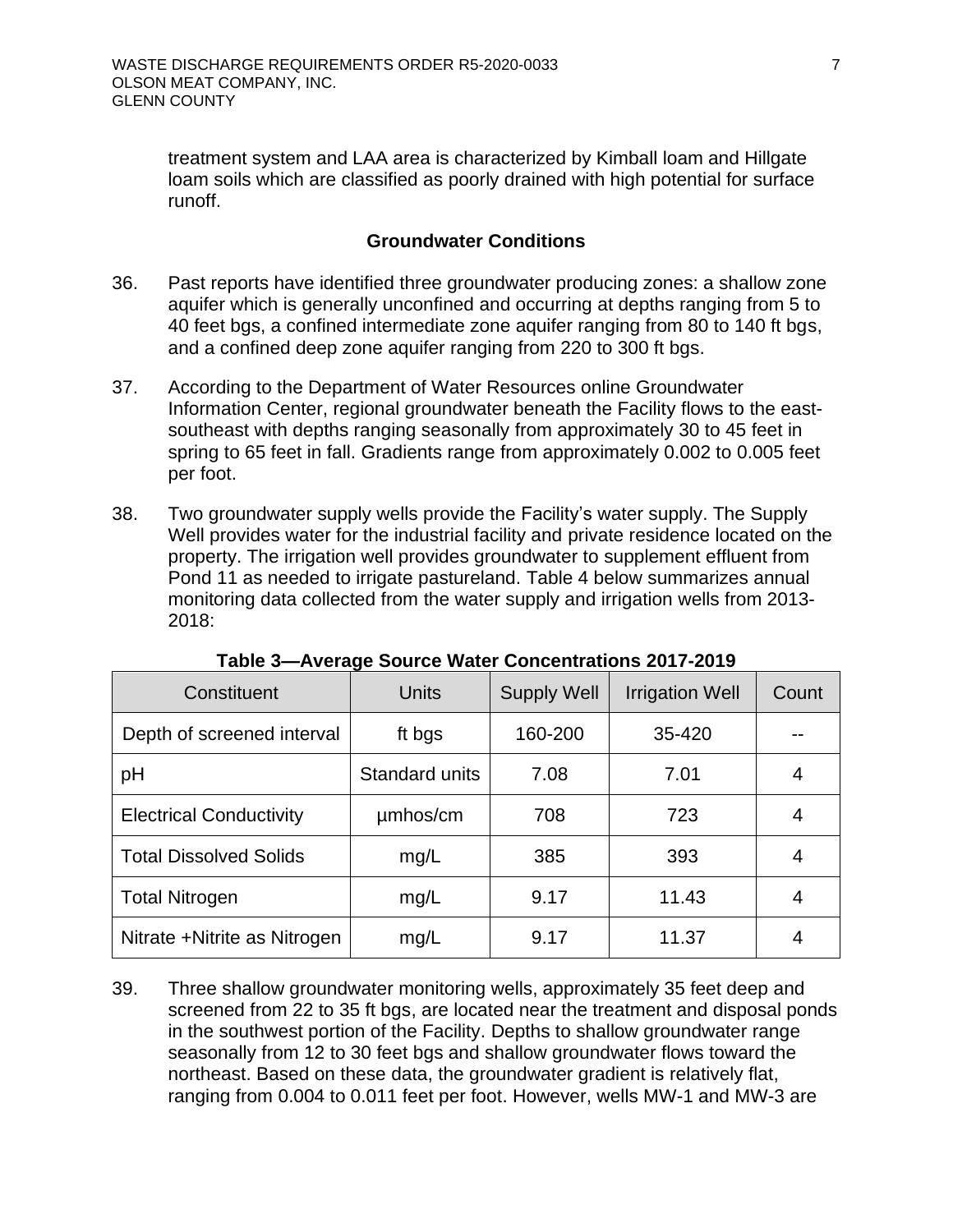located near the pond system and their water levels may reflect local groundwater mounding beneath the pond system.

<span id="page-13-1"></span>

| Constituent                    | <b>Units</b>      | $MW-1$            | $MW-2$            | $MW-3$            | Count | WQOs <sup>1</sup> |
|--------------------------------|-------------------|-------------------|-------------------|-------------------|-------|-------------------|
| pH                             | standard<br>units | 6.63              | 6.85              | 6.62              | 8     | $6.5 - 8.5^2$     |
| <b>Electrical Conductivity</b> | umhos/cm          | 977               | 1,072             | 1,010             | 8     | 900 <sup>3</sup>  |
| <b>Total Dissolved Solids</b>  | mg/L              | 563               | 607               | 593               | 8     | 500 <sup>3</sup>  |
| <b>Total Nitrogen</b>          | mg/L              | 22.9              | 27.9              | 20.2              | 8     |                   |
| <b>Total Kjeldahl Nitrogen</b> | mg/L              | 3.43 <sup>4</sup> | 5.36 <sup>4</sup> | 0.19 <sup>4</sup> | 8     | --                |
| Nitrate+Nitrite as<br>Nitrogen | mg/L              | 19.5              | 21.9              | 20.0              | 8     | $10^{5}$          |

**Table 4— Average Shallow Groundwater Concentrations 2018-2019** 

Table Note 1: WQOs=Water Quality Objectives.

Table Note 2: Basin Plan requirement.

Table Note 3: Secondary Maximum Contaminant Level (MCL).

Table Note 4: Note that non-detected TKN is calculated as half the detection limit concentration.

Table Note 5: Primary MCL.

40. Generally, TKN is not detected in groundwater because wastewater treatment and soil adsorption processes result in nitrification of ammonia, which means ammonia-nitrogen undergoes full conversion to nitrate-nitrogen before reaching groundwater. The presence of TKN in shallow groundwater suggests there may be groundwater quality degradation. Degradation of shallow groundwater quality may be due to the downward migration of untreated effluent from site activities or it may be a regional condition.

# **Legal Authorities**

<span id="page-13-0"></span>41. This Order is adopted pursuant to Water Code section 13263, subdivision (a), which provides in pertinent part as follows:

> The regional board, after any necessary hearing, shall prescribe requirements as to the nature of any proposed discharge, existing discharge, or material change in an existing discharge…, with relation to the conditions existing in the disposal area or receiving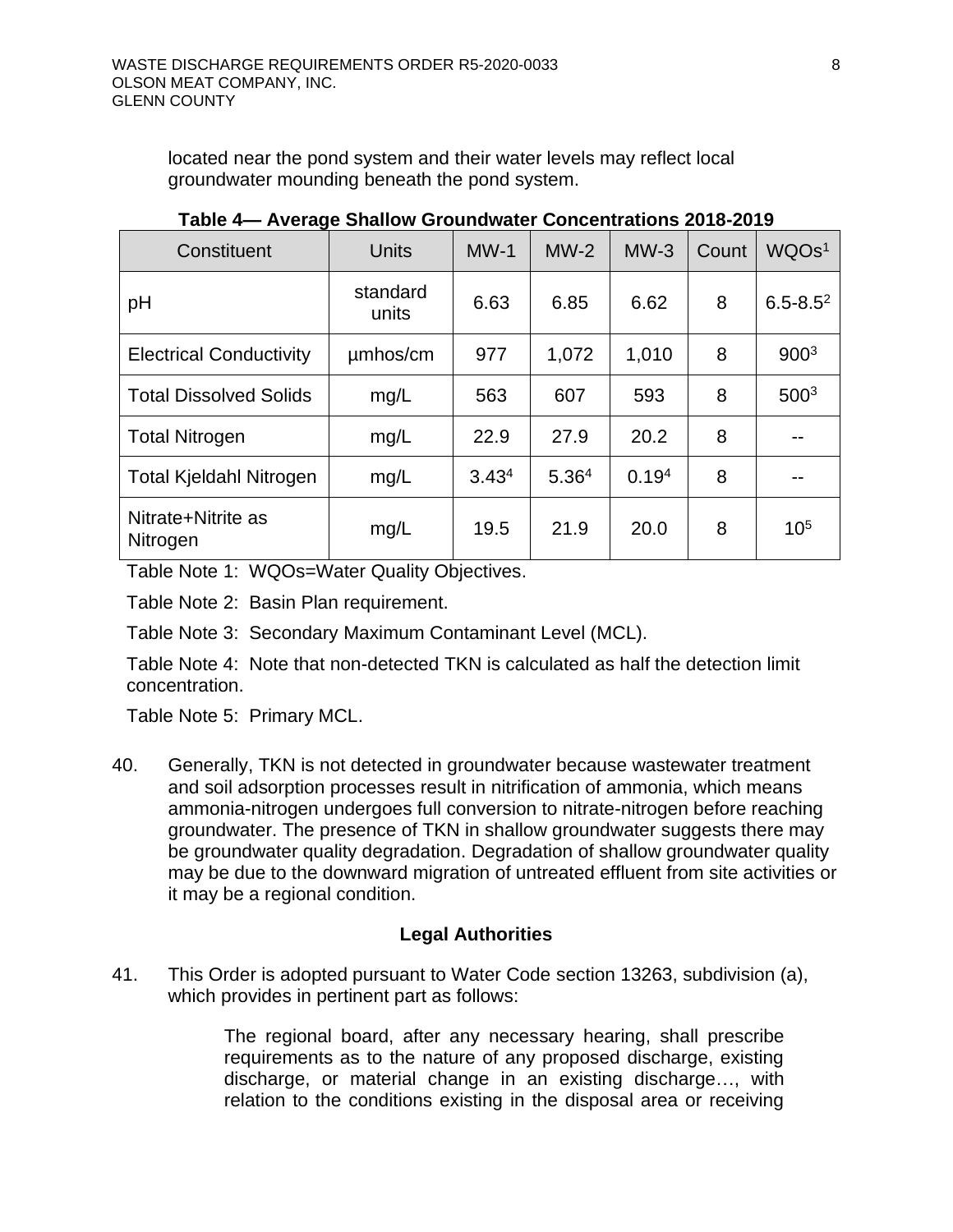waters upon, or into which, the discharge is made or proposed. The requirements shall implement any relevant water quality control plans that have been adopted, and shall take into consideration the beneficial uses to be protected, the water quality objectives reasonably required for that purpose, other waste discharges, the need to prevent nuisance, and the provisions of Section 13241.

- 42. Compliance with section 13263, subdivision (a), including implementation of applicable water quality control plans, is discussed in the findings below.
- 43. The ability to discharge waste is a privilege, not a right, and adoption of this Order shall not be construed as creating a vested right to continue discharging waste. (Wat. Code, § 13263, subd. (g).)
- 44. This Order and its associated MRP are also adopted pursuant to Water Code section 13267, subdivision (b)(1), which provides as follows:

[T]he regional board may require that any person who has discharged, discharges, or is suspected of having discharged or discharging, or who proposes to discharge waste … shall furnish, under penalty of perjury, technical or monitoring program reports which the regional board requires. The burden, including costs, of these reports shall bear a reasonable relationship to the need for the report and the benefits to be obtained from the reports. In requiring those reports, the regional board shall provide the person with a written explanation with regard to the need for the reports and shall identify the evidence that supports requiring that person to provide the reports.

45. The reports required under this Order, as well as under the separately issued MRP, are necessary to verify and ensure compliance with WDRs. The burden associated with such reports is reasonable relative to the need for their submission.

### **Basin Plan Implementation**

- <span id="page-14-0"></span>46. Pursuant to Water Code section 13263, subdivision (a), WDRs must "implement any relevant water quality control plans…, and shall take into consideration the beneficial uses to be protected, the water quality objectives reasonably required for that purpose, other waste discharges, the need to prevent nuisance, and the provisions of Section 13241."
- 47. This Order implements the Central Valley Water Board's *Water Quality Control Plan for the Sacramento River and San Joaquin River Basins, Fourth Edition, revised May 2018* (Basin Plan), which designates beneficial uses for surface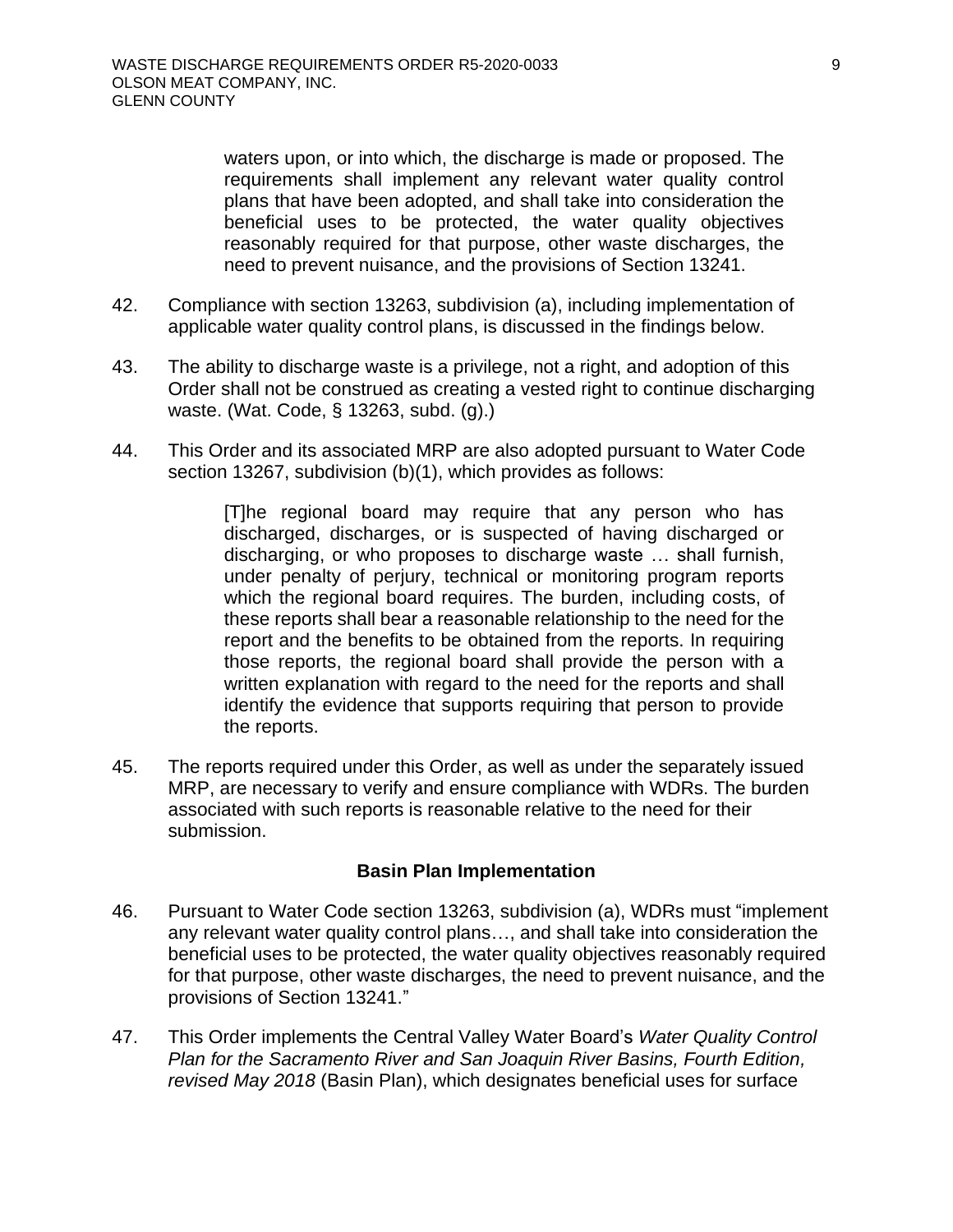water and groundwater and establishes water quality objectives (WQOs) necessary to preserve such beneficial uses. (See Wat. Code, § 13241 et seq.)

- 48. Local drainage is to the Glenn-Colusa Canal, which discharges to the Colusa Basin Drain, the beneficial uses of which (per the Basin Plan) include: irrigation and stock watering (AGR); contact, canoeing and rafting (REC-1); warm freshwater habitat (WARM); potential cold freshwater habitat (COLD); warm migration of aquatic organisms (MIGR); warm spawning (SPWN); and wildlife habitat (WILD).
- 49. The Facility is in the Red Bluff Hydrologic Area 504.20. Per the Basin Plan, beneficial uses of underlying groundwater at the Facility are municipal and domestic supply (MUN); agricultural supply (AGR); industrial service supply (IND); and industrial process supply (PRO).
- 50. The Basin Plan establishes narrative water quality objectives for chemical constituents, tastes and odors, and toxicity in groundwater. It also sets forth a numeric objective for total coliform organisms.
- 51. The Basin Plan's numeric water quality objective for bacteria requires that the most probable number (MPN) of coliform organisms over any seven-day period shall be less than 2.2 per 100 mL in MUN groundwater.
- 52. The Basin Plan's narrative water quality objectives for chemical constituents, at a minimum, require waters designated as domestic or municipal supply to meet the MCLs specified in Title 22 of the California Code of Regulations (Title 22). The Basin Plan recognizes that the Central Valley Water Board may apply limits more stringent than MCLs to ensure that waters do not contain chemical constituents in concentrations that adversely affect beneficial uses.
- 53. The narrative toxicity objective requires that groundwater be maintained free of toxic substances in concentrations that produce detrimental physiological responses in human, animal, plant, or aquatic life associated with designated beneficial uses.
- 54. Quantifying a narrative water quality objective requires a site-specific evaluation of those constituents that have the potential to impact water quality and beneficial uses. The Basin Plan states that when compliance with a narrative objective is required to protect specific beneficial uses, the Central Valley Water Board will, on a case-by-case basis, adopt numerical limitations in order to implement the narrative objective.

# **Salt and Nitrate Control Programs Reopener**

<span id="page-15-0"></span>55. The Central Valley Water Board adopted Basin Plan amendments incorporating new programs for addressing ongoing salt and nitrate accumulation in the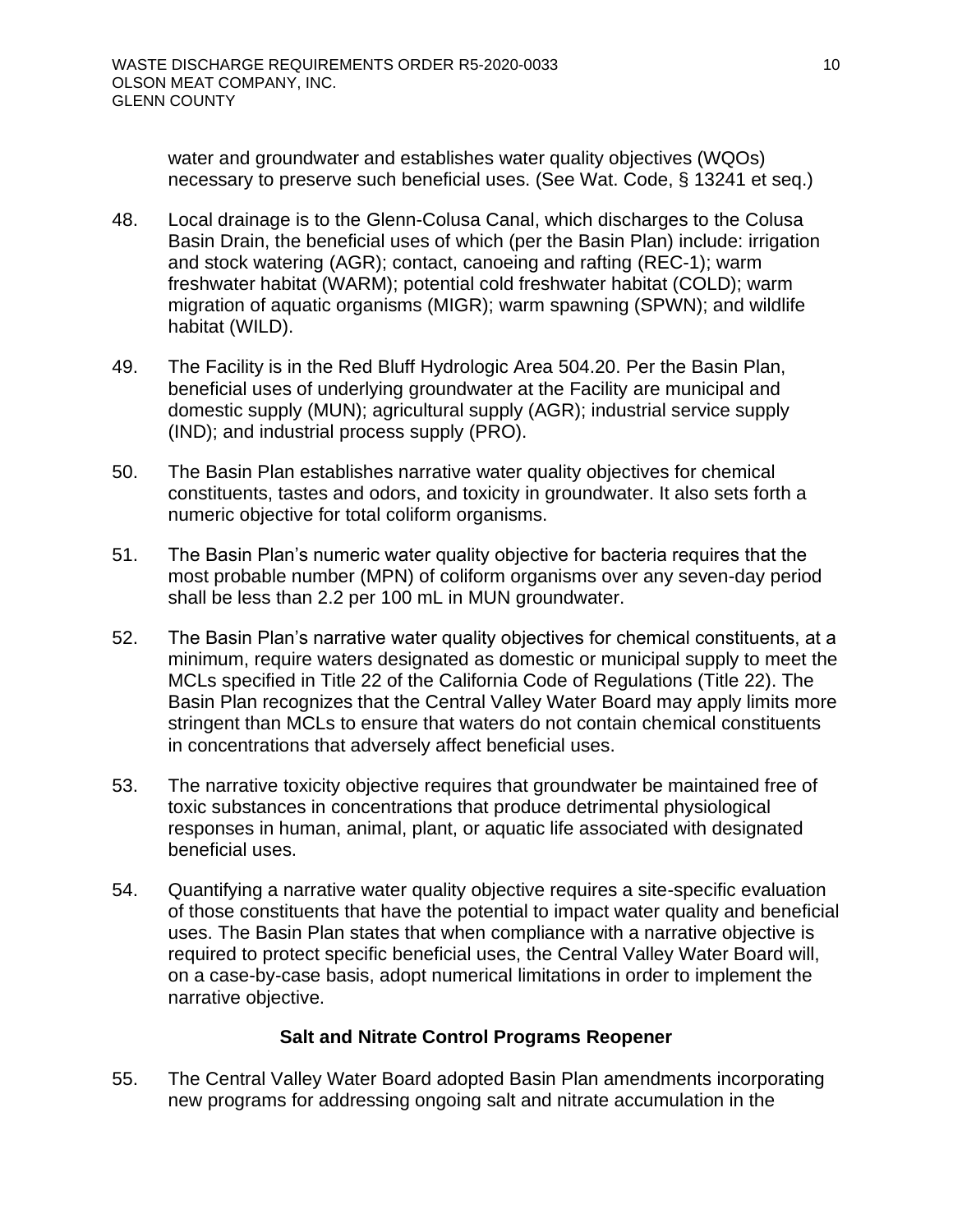Central Valley at its 31 May 2018 Board Meeting. The Basin Plan Amendments were conditionally approved by the State Water Board on 16 October 2019 (Resolution 2019-0057) and by the Office of Administrative Law on 15 January 2020 (OAL Matter No. 2019-1203-03).

- a. For nitrate, dischargers that are unable to comply with stringent nitrate requirements will be required to take on alternate compliance approaches that involve providing replacement drinking water to persons whose drinking water is affected by nitrates. Dischargers could comply with the new nitrate program either individually or collectively with other dischargers. For the Nitrate Control Program, the Facility falls within Groundwater Sub-Basin 5-20.22 (Colusa Basin Hydrologic Unit; Orland Hydrologic Sub Area). Notices to Comply will be sent out in groups, based on the priority designation for the basin.
- b. For salinity, dischargers that are unable to comply with stringent salinity requirements will instead need to meet performance-based requirements and participate in a basin-wide effort to develop a long-term salinity strategy for the Central Valley. Dischargers will receive a Notice to Comply with instructions and obligations for the Salt Control Program within one year of the effective date of the amendments (17January 2020). Upon receipt of the Notice to Comply, the Discharger will have no more than six months to inform the Central Valley Water Board of their choice between Option 1 (Conservative Option for Salt Permitting) or Option 2 (Alternative Option for Salt Permitting).

As these strategies are implemented, the Central Valley Water Board may find it necessary to modify the requirements of these WDRs to ensure the goals of the Salt and Nitrate Control Programs are met.

56. This Order may be amended or modified to incorporate any newly applicable requirements.

# **Special Considerations for High Strength Waste**

<span id="page-16-0"></span>57. For the purpose of this Order, high strength waste is defined as wastewater that contains concentrations of readily degradable organic matter that exceed typical concentrations for domestic sewage. Such wastes contain greater than 500 mg/L BOD and often contain commensurately high levels of TKN, which is a measure of organic nitrogen and ammonia nitrogen and/or FDS. When FDS concentrations in effluent exceed 300 mg/L above the source water Total Dissolved Solids (TDS) concentrations, the wastewater is considered high strength saline wastewater. Typical high strength wastewaters include septage, some food processing wastes, winery wastes, and rendering plant wastes.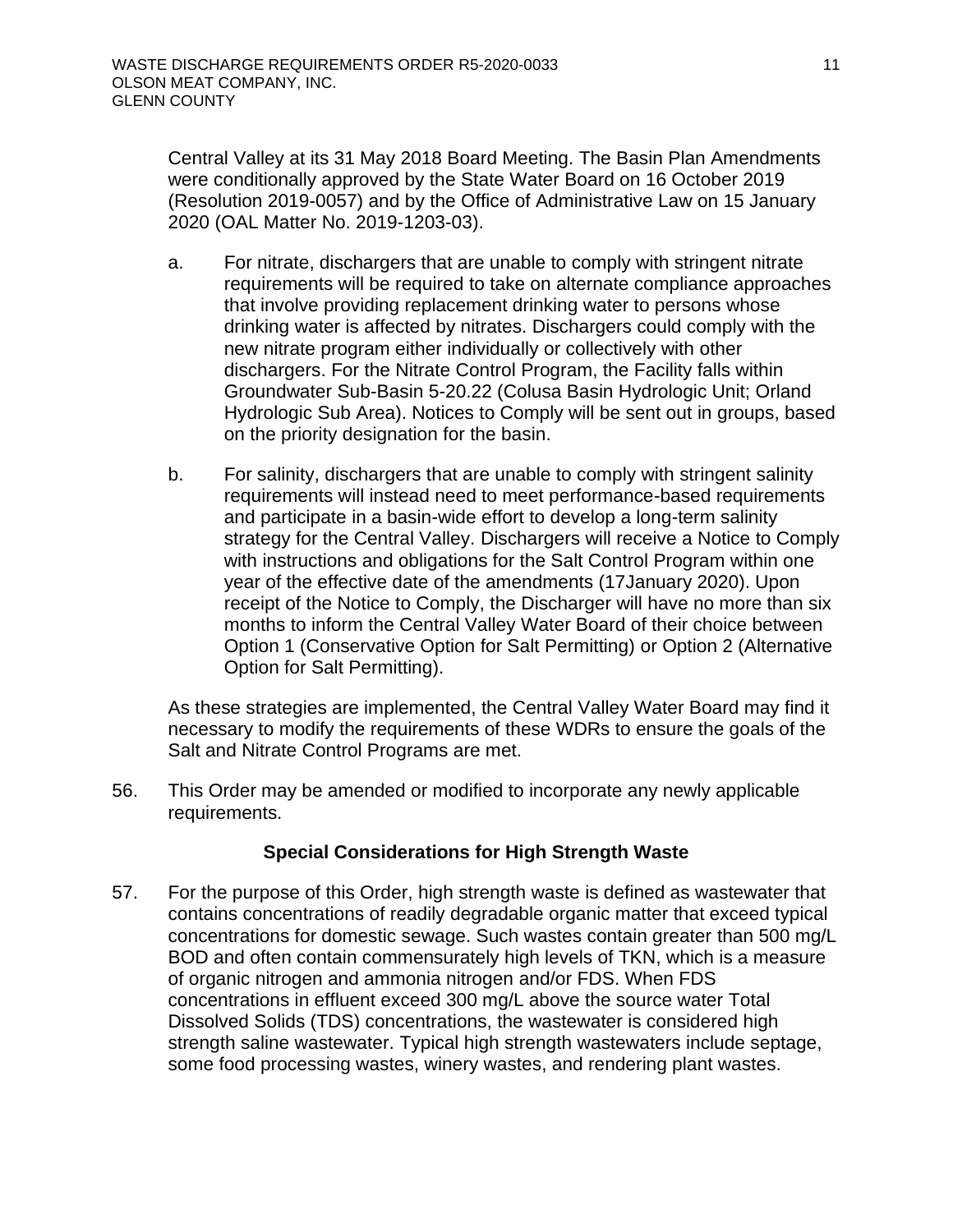- 58. Excessive application of high organic strength wastewater to land can create objectionable odors, soil conditions that are harmful to crops, and degradation of underlying groundwater with nitrogen species and metals, as discussed below. Such groundwater degradation can be prevented or minimized through implementation of best management practices which include planting crops to take up plant nutrients and maximizing oxidation of BOD to prevent nuisance conditions.
- 59. Unless groundwater is very shallow, groundwater degradation with nitrogen species such as ammonia and nitrate can be prevented by minimizing percolation below the root zone of the crops and ensuring that the total nitrogen load does not exceed crop needs over the course of a typical year. Where there is sufficient unsaturated soil in the vadose zone, excess nitrogen can be mineralized and denitrified by soil microorganisms.
- 60. With regard to BOD, excessive application can deplete oxygen in the vadose zone and lead to anoxic conditions. At the ground surface, this can result in nuisance odors and fly-breeding. When insufficient oxygen is present below the ground surface, anaerobic decay of the organic matter can create reducing conditions that convert metals that are naturally present in the soil as relatively insoluble (oxidized) forms to more soluble reduced forms. This condition can be exacerbated by acidic soils and/or acidic wastewater. If the reducing conditions do not reverse as the percolate travels down through the vadose zone, these dissolved metals (primarily iron, manganese, and arsenic) can degrade shallow groundwater quality. Many aquifers contain enough dissolved oxygen to reverse the process, but excessive BOD loading over extended periods may cause beneficial use impacts associated with these metals.

# **Compliance with** *Antidegradation Policy*

- <span id="page-17-0"></span>61. The *Statement of Policy with Respect to Maintaining High Quality Waters in California*, State Water Board Resolution 68-16 (*Antidegradation Policy*) prohibits the Central Valley Water Board from authorizing degradation of "high quality waters" unless it is shown that such degradation: (1) will be consistent with the maximum benefit to the people of California; (2) will not unreasonably affect beneficial uses, or otherwise result in water quality less than as prescribed in applicable policies; and (3) is minimized through the discharger's best practicable treatment or control (BPTC).
- 62. Shallow groundwater quality monitoring wells were installed in December 2011. Given the availability of pre-1968<sup>1</sup> water quality information, compliance with the

<sup>1</sup> The *Antidegradation Polic*y was adopted by the State Water Board in 1968.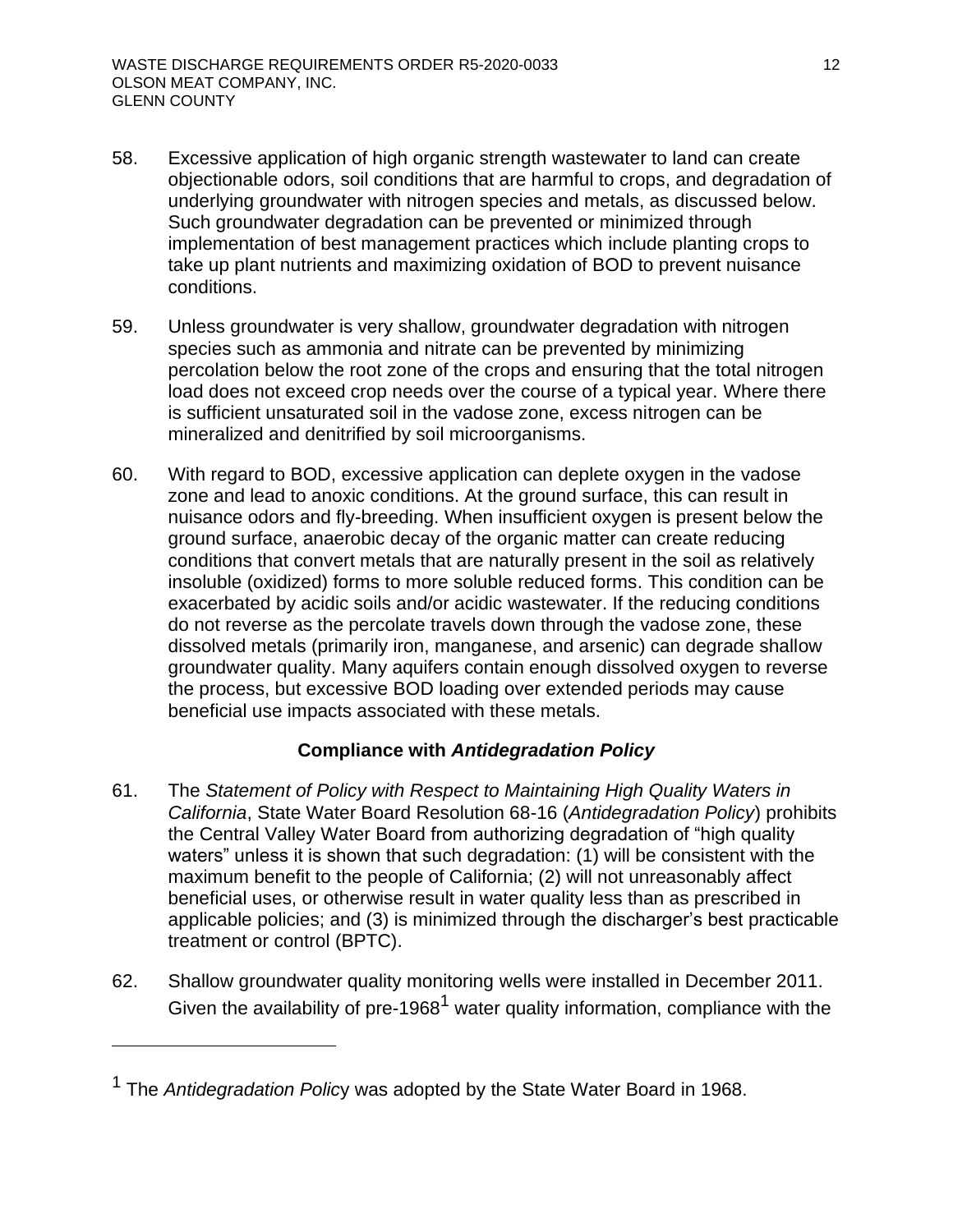Antidegradation Policy will be determined based on pre-1968 water quality (Antidegradation Baseline).

63. Constituents of concern (COCs) that have the potential to degrade groundwater include electrical conductivity (EC), TDS, BOD, total nitrogen, nitrate as nitrogen, and chloride, as discussed below and in Table 5.

<span id="page-18-0"></span>

| Constituent                             | Pond 11<br><b>Effluent</b> | Background<br>Groundwater <sup>1</sup> | <b>Supply Well</b><br>Groundwater <sup>2</sup> | Shallow<br>Groundwater | Potential<br><b>WQOs</b> |
|-----------------------------------------|----------------------------|----------------------------------------|------------------------------------------------|------------------------|--------------------------|
| <b>Biological Oxygen</b><br>Demand      | 85                         | <b>NM</b>                              | <b>NM</b>                                      | <b>NM</b>              |                          |
| Electrical<br>Conductivity              | 1724                       | 673                                    | 711                                            | 1093                   | 9001                     |
| <b>Total Dissolved</b><br><b>Solids</b> | 843                        | 389                                    | 390                                            | 618                    | 500 <sup>1</sup>         |
| <b>Total Nitrogen</b>                   | 358                        | <b>NM</b>                              | 9.84                                           | 24.5                   |                          |
| <b>Total Kjeldahl</b><br>Nitrogen       | 354                        | <b>NM</b>                              | < 0.2                                          | 3.23                   |                          |
| Nitrate as<br>Nitrogen                  | 1.7                        | 1.42                                   | 9.84                                           | 19.8                   | 10 <sup>3</sup>          |
| Chloride                                | 126                        | 27                                     | <b>NM</b>                                      | <b>NM</b>              | 250 <sup>4</sup>         |

#### **Table 5—Constituents with Potential for Degradation, Average Concentrations for 2019**

Table Notes 1: Background water quality reported for DWR Well 22N02W04C002M 9/21/2006, located 0.7 mile east-northeast of the Facility (See [DWR Water Data Library,](http://wdl.water.ca.gov/waterdatalibrary/waterquality/station_county/select_station.cfm?URLStation=22N02W04C002M&source=map)  [Well 22N02W04C002M\)](http://wdl.water.ca.gov/waterdatalibrary/waterquality/station_county/select_station.cfm?URLStation=22N02W04C002M&source=map);

(http://wdl.water.ca.gov/waterdatalibrary/waterquality/station\_county/select\_station.cfm? URLStation=22N02W04C002M&source=map);

Table Note 2: Supply Well sampled annually. Reported data for 26 December 2019;

Table Note 3: Primary MCL;

Table Note 4: Secondary MCL.

**a. Electrical Conductivity (EC).** All monitoring wells currently show exceedances of the recommended Secondary MCL for EC. At the time of well installation in December 2011, EC concentrations for all monitoring wells were below 800 umhos/cm; concentrations for all three wells show an increasing trend.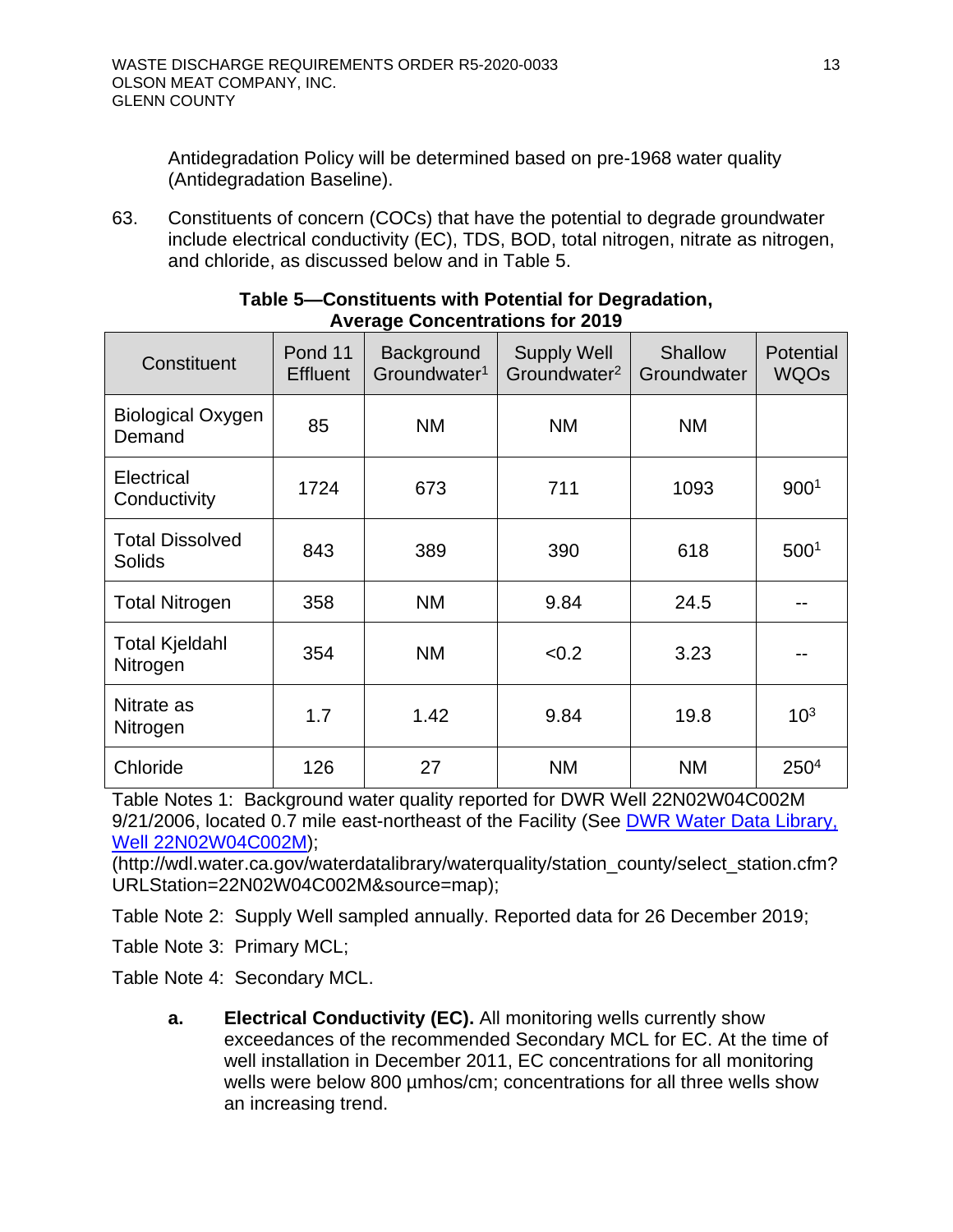- b. **Total Dissolved Solids (TDS).** All shallow groundwater monitoring wells show WQO exceedances of the Secondary MCL for TDS but did not at the time of well installation. All three shallow wells show increasing concentration trends since December 2011. Increasing trends suggest additional salinity control measures may be required. Discharges to unlined ponds pose a greater threat to groundwater quality than discharges to the LAAs because of the continuous head. This Order includes a Provision to conduct a Background Groundwater Quality Study and a follow up evaluation of best practicable treatment and control (BPTC) measures.
- c. **Nitrate as Nitrogen.** Nitrate as Nitrogen concentrations in all three monitoring wells exceeded the Primary MCL at the time of installation; concentration trends show increases from 12-17 mg/L in December 2011 to 22-26 mg/L in 2019. For nutrients such as nitrate, the potential for groundwater degradation depends on wastewater quality; crop uptake, and the ability of the vadose zone below the LAAs to support nitrification and denitrification to convert the nitrogen to nitrogen gas before it reaches the water table. Most of the nitrogen in the process wastewater is present as TKN (ammonia nitrogen plus organic nitrogen) whereas only trace detections of nitrate nitrogen are detected. In 2019 the effluent TKN nitrogen concentration average was 358 mg/L. TKN is typically not detected in groundwater because ammonia nitrogen converts to nitrogen and organic nitrogen is immobilized in the soil column. However, 2019 data shows increasing TKN concentrations in groundwater, suggesting potential nutrient leaching to shallow groundwater. This Order includes monitoring effluent for ammonia nitrogen concentrations to better characterize nitrogen species.
- 64. This Order prescribes Flow Limitations (Section B), Effluent Limitations (Section C) and Provisions (Section H) to ensure that Facility discharges will not threaten the present and anticipated beneficial uses of surface water and groundwater (see Findings 48 and 49), or result in water quality less than applicable WQOs.
- 65. This Order will not result in water quality less than established WQOs, with the following considerations:
	- a. With respect to EC, TDS, nitrate as nitrogen and total nitrogen, the existing discharge may result in attributable degradation that could cause or contribute to an exceedance of one or more applicable WQOs. More information is required to determine background groundwater quality. For this reason, this Order includes Provisions (Section G) requiring the Discharger to implement additional wastewater treatment or control measures to comply with applicable WQOs in a timeframe as short as practicable.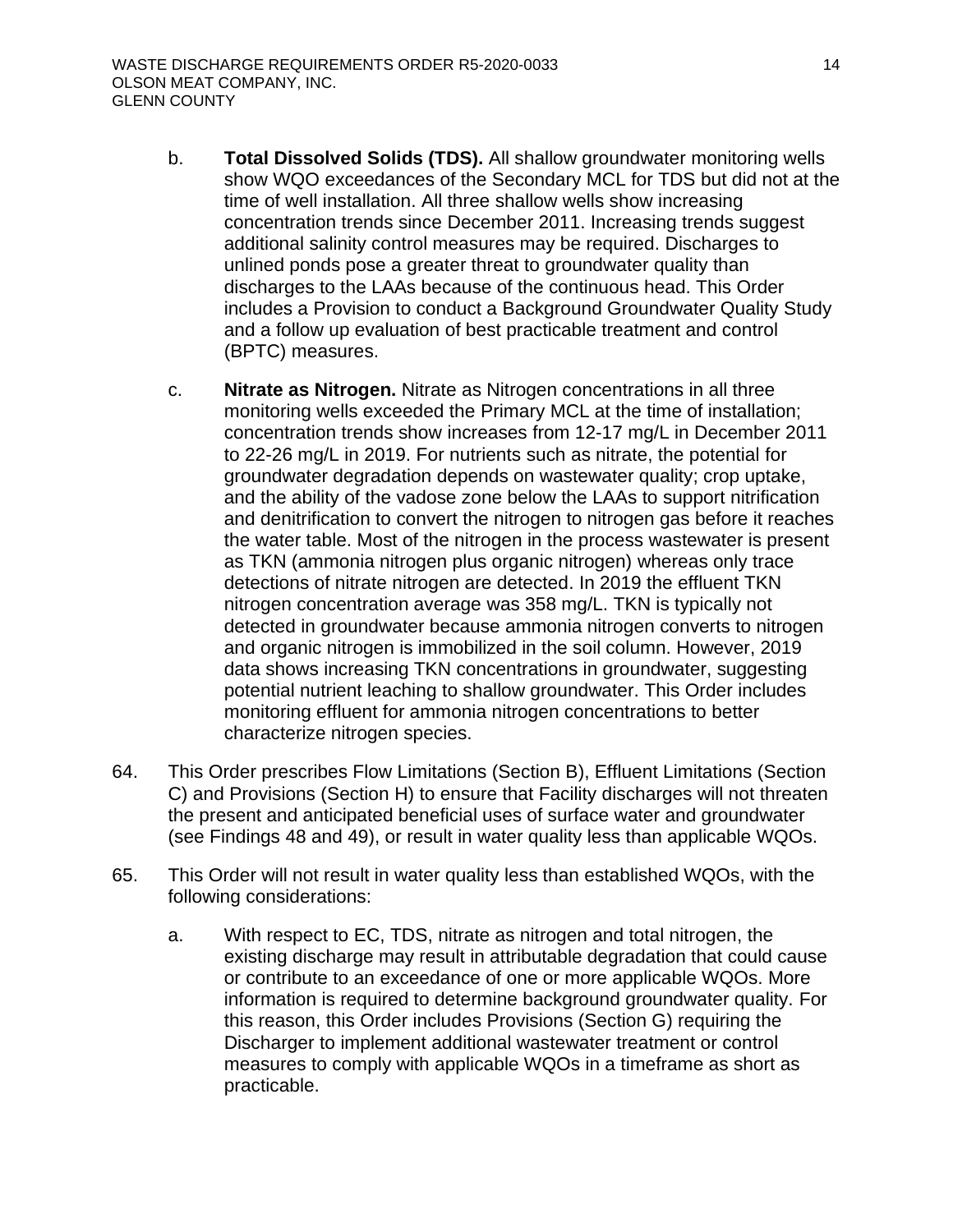- 66. The Discharger proposes to implement the following Best Practicable Treatment and Control (BPTC) measures:
	- a. Continued removal of residual solids from Pond 1, 2, and 3 as part of routine pond maintenance measures to improve storage capacity and treatment processes.
	- b. Reconfigure pond system for geometric and volumetric increase as well as increased control over storage and treatment system.
	- c. Evaluate effectiveness of new pond configuration in concert with aeration system for treatment of wastewater COCs.
	- d. Develop a blood collection and removal system in the processing facility to remove blood from the waste stream and reduce BOD levels.
- 67. The Discharger's implementation of the above-listed BPTC measures will reduce the extent of water quality degradation resulting from the Facility's continued operation.
- 68. The Discharger's operation provides approximately 100 full-time jobs, provides food services waste mechanisms for the greater community, and recycles waste products. The economic prosperity of valley communities and their associated industry is of maximum benefit to the people of the State. Accordingly, to the extent that any degradation occurs as the result of the Facility's continued operation, such degradation is consistent with the maximum interest of the people of the State of California.
- 69. Based on the foregoing, the adoption of this Order is consistent with the State Water Board's *Antidegradation Policy*.

# **Compliance with CEQA**

- <span id="page-20-0"></span>70. The issuance of this Order, which prescribes requirements and monitoring of waste discharges at an existing facility, with negligible or no expansion of its existing use, is exempt from the procedural requirements of the California Environmental Quality Act (CEQA), Public Resources Code section 21000 et seq., pursuant to California Code of Regulations, title 14, section 15301 (CEQA Guidelines). The discharges authorized under this Order are substantially within parameters established under prior WDRs, particularly with respect to character and volume of discharges.
- 71. To the extent that the construction of any new basins, ponds and/or surface impoundments are authorized under this Order, such features involve minor alterations to land, which are exempt from CEQA procedural requirements pursuant to California Code of Regulations, title 14, section 15304 (CEQA Guidelines).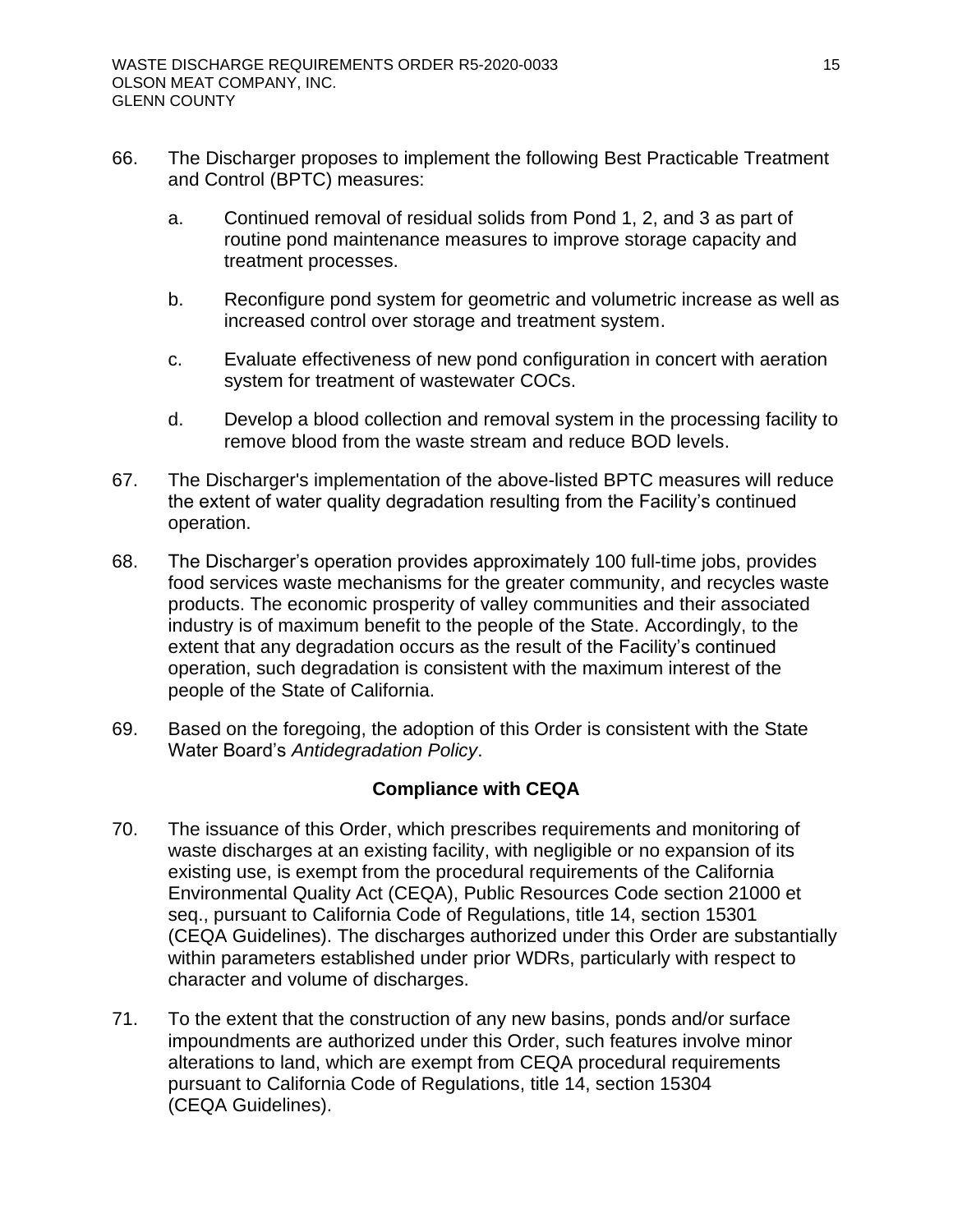- 72. This Order is further exempt from CEQA procedural requirements insofar as it is adopted for protection of the environment and does not authorize construction activities or the relaxation of standards allowing for environmental degradation, in accordance with California Code of Regulations, title 14, section 15308 (CEQA Guidelines).
- 73. This Order is further exempt from CEQA procedural requirements because it can be seen with certainty that there is no possibility that the discharges and activities authorized herein will have a significant effect on the environment. (See Cal. Code Regs., tit. 14, § 15061, subd. (b)(3) [CEQA Guidelines].)

### **Other Regulatory Considerations**

- <span id="page-21-0"></span>74. Pursuant to Water Code section 106.3, subdivision (a), it is "the established policy of the state that every human being has the right to safe, clean, affordable, and accessible water adequate for human consumption, cooking, and sanitary purposes." Although this Order is not subject to Water Code section 106.3, as it does not revise, adopt or establish a policy, regulation or grant criterion, (see § 106.3, subd. (b)), it nevertheless promotes the policy by requiring discharges to meet MCLs for drinking water, which are designed to protect human health and ensure that water is safe for domestic use.
- 75. For the purposes of California Code of Regulations, title 23 (Title 23), section 2200, the Facility has a threat-complexity rating of 2-C, where:
	- a. Threat Category "2" reflects waste discharges that can impair receiving water beneficial uses, cause short-term water quality objective violations, cause secondary drinking water standard violations, and cause nuisances; and
	- b. Complexity Category "C" reflects any discharger for which WDRs have been prescribed per Water Code section 13263, and not included in Category A or Category B.
- 76. This Order, which prescribes WDRs for discharges of wastewater, is exempt from the prescriptive requirements of California Code of Regulations, title 27 (Title 27), section 20005 et seq. (Cal. Code Regs., tit. 27, § 20090, subd. (b).)
- 77. Statistical data analysis methods outlined in the US EPA's 2009 *Statistical Analysis of Groundwater Monitoring Data at RCRA Facilities, Unified Guidance* (*Unified Guidance*) are appropriate for determining compliance with Groundwater Limitations of this Order. Other methods may be appropriate as well.
- 78. This Order does not cover storm water and other discharges that are subject to the Clean Water Act's National Pollution Discharge Elimination System (NPDES). With respect to stormwater, the Facility is currently covered under the statewide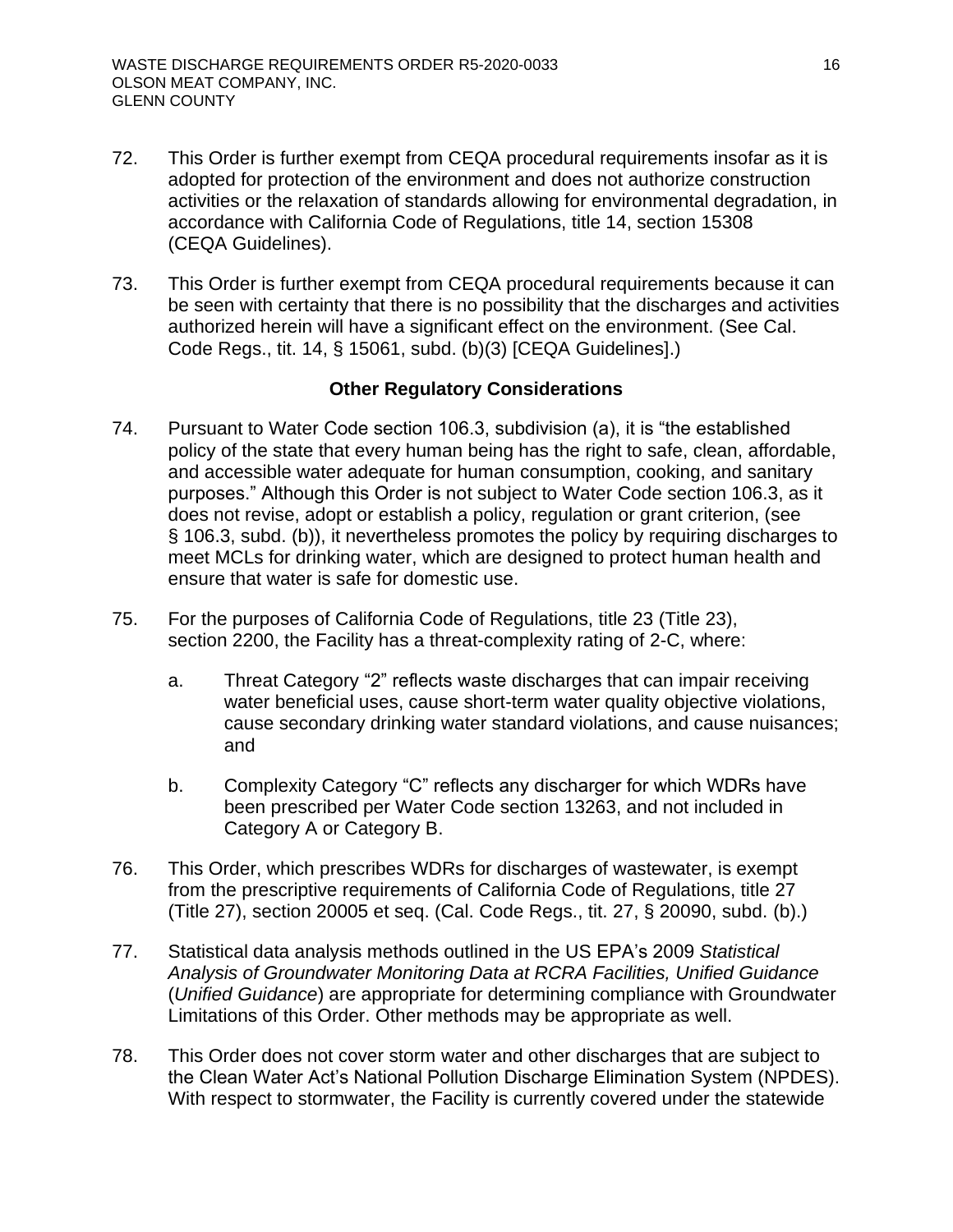General Permit for Storm Water Discharges Associated with Industrial Activities, State Water Board Order 2014-0057-DWQ, NPDES General Permit CAS000001 (Industrial General Permit).

79. The California Department of Water Resources sets standards for the construction and destruction of groundwater wells (hereafter DWR Well Standards), as described in California Well Standards Bulletin 74-90 (June 1991) and Water Well Standards: State of California Bulletin 74-81 (December 1981). These standards, and any more stringent standards adopted by the state or county pursuant to Water Code section 13801, apply to all monitoring wells used to monitor the impacts of wastewater storage or disposal governed by this Order.

### **Scope of Order**

- <span id="page-22-0"></span>80. This Order is strictly limited in scope to those waste discharges, activities and processes described and expressly authorized herein.
- 81. Pursuant to Water Code section 13264, subdivision (a), the Discharger is prohibited from initiating the discharge of new wastes (i.e., other than those described herein), or making material changes to the character, volume and timing of waste discharges authorized herein, without filing a new ROWD per Water Code section 13260.
- 82. Failure to file a new ROWD before initiating material changes to the character, volume or timing of discharges authorized herein, shall constitute an independent violation of these WDRs.
- 83. This Order is also strictly limited in applicability to those individuals and/or entities specifically designated herein as "Discharger," subject only to the discretion to designate or substitute new parties in accordance with this Order.

### **Procedural Matters**

- <span id="page-22-1"></span>84. All of the above information, as well as the information contained in the attached **Information Sheet** (incorporated herein), was considered by the Central Valley Water Board in prescribing the WDRs set forth below.
- 85. The Discharger, interested agencies and other interested persons were notified of the Central Valley Water Board's intent to prescribe the WDRs in this Order, and provided an opportunity to submit their written views and recommendations at a public hearing. (Wat. Code, § 13167.5.)
- 86. At a public meeting, the Central Valley Water Board heard and considered all comments pertaining to the discharges regulated under this Order.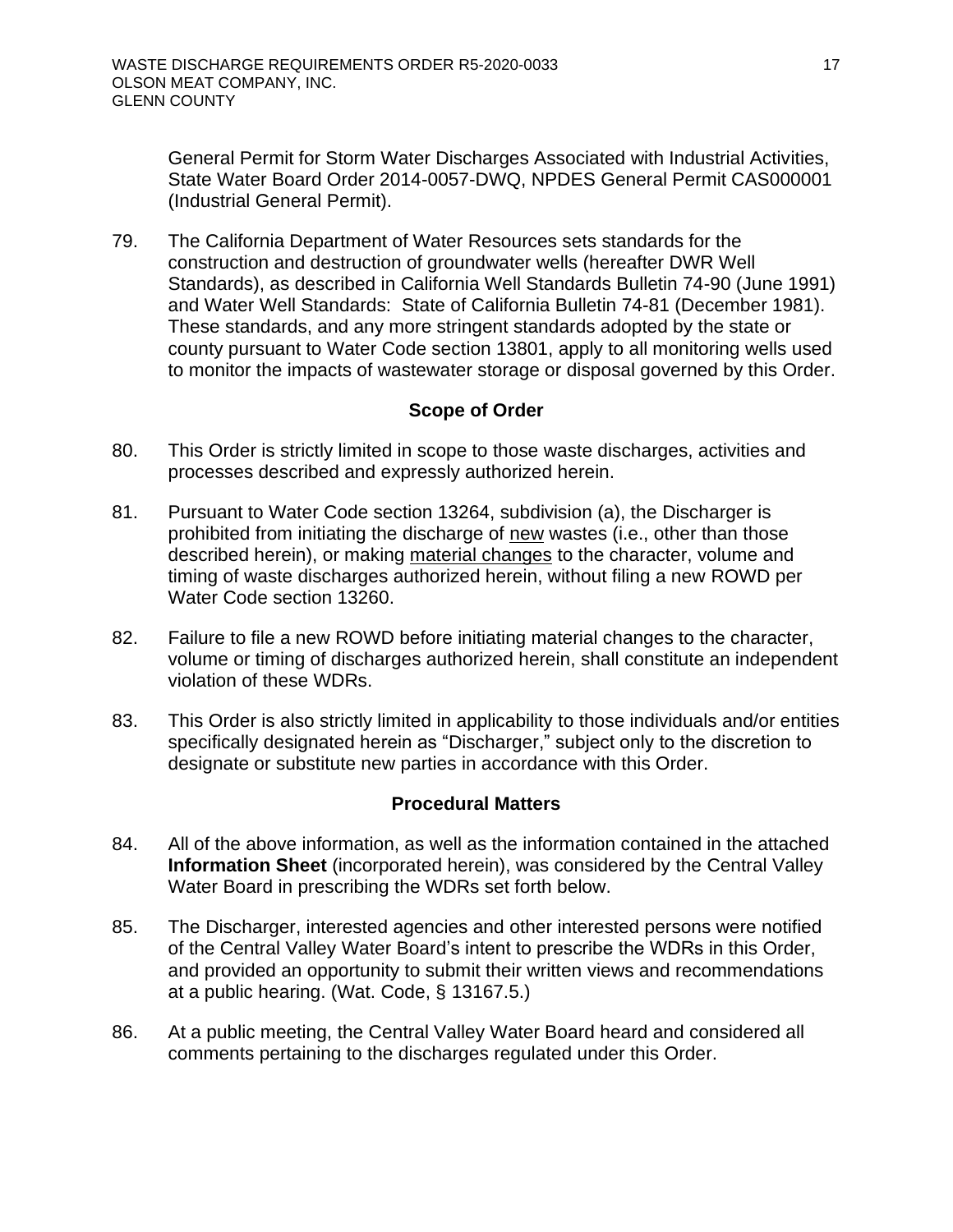87. The Central Valley Water Board will review and revise the WDRs in this Order as necessary.

### **REQUIREMENTS**

<span id="page-23-0"></span>**IT IS HEREBY ORDERED**, pursuant to Water Code sections 13263 and 13267: that WDRs Order R5-2013-0066 is rescinded (except for enforcement purposes); and that the Discharger and their agents, employees and successors shall comply with the following.

### <span id="page-23-1"></span>**A. Discharge Prohibitions**

- 1. Discharge of wastes to surface waters or surface water drainage courses, including irrigation ditches outside of control of the Discharger, is prohibited.
- 2. Discharge of waste classified as 'hazardous', as defined in the California Code of Regulations, title 22, section 66261.1 et seq., is prohibited.
- 3. Discharge of waste classified as 'designated', as defined in CWC Section 13173, in a manner that causes violation of groundwater limitations, is prohibited.
- 4. Treatment system bypass around, or overflow from, the wastewater treatment ponds is prohibited, except as allowed by Standard Provision E.2 of the Standard Provisions and Reporting Requirements for Waste Discharge Requirements.
- 5. Discharge of wastewater to any location other than the emergency overflow storage ponds or the LAAs described in the Findings is prohibited.
- 6. Discharge of toxic substances into any wastewater treatment system or LAA such that biological treatment mechanisms are disrupted is prohibited.
- 7. Discharge of industrial wastewater to septic systems is prohibited.
- 8. Discharge of domestic waste to anything other than the onsite septic system or regularly serviced portable toilets is prohibited.
- 9. Discharge of anything other than domestic wastewater to the septic tank and leach field system is prohibited.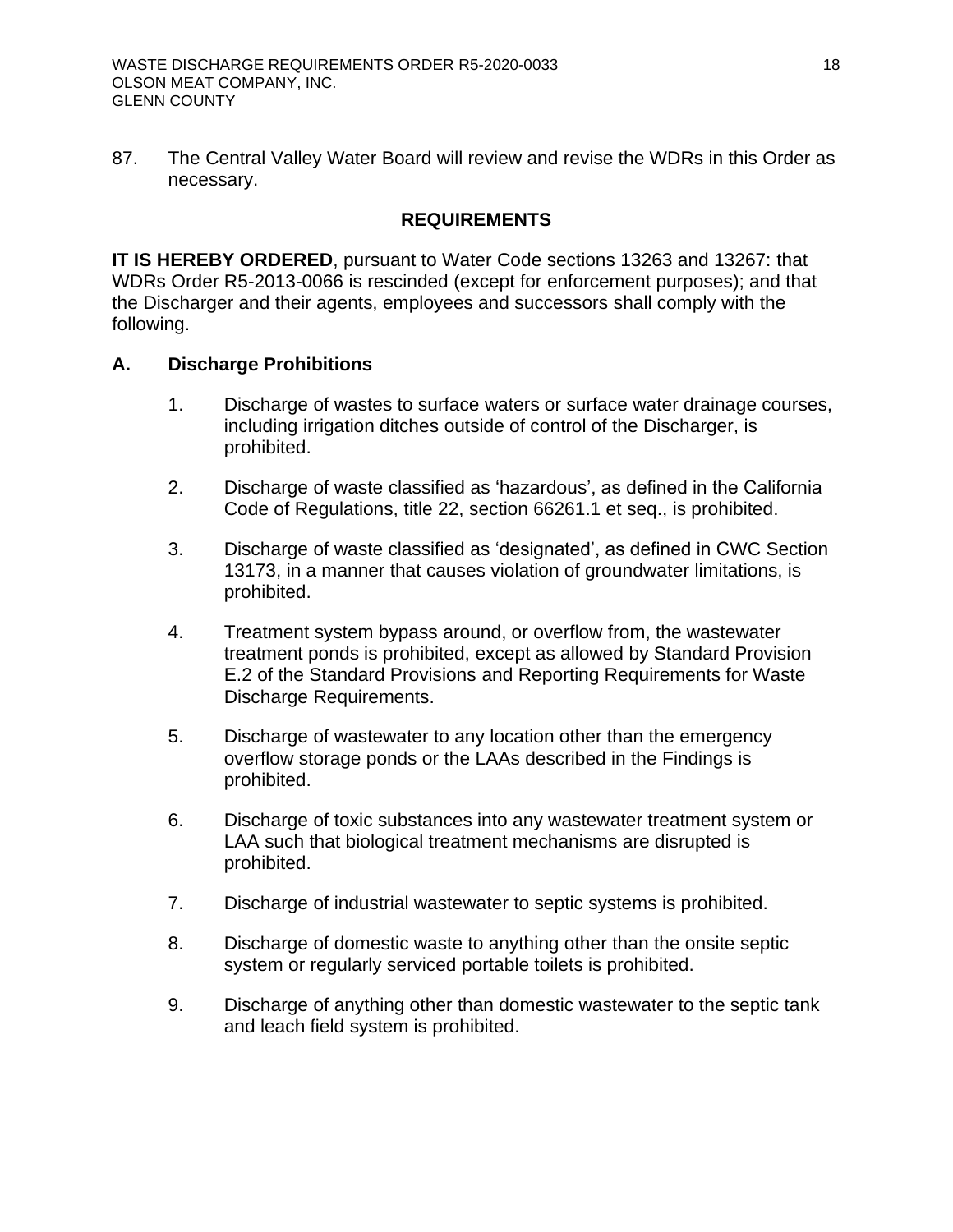### <span id="page-24-0"></span>**B. Flow Limitations**

1. Effective immediately, influent and effluent flows to the wastewater treatment system shall not exceed the following limits:

<span id="page-24-2"></span>

| <b>Flow Measurement</b>        | <b>Flow Limit</b> |
|--------------------------------|-------------------|
| Monthly Average Flow to Pond 1 | 538,000 gallons   |
| Monthly Average Flow to LAA    | 450,000 gallons   |

|  |  |  |  | Table 6-Effluent Flow Limits |
|--|--|--|--|------------------------------|
|--|--|--|--|------------------------------|

Table Notes: These average monthly flow rates correspond to total annual flow limit to Pond 1 of 6.45 MG and a total annual flow limit from Pond 11 to the LAA of 5.40 MG. Water balance flow rates are based on 2016 annual data.

2. 2019 ROWD submittals suggested the pond and land disposal system could support an annual effluent rate from Pond 11 to the LAA of 6.45 MG but did not provide water balance calculations to support this 20 percent increase. The water balance information presented assumes a constant monthly flow to Pond 1 of 538,000 gallons (1.65 acre-feet) and constant monthly discharges to the LAA of 450,000 gallons (1.38 acre-feet). Under these proposed limits, the water balance shows the pond system will have insufficient freeboard under 100-year return annual precipitation conditions for approximately five months in the late winter-spring season. This item is addressed in Provision H.1.a.

### <span id="page-24-1"></span>**C. Effluent and Mass Loading Limitations**

1. Effluent discharged from the concrete pits to the storage pond or from Pond 11 to the LAA shall not exceed the following limits:

<span id="page-24-3"></span>

| Constituent        | Units                | <b>Flow-Weighted Annual</b><br>Average Limit <sup>1</sup> |  |
|--------------------|----------------------|-----------------------------------------------------------|--|
| Chloride to Pond 1 | milligrams per Liter | 175                                                       |  |
| FDS to Pond 1      | milligrams per Liter | 750 <sup>2</sup>                                          |  |

|  | Table 7-Effluent Limits |  |
|--|-------------------------|--|
|--|-------------------------|--|

Table Note 1: Flow-weighted average shall be based on actual reported monthly flow rates and monthly effluent concentration data from Pond 1.

Table Note 2: Limits based on risk categories presented in Manual of Good Practice for Land Application of Food Processing/Rinse Water, Brown and Caldwell, 2007.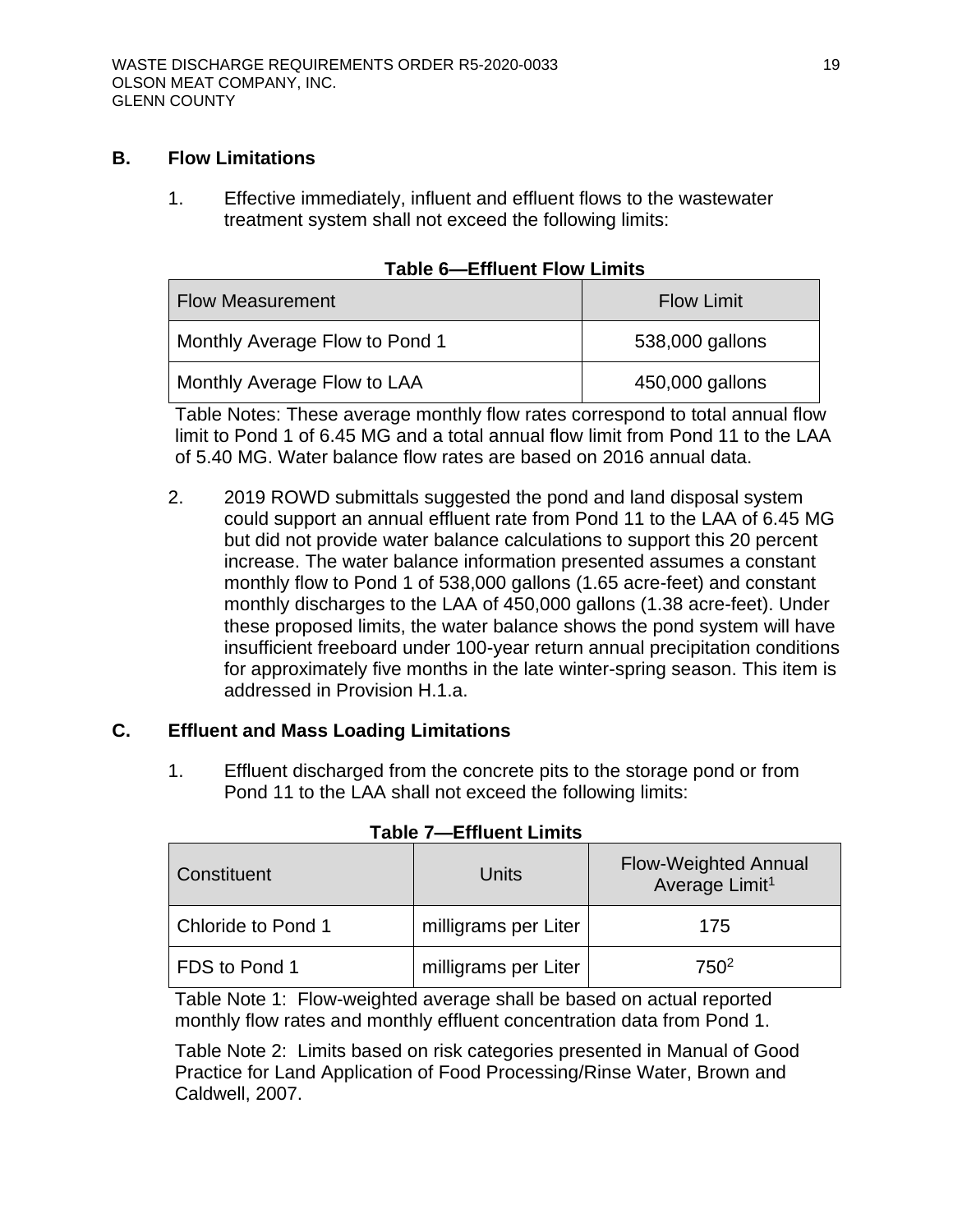<span id="page-25-1"></span>

| Constituent                           | Units            | <b>Annual Average Limit</b>                |
|---------------------------------------|------------------|--------------------------------------------|
| <b>BOD Mass Loading</b>               | pounds/acre/day  | 50                                         |
| <b>Total Nitrogen Mass</b><br>Loading | pounds/acre/year | 400 or crop demand,<br>whichever is higher |

### **Table 8-Loading Limits**

Table Notes: Alternative means for determining nitrogen uptake may be demonstrated with site-specific data or alternate assessment upon approval by the Executive Officer.

Compliance with the above requirements shall be determined as specified in the Monitoring and Reporting Program

### <span id="page-25-0"></span>**D. Discharge Specifications**

- 1. No waste constituent shall be released, discharged, or placed where it will cause a violation of the Groundwater Limitations of this Order.
- 2. Wastewater treatment, storage, and disposal shall not cause pollution or a nuisance as defined by Water Code section 13050.
- 3. The discharge shall remain within the permitted wastewater treatment ponds and land application areas at all times.
- 4. The Discharger shall operate all systems and equipment to optimize the quality of the discharge.
- 5. All conveyance, treatment, storage, and disposal systems shall be designed, constructed, operated, and maintained to prevent inundation or washout due to floods with a 100-year return frequency.
- 6. Objectionable odors shall not be perceivable beyond the limits of the property where the waste is generated, treated, and/or discharged at an intensity that creates or threatens to create nuisance conditions.
- 7. As a means of ensuring compliance with Discharge Specification D.6, the dissolved oxygen (DO) content in the upper one foot of Pond 11 shall not be less than 1.0 mg/L for three consecutive sampling events. Notwithstanding the DO monitoring frequency specified in the monitoring and reporting program, if the DO in Pond 11 is below 1.0 mg/L for three consecutive weeks, the Discharger shall report the findings to the Regional Water Board in accordance with General Reporting Requirement B.1 of the Standard Provisions and Reporting Requirements. The written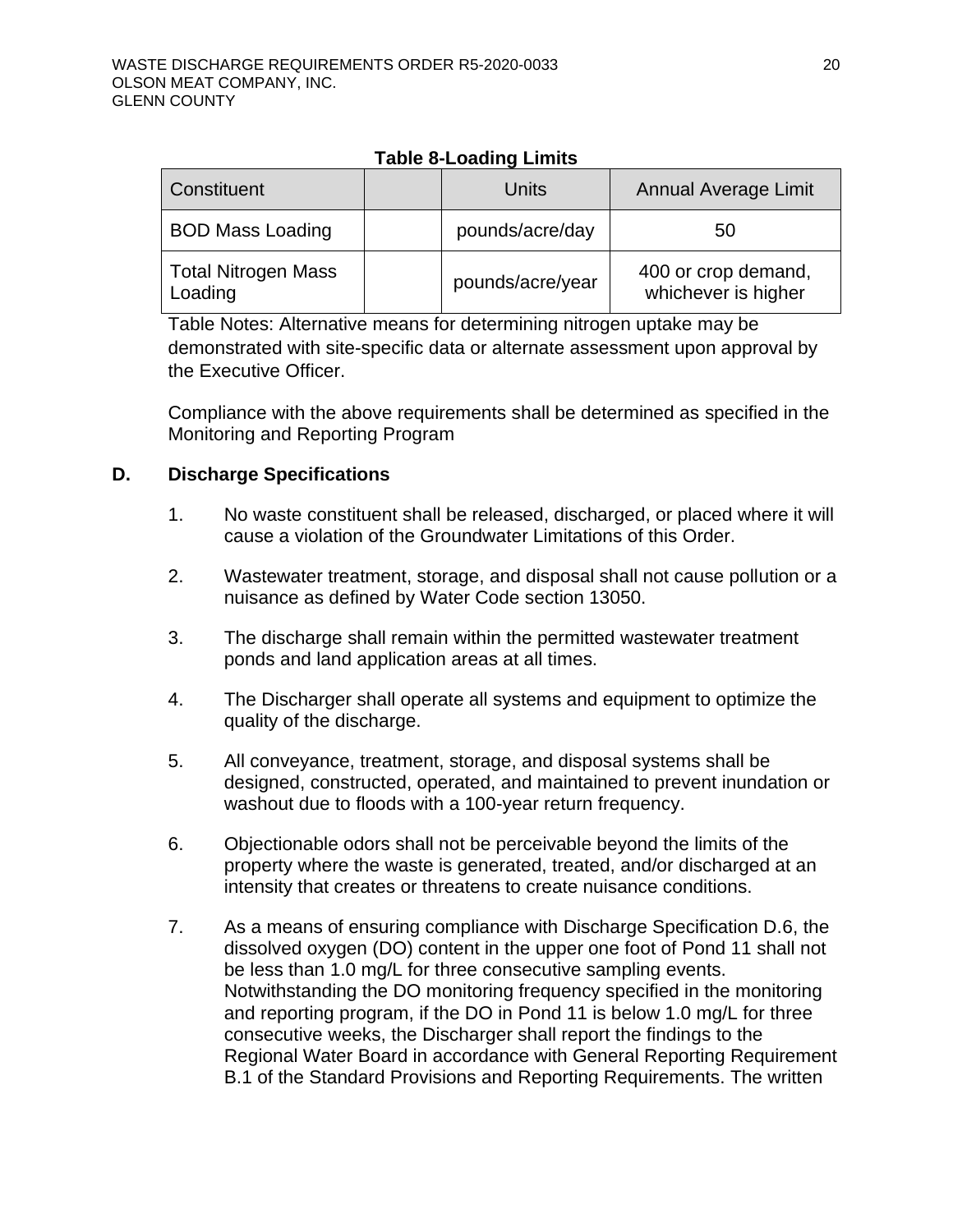notification shall include a specific plan to resolve the low DO results within 30 days of the first date of violation.

- 8. The Discharger shall design, construct, operate, and maintain all ponds sufficiently to protect the integrity of containment dams and berms and prevent overtopping and/or structural failure. The operating freeboard in Ponds 1 through 10 is controlled by gravity discharge locations and shall be at least one foot. The operating freeboard in Pond 11 shall never be less than two feet (measured vertically from the lowest possible point of overflow). As a means of management and to discern compliance with this requirement, the Discharger shall install and maintain a permanent staff gauge in Pond 11. The gauge shall have calibration marks that clearly show the water level at design capacity and enable determination of available operational freeboard.
- 9. Wastewater treatment, storage, and disposal ponds or structures shall have sufficient capacity to accommodate allowable wastewater flow, design seasonal precipitation, and ancillary inflow and infiltration during the winter while ensuring continuous compliance with all requirements of this Order. Design seasonal precipitation shall be based on total annual precipitation using a return period of 100 years, distributed monthly in accordance with historical rainfall patterns.
- 10. On or about 1 October of each year, available capacity shall at least equal the volume necessary to comply with Discharge Specifications D.8 and D.9.
- 11. All ponds and open containment structures shall be managed to prevent breeding of mosquitoes. Specifically:
	- a. An erosion control program shall be implemented to ensure that small coves and irregularities are not created around the perimeter of the water surface.
	- b. Weeds shall be minimized through control of water depth, harvesting, or herbicides.
	- c. Dead algae, vegetation, and debris shall not accumulate on the water surface.
	- d. The Discharger shall consult and coordinate with the local Mosquito Abatement District to minimize the potential for mosquito breeding as needed to supplement the above measures.
- 12. Newly constructed or rehabilitated berms or levees (excluding internal berms that separate ponds or control the flow of water within a pond) shall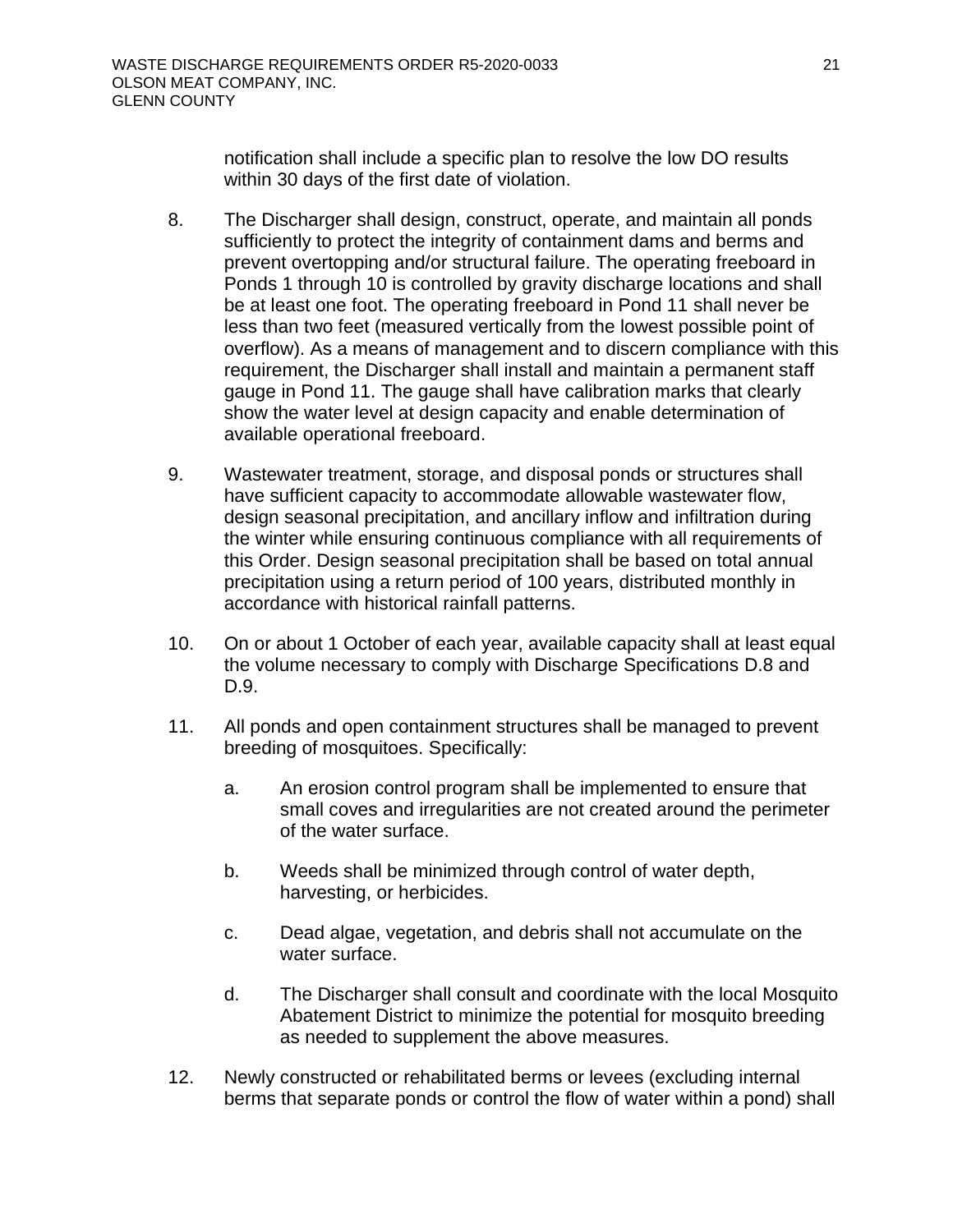be designed and constructed under the supervision of a California Registered Civil Engineer.

- 13. Wastewater contained in any unlined pond shall not have a pH less than 6.0 or greater than 9.0.
- 14. The Discharger shall monitor sludge accumulation in the wastewater treatment/storage ponds at least every five years beginning in 2020 and shall periodically remove sludge as necessary to maintain adequate storage capacity. Specifically, if the estimated volume of sludge in the reservoir exceeds five percent of the permitted reservoir capacity, the Discharger shall complete sludge cleanout within 12 months after the date of the estimate.

### <span id="page-27-0"></span>**E. Groundwater Limitations**

Release of waste constituents from any portion of the facility shall not cause groundwater to:

- 1. Contain any of the specified constituents in a concentration statistically greater than the maximum allowable concentration tabulated below:
	- a. Exceed a total coliform organism level of 2.2 MPN/100 mL over any seven-day period.
	- b. Contain constituents in concentrations statistically greater than background water quality or that exceed either the Primary or Secondary MCLs established in Title 22 of the California Code of Regulations, whichever is greater.
	- c. Contain taste or odor-producing constituents, toxic substances, or any other constituents in concentrations that cause nuisance or adversely affect beneficial uses.

The monitoring wells to which these requirements apply are specified in the Monitoring and Reporting Program. Compliance with these limitations shall be determined annually based on an intra-well analysis of data using approved statistical methods.

### <span id="page-27-1"></span>**F. Land Application Area Specifications**

1. Crops or other vegetation (which may include pasture grasses, native grasses and trees, and/or ornamental landscaping) shall be grown in the LAAs.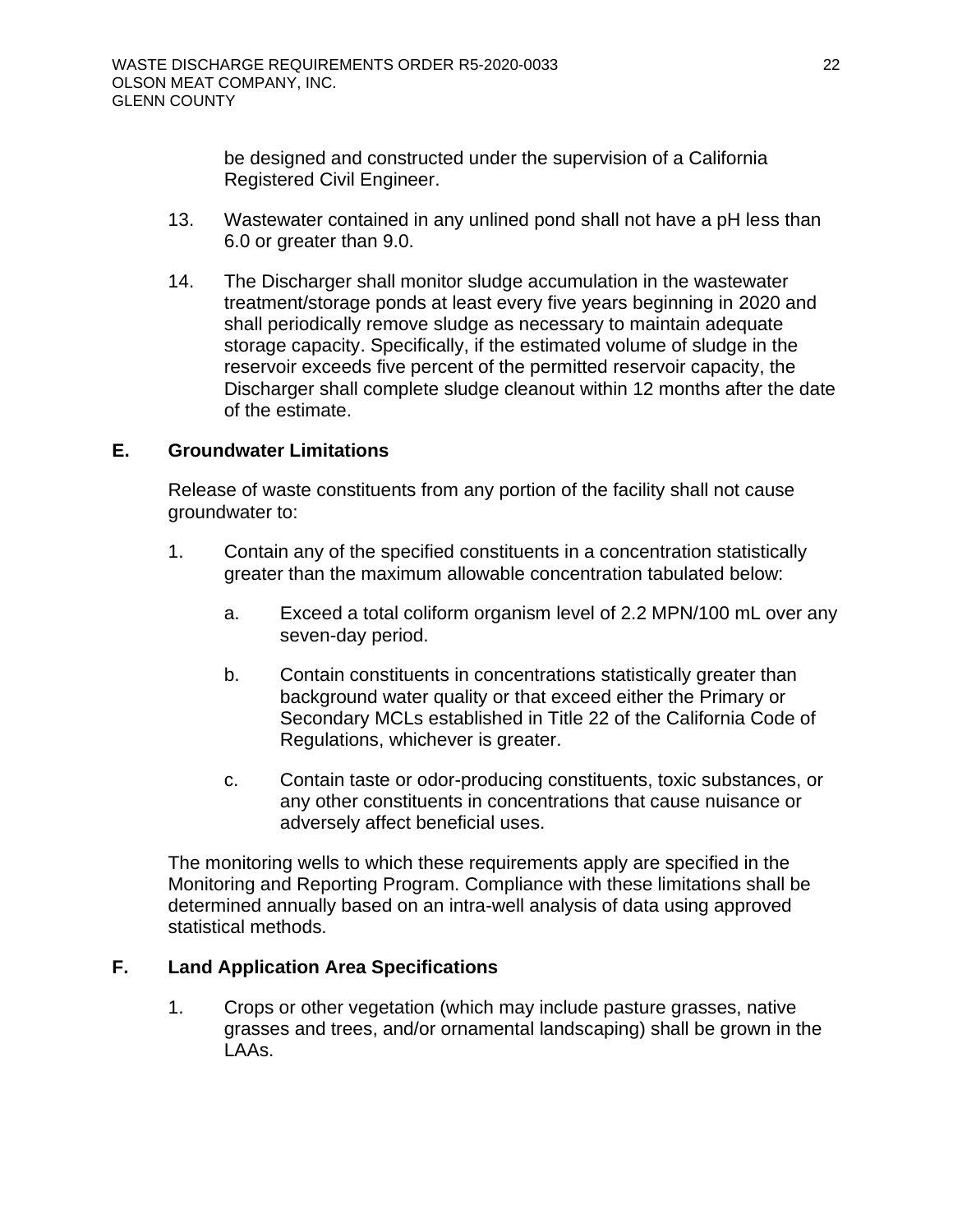- 2. Land application of wastewater shall be managed to minimize erosion and prevent offsite discharges.
- 3. The LAAs shall be managed to prevent breeding of mosquitoes or other vectors.
- 4. LAAs shall be designed, maintained, and operated to comply with the following setback requirements:

<span id="page-28-1"></span>

| <b>Setback Definition</b>                                          | Minimum Irrigation<br>Setback (feet) |
|--------------------------------------------------------------------|--------------------------------------|
| Edge of LAA to property boundary                                   | 10                                   |
| Edge of LAA to manmade or natural surface water<br>drainage course | 25                                   |
| Edge of LAA to domestic water supply well                          | 100                                  |

### **Table 9—LAA Required Setbacks**

- 5. Irrigation of the LAAs shall occur only when appropriately trained personnel are on duty.
- 6. LAAs shall be inspected periodically to determine compliance with the requirements of this Order. If an inspection reveals noncompliance or threat of noncompliance with this Order, the Discharger shall temporarily stop recycled water use immediately and implement corrective actions to ensure compliance with this Order.
- 7. Any irrigation runoff (tailwater) shall be confined to the LAAs or returned to the pond treatment system and shall not enter any surface water drainage course or storm water drainage system.
- 8. Discharge to the LAAs shall not be performed during rainfall or when the ground is saturated.
- 9. All storm water runoff from the use areas shall be captured and recycled for irrigation or allowed to percolate within the use areas.

### <span id="page-28-0"></span>**G. Solids Disposal Specifications**

Sludge, as used in this document, means the solid, semisolid, and liquid organic matter removed from wastewater treatment, settling, and storage vessels or ponds. Solid waste refers to solid inorganic matter removed by screens and soil sediments.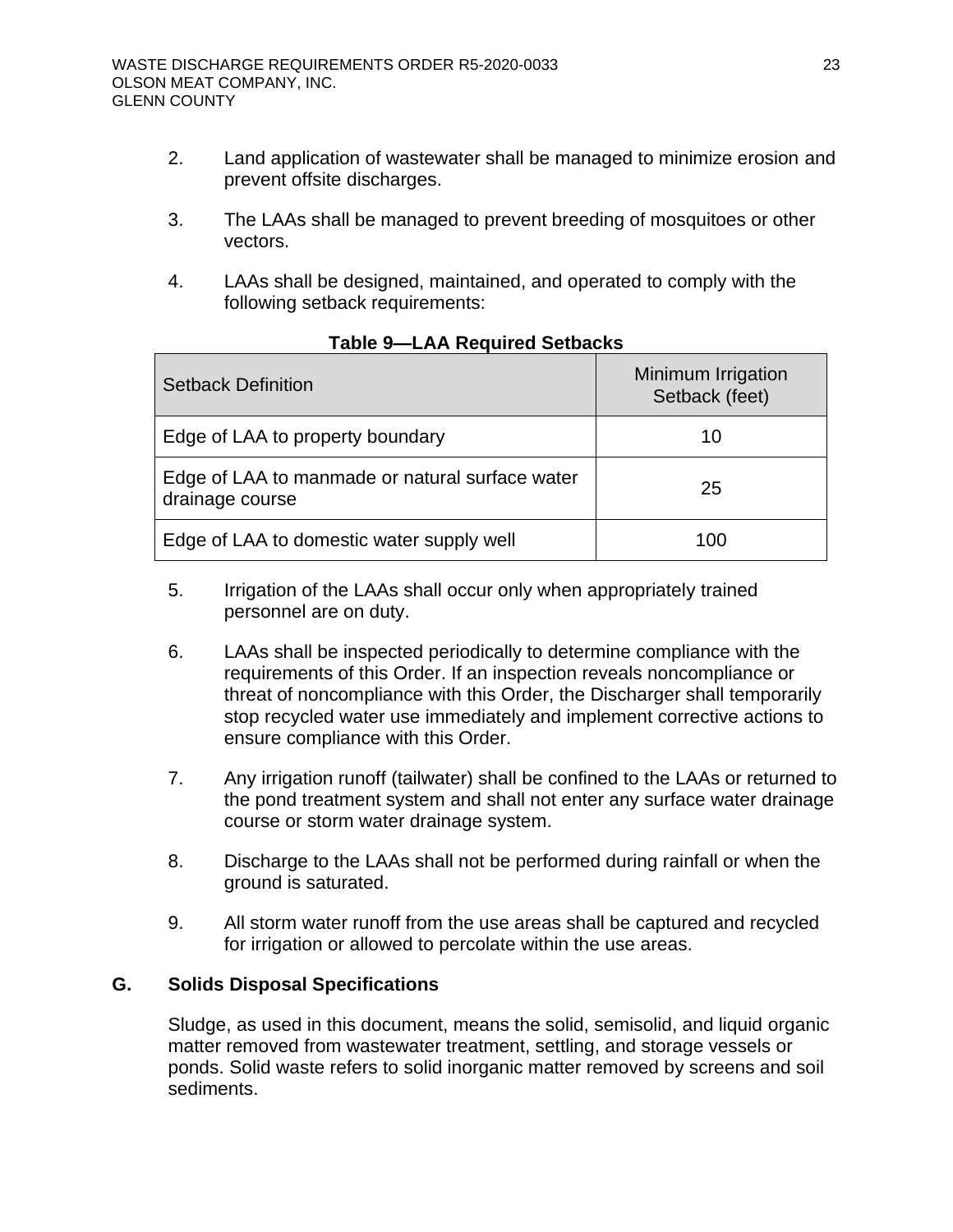- 1. Sludge and solid waste shall be removed from screens, sumps, and ponds, as needed to ensure optimal operation and adequate storage capacity.
- 2. Any handling and storage of sludge, solid waste, and residual solids shall be controlled and contained in a manner that minimizes leachate formation and precludes infiltration of waste constituents into soils in a mass or concentration that will violate the groundwater limitations of this Order.
- 3. Sludge and residual solids may be discharged to land in accordance with the Land Application Area Specifications of this Order.
- 4. If removed from the site, sludge, solid waste, and residual solids shall be disposed of in a manner approved by the Executive Officer and consistent with Title 27, division 2. Removal for reuse as animal feed, or land disposal at facilities (i.e., landfills, composting facilities, soil amendment sites operated in accordance with valid waste discharge requirements issued by a Regional Water Board) will satisfy this specification.
- 5. Any proposed change in solids use or disposal practice shall be reported in writing to the Executive Officer at least 90 days in advance of the change.

### <span id="page-29-0"></span>**H. Other Provisions**

- 1. The following reports shall be submitted pursuant to CWC section 13267 and shall be prepared as described in Provision H.6:
	- a. **By 1 September 2020,** the Discharger shall submit documentation verifying installation and calibration of flow meters that provide continuous, direct flow measurement of wastewater to Pond 1 and both wastewater and supplemental water applied to each LAA. Alternative means of flow measurement of supplemental water for irrigation such as hourly pumping rate calculations may be acceptable, provided that they are calibrated at least every five years. The Discharger shall also provide a water balance that demonstrates that the wastewater ponds have sufficient storage and disposal capacity to contain the average monthly wastewater flow of 538,000 gallons (20,650 gpd, assuming operation six days per week) under average annual rainfall conditions and total annual precipitation for the 100-year return period. The water balance should include the following:
		- i. A minimum of two feet of freeboard in Pond 11 at all times (unless a registered civil engineer determines that a lower freeboard level will not cause overtopping or berm failure);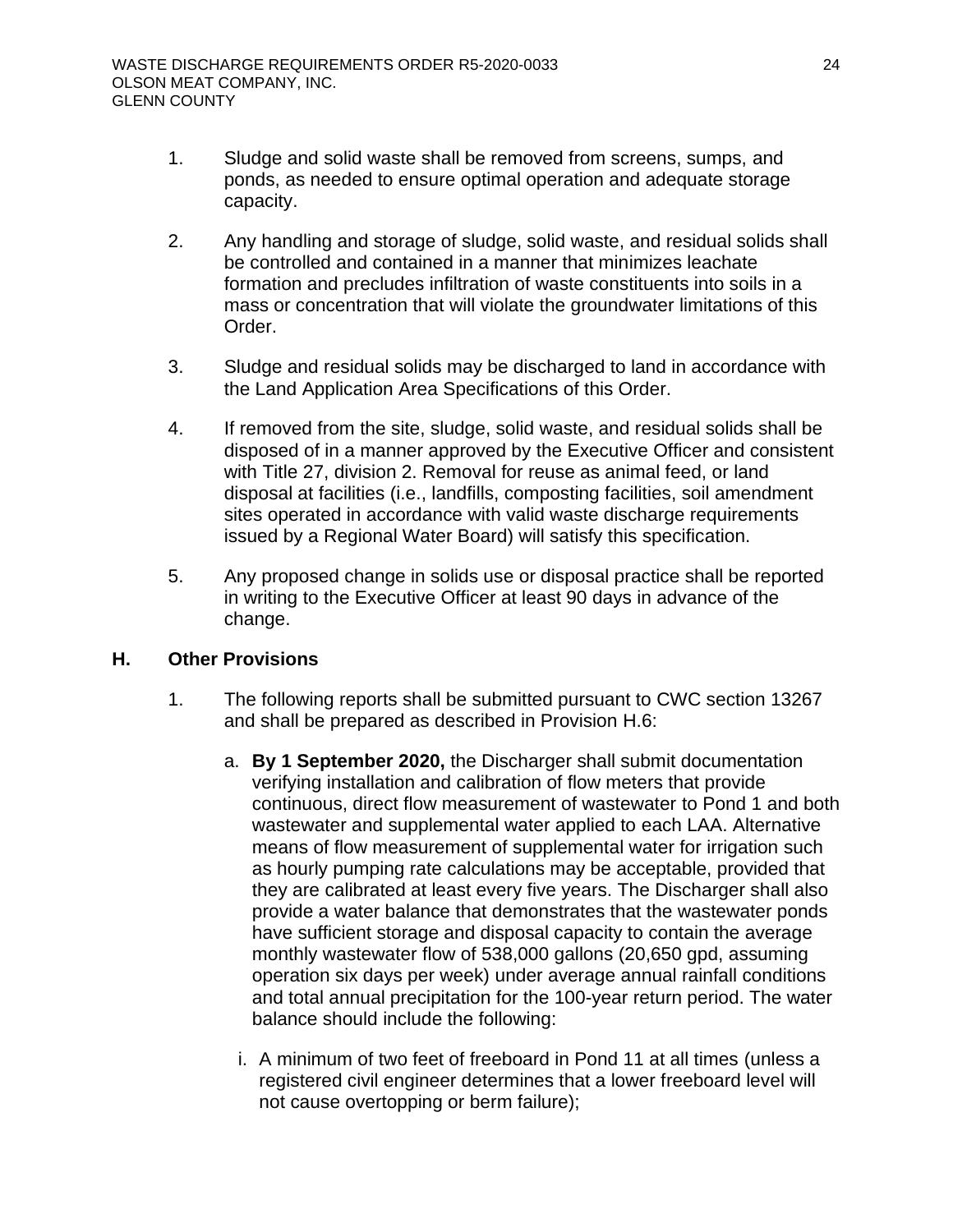- ii. As-built pond geometry;
- iii. Historical local evapotranspiration, pan evaporation, and lake evaporation data (monthly average values);
- iv. Local precipitation data including the mean monthly precipitation and the 100-year return period annual total distributed monthly in accordance with the mean monthly precipitation pattern;
- v. Proposed land application area hydraulic loading rates distributed monthly in accordance with crop evapotranspiration rates and allowable discharge season.
- vi. Projected long-term percolation rates (including consideration of percolation from unlined ponds and the effects of solids plugging).
- vii. If land applying wastewater in wet weather conditions, capture of tailwater.

If the updated water balance shows a storage and/or disposal capacity deficit, the Discharger shall propose specific structural and/or operational improvements that will ensure compliance with Discharge Specification E.10 will be completed no later than 1 August 2021.

- b. By **1 February 2021**, the Discharger shall submit a Workplan for Land Application Assessment to evaluate hydraulic and nutrient loading with the goal of minimizing nutrient and salt leaching which can degrade shallow groundwater quality. The December 2011 Natural Resources Conservation Service Code 590 for Nutrient Management provides guidelines for nutrient management planning based on current soil, manure, irrigation water, and plant tissue test results. [Link to Natural](https://www.nrcs.usda.gov/wps/portal/nrcs/detail/national/technical/ecoscience/mnm/?cid=stelprdb1044741)  [Resource Conservation Service Guidance for Nutrient Management](https://www.nrcs.usda.gov/wps/portal/nrcs/detail/national/technical/ecoscience/mnm/?cid=stelprdb1044741) (https://www.nrcs.usda.gov/wps/portal/nrcs/detail/national/technical/ec oscience/mnm/?cid=stelprdb1044741). This guidance document may provide useful information for Workplan development. The Land Application Assessment shall be completed within nine months of workplan approval by the Central Valley Water Board.
- c. **By 1 June 2021**, the Discharger shall submit a Solids Management Plan detailing a routine pond maintenance plan and the removal and/or final disposal of solid materials from the Facility. The Plan shall account for accumulated sludge removal from ponds and all other materials resulting from site activities and include a Solids Management Log to be used for long-term record-keeping. The Plan shall also describe measures to be used to control runoff or percolate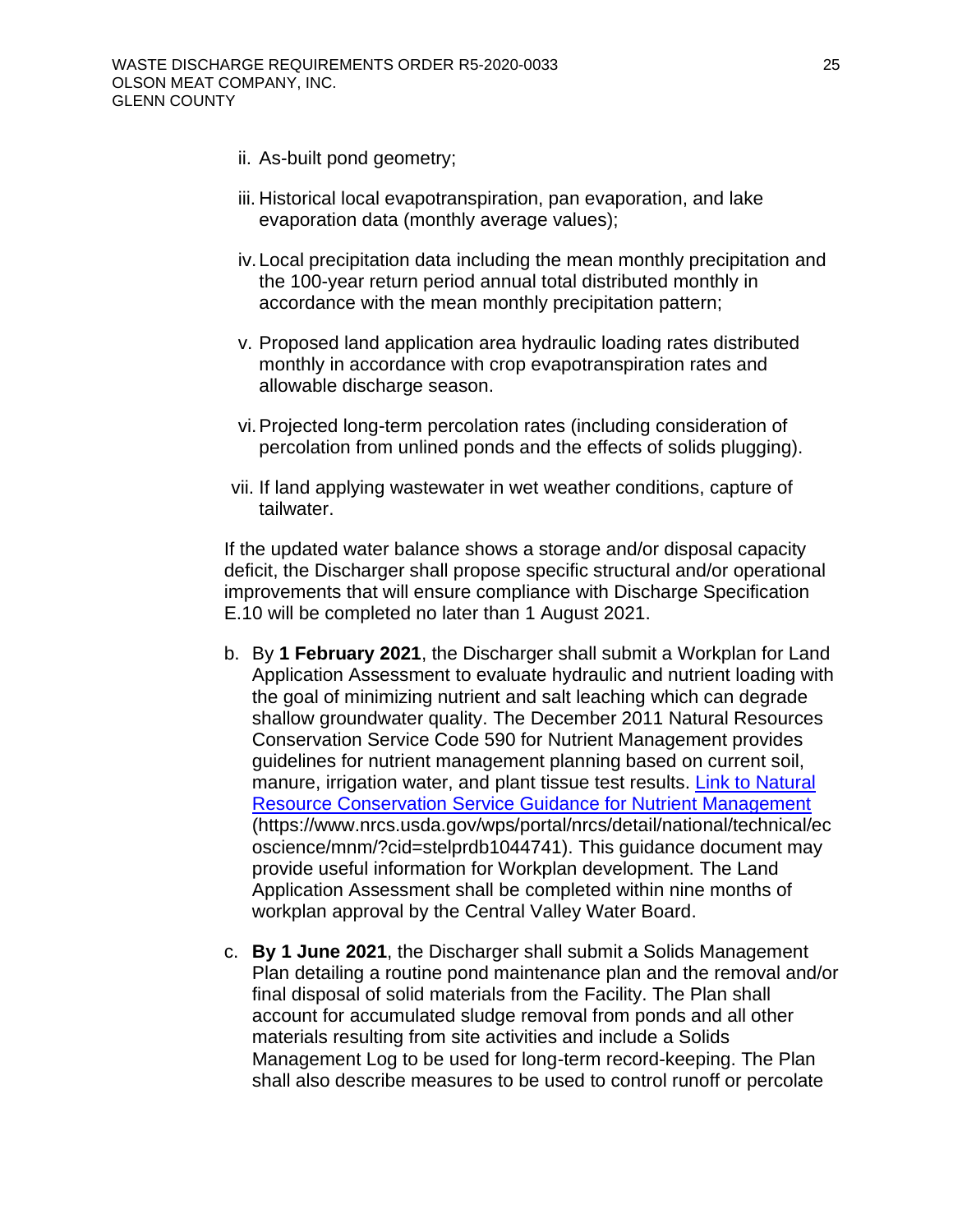from the sludge if it is to be dried onsite and specify the removal from the site prior to the onset of the rainy season (1 October).

- d. **By 1 November 2021**, the Discharger shall submit a *Groundwater Monitoring Well Installation Workplan* that proposes the installation of additional monitoring wells to ensure adequate monitoring upgradient and downgradient of all unlined ponds as well as the LAA. The workplan shall be prepared in accordance with, and include the items listed in, the first section of Attachment D: "Requirements for Monitoring Well Installation Workplans and Monitoring Well Installation Reports", which is attached hereto and made part of this Order by reference. The groundwater monitoring wells shall be designed to yield samples representative of the uppermost portion of the first aquifer underlying the ponds and LAA.
- e. By three months following the approval of the above workplan, the Discharger shall submit a *Groundwater Monitoring Well Installation Report* for any new groundwater monitoring wells constructed to comply with Provision H.1.d. The report shall be prepared in accordance with, and including the items listed in, the second section of Attachment D: "Monitoring Well Workplan and Monitoring Well Installation Report Guidance", which is attached hereto and made part of this Order by reference. The report shall describe the installation and development of all new monitoring wells and explain any deviation from the approved workplan.
- f. Once two years of quarterly groundwater monitoring have been completed for the new monitoring wells, the Discharger shall submit a *Background Groundwater Quality Study*. For each groundwater monitoring parameter/constituent identified in the MRP, the report shall present a summary of monitoring data and calculation of the concentration in background monitoring wells. Determination of background quality shall be made using the methods described in Title 27, section 20415, subdivision (e)(10), and shall be based on data from at least eight consecutive quarterly (or more frequent) groundwater monitoring events. For each monitoring parameter/ constituent, the report shall compare the calculated background concentration with the interim numeric limitations set forth in Groundwater Limitation (Section E). Where background concentrations are statistically greater than the interim limitations specified in Groundwater Limitation (Section E), the report shall recommend final groundwater limitations which comply with Resolution No. 68-16 for the waste constituents listed therein. The groundwater limitations may subsequently be revised through a permit amendment.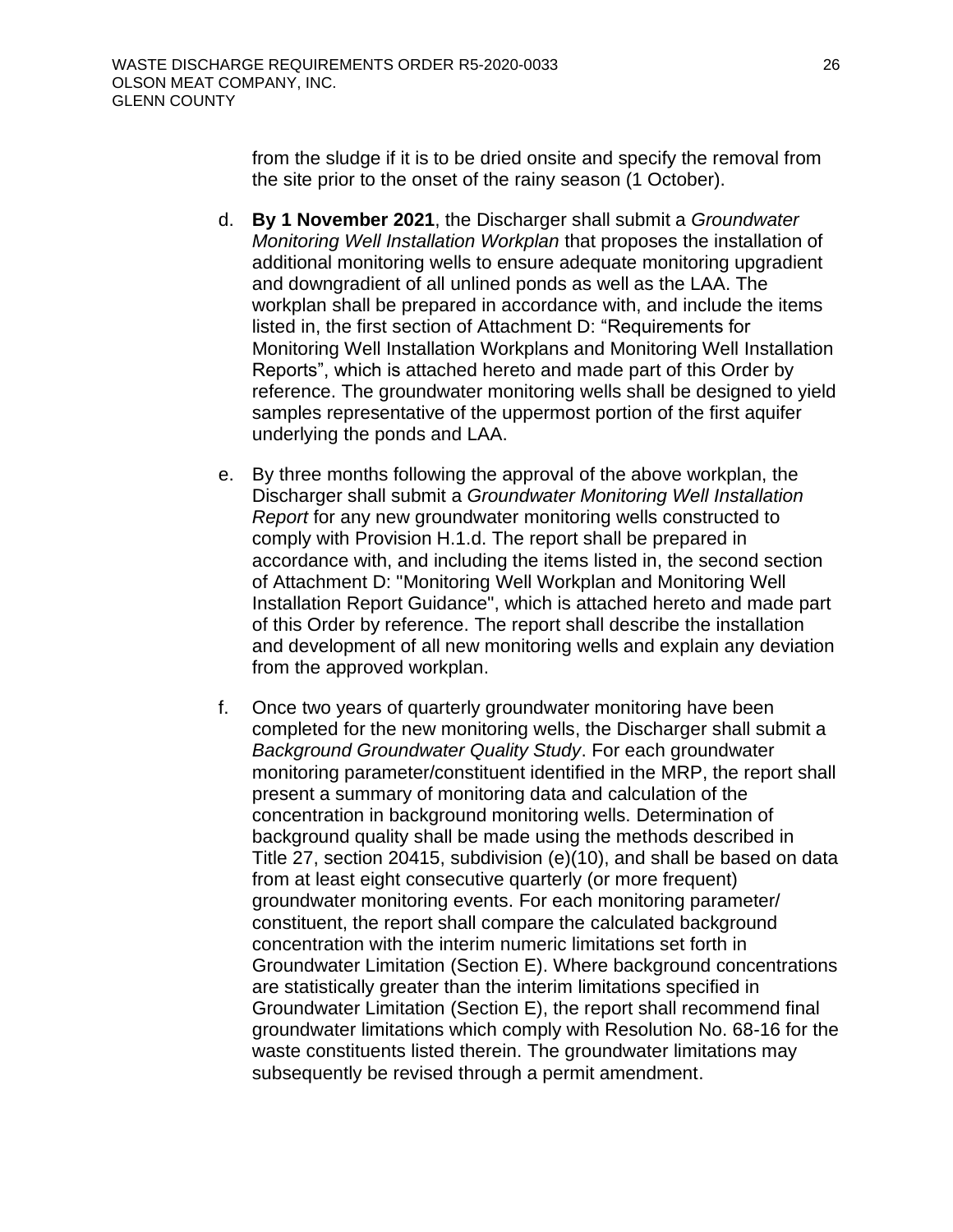If the *Background Groundwater Quality Study* shows that the discharge of waste is causing groundwater to contain waste constituents (other than electrical conductivity, total dissolved solids, sodium and chloride) in concentrations statistically greater than background water quality then, by three months following the Background Groundwater Quality Study, the Discharger shall submit a *BPTC Evaluation Workplan* that sets forth the scope and schedule for a systematic and comprehensive technical evaluation of each component of the facility's waste treatment and disposal system to determine best practicable treatment and control. The workplan shall contain a preliminary evaluation of each component of the process wastewater generation, collection, treatment and disposal system and propose a time schedule for completing the comprehensive technical evaluation. The schedule to complete the evaluation shall be as short as practicable and shall not exceed one year after receipt of comments on the workplan.

- 2. At least 180 days prior to any sludge removal and disposal, the Discharger shall submit a Sludge Cleanout Plan. The plan shall include a detailed plan for sludge removal, drying, and disposal. The plan shall specifically describe the phasing of the project, measures to be used to control runoff or percolate from the sludge as it is drying, and a schedule that shows how all dried sludge will be land applied to the LAAs or removed from the site prior to the onset of the rainy season (1 October).
- 3. A discharger whose waste flow has been increasing, or is projected to increase, shall estimate when flows will reach hydraulic and treatment capacities of its treatment, collection, and disposal facilities. The projections shall be made in January, based on the last three years' average dry weather flows, peak wet weather flows and total annual flows, as appropriate. When any projection shows that capacity of any part of the facilities may be exceeded in four years, the discharger shall notify the Central Valley Water Board by 31 January.
- 4. In accordance with California Business and Professions Code sections 6735, 7835, and 7835.1, engineering and geologic evaluations and judgments shall be performed by or under the direction of registered professionals competent and proficient in the fields pertinent to the required activities. All technical reports specified herein that contain workplans for investigations and studies, that describe the conduct of investigations and studies, or that contain technical conclusions and recommendations concerning engineering and geology shall be prepared by or under the direction of appropriately qualified professional(s), even if not explicitly stated. Each technical report submitted by the Discharger shall bear the professional's signature and stamp.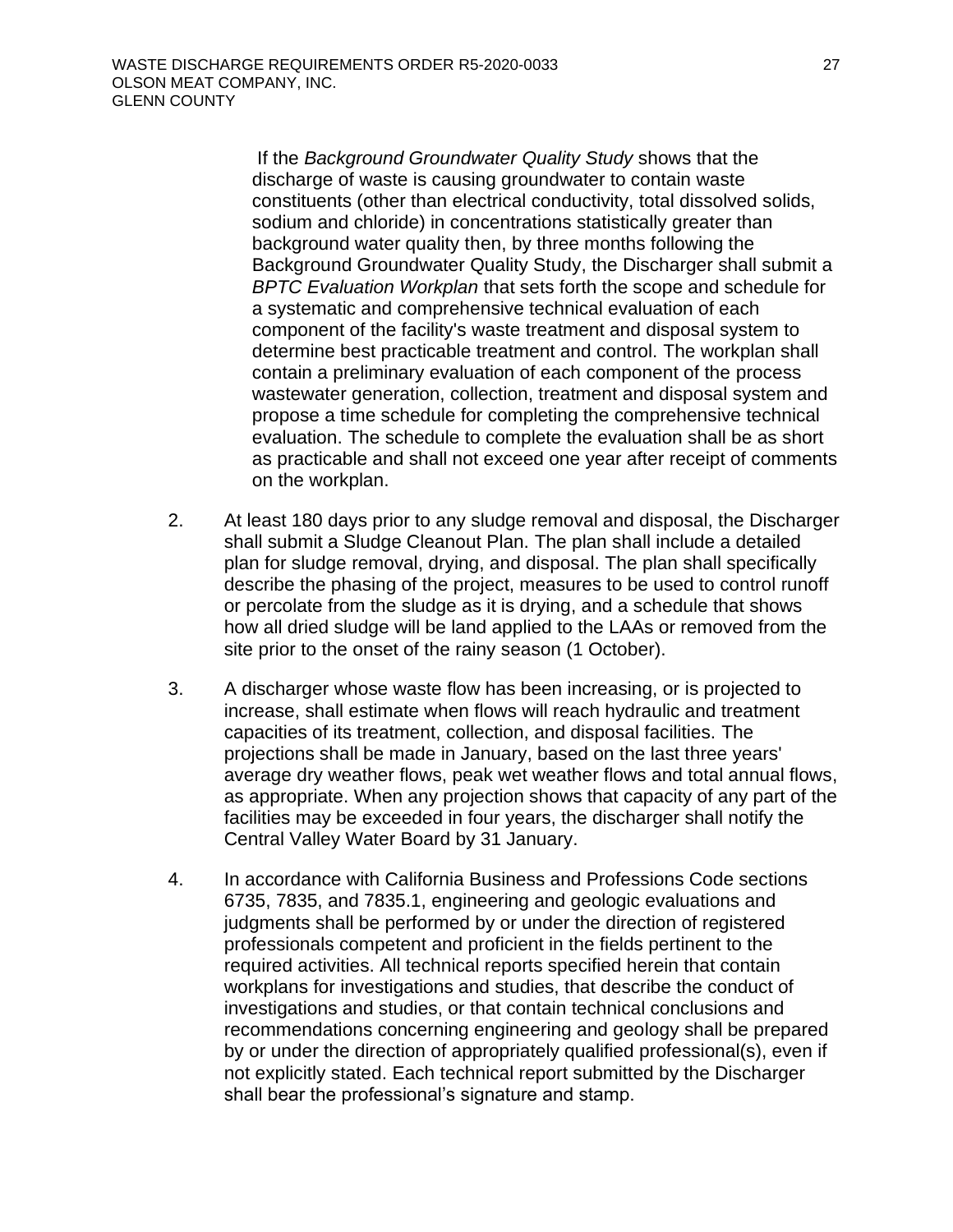- 5. The Discharger shall submit the technical reports and work plans required by this Order for consideration by the Executive Officer and incorporate comments the Executive Officer may have in a timely manner, as appropriate. Unless expressly stated otherwise in this Order, the Discharger shall proceed with all work required by the foregoing provisions by the due dates specified.
- 6. The Discharger shall comply with Monitoring and Reporting Program **R5-2020-0033** which is part of this Order, and any revisions thereto as ordered by the Executive Officer. The submittal dates of Discharger selfmonitoring reports shall be no later than the submittal date specified in the MRP.
- 7. The Discharger shall comply with the "Standard Provisions and Reporting Requirements for Waste Discharge Requirements", dated 1 March 1991, which are attached hereto and made part of this Order by reference. This attachment and its individual paragraphs are commonly referenced as "Standard Provision(s)."
- 8. The Discharger shall comply with all conditions of this Order, including timely submittal of technical and monitoring reports. On or before each report due date, the Discharger shall submit the specified document to the Central Valley Water Board or, if appropriate, a written report detailing compliance or noncompliance with the specific schedule date and task. If noncompliance is being reported, then the Discharger shall state the reasons for such noncompliance and provide an estimate of the date when the Discharger will be in compliance. The Discharger shall notify the Central Valley Water Board in writing when it returns to compliance with the time schedule. Violations may result in enforcement action, including Central Valley Water Board or court orders requiring corrective action or imposing civil monetary liability, or in revision or rescission of this Order.
- 9. The Discharger shall at all times properly operate and maintain all facilities and systems of treatment and control (and related appurtenances) that are installed or used by the Discharger to achieve compliance with the conditions of this Order. Proper operation and maintenance also include adequate laboratory controls and appropriate quality assurance procedures. This provision requires the operation of back-up or auxiliary facilities or similar systems that are installed by the Discharger when the operation is necessary to achieve compliance with the conditions of this Order.
- 10. The Discharger shall use the best practicable cost-effective control technique(s) including proper operation and maintenance, to comply with this Order.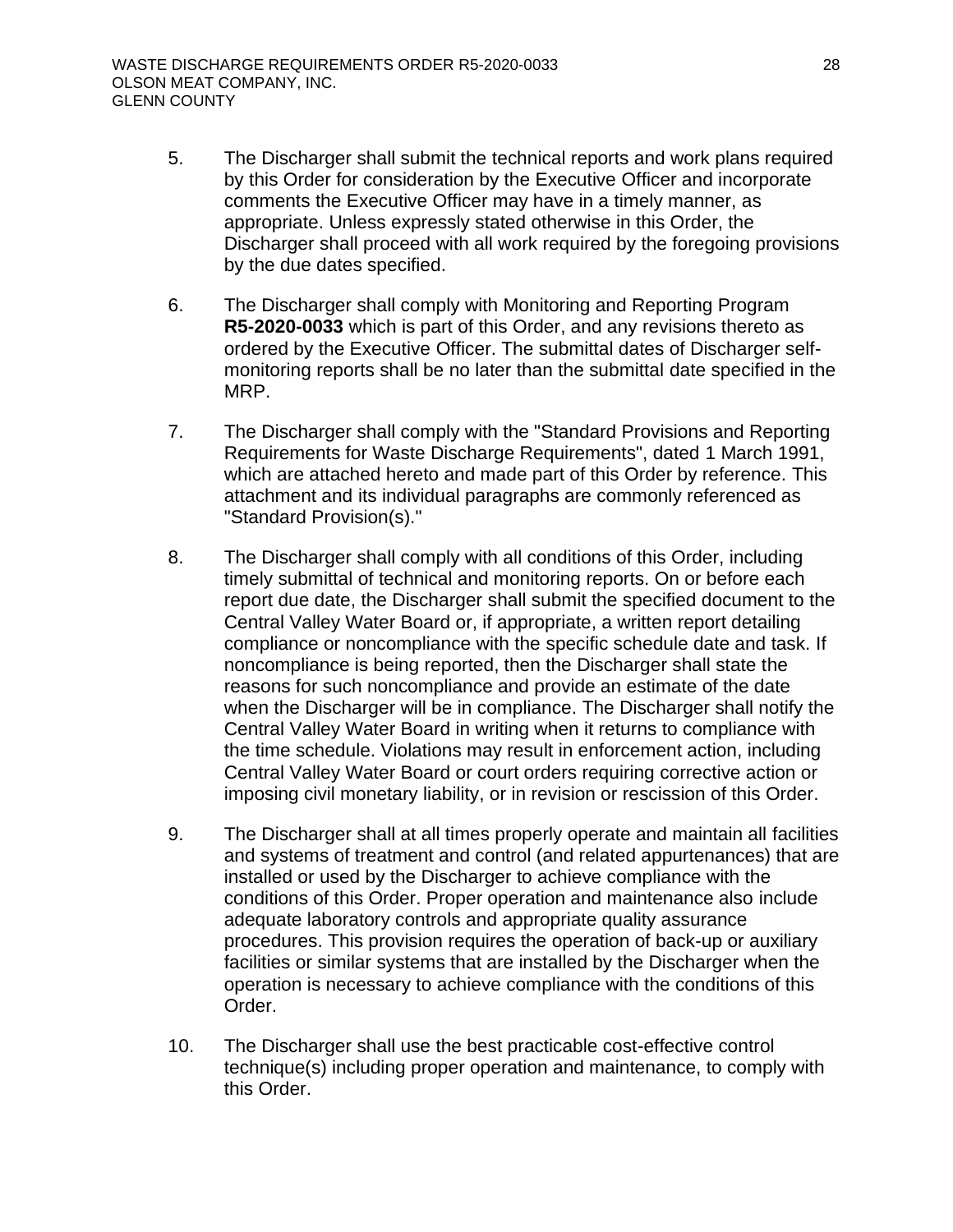- 11. As described in the Standard Provisions, the Discharger shall report promptly to the Central Valley Water Board any material changes or proposed change in the character, location, or volume of the discharge.
- 12. The Discharger shall report to the Central Valley Water Board any toxic chemical release data it reports to the State Emergency Response Commission within 15 days of reporting the data to the Commission pursuant to section 313 of the "Emergency Planning and Community Right to Know Act of 1986."
- 13. The Discharger shall not allow pollutant-free wastewater to be discharged into the wastewater collection, treatment, and disposal systems in amounts that significantly diminish the system's capability to comply with this Order. Pollutant-free wastewater means rainfall, groundwater, cooling waters, and condensates that are essentially free of pollutants.
- 14. At least 90 days prior to termination or expiration of any lease, contract, or agreement involving disposal or recycling areas or off-site reuse of effluent, used to justify the capacity authorized herein and assure compliance with this Order, the Discharger shall notify the Central Valley Water Board in writing of the situation and of what measures have been taken or are being taken to assure full compliance with this Order.
- 15. In the event of any change in control or ownership of the facility, the Discharger must notify the succeeding owner or operator of the existence of this Order by letter, a copy of which shall be immediately forwarded to the Central Valley Water Board.
- 16. To assume operation as Discharger under this Order, the succeeding owner or operator must apply in writing to the Executive Officer requesting transfer of the Order. The request must contain the requesting entity's full legal name, the state of incorporation if a corporation, the name and address and telephone number of the persons responsible for contact with the Central Valley Water Board, and a statement. The statement shall comply with the signatory paragraph of Standard Provision B.3 and state that the new owner or operator assumes full responsibility for compliance with this Order. Failure to submit the request shall be considered a discharge without requirements, a violation of the CWC. If approved by the Executive Officer, the transfer request will be submitted to the Central Valley Water Board for its consideration of transferring the ownership of this Order at one of its regularly scheduled meetings.
- 17. A copy of this Order including the MRP, Information Sheet, Attachments, and Standard Provisions, shall be kept at the discharge facility for reference by operating personnel. Key operating personnel shall be familiar with its contents.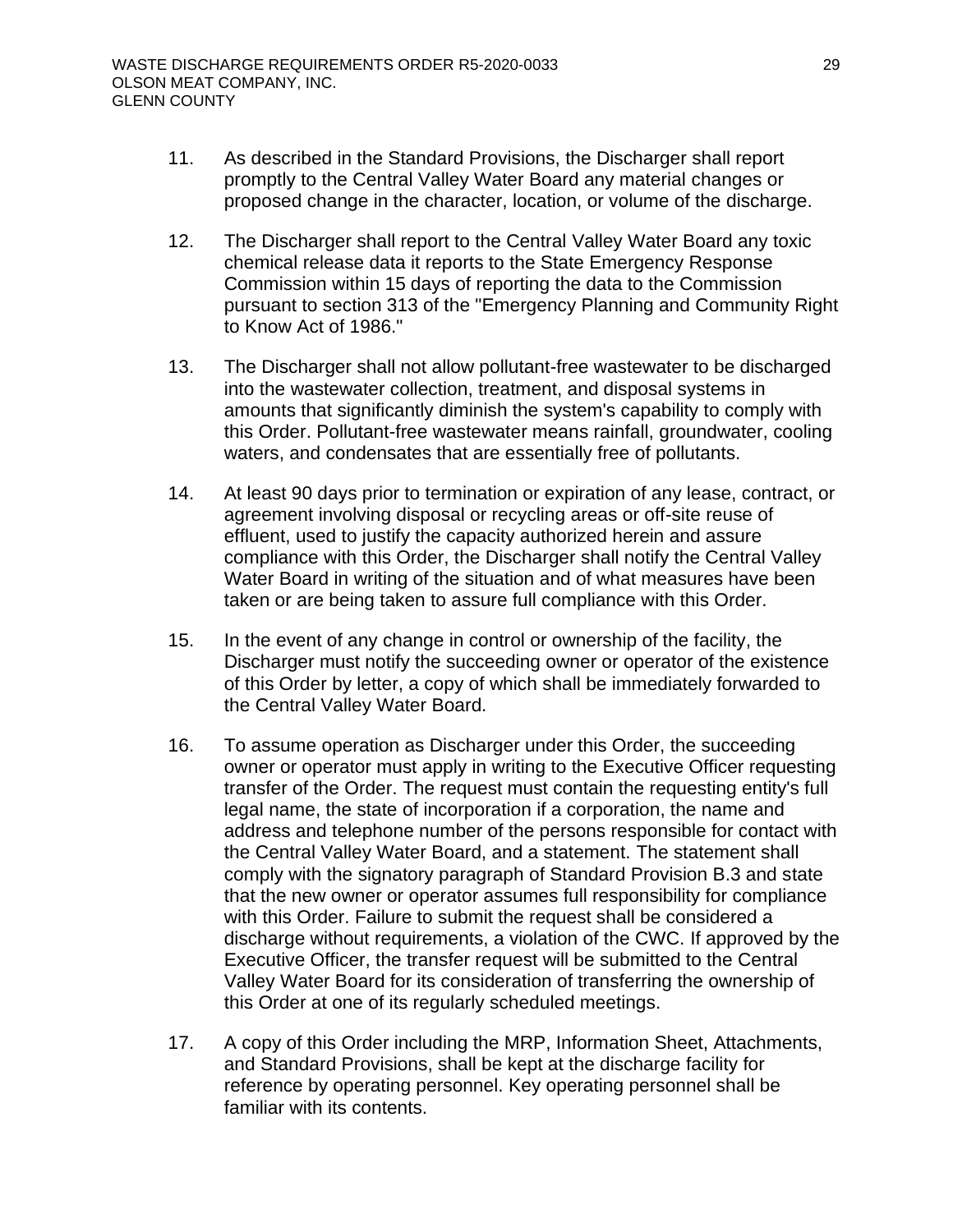18. The Central Valley Water Board will review this Order periodically and will revise requirements when necessary.

If, in the opinion of the Executive Officer, the Discharger fails to comply with the provisions of this Order, the Executive Officer may refer this matter to the Attorney General for judicial enforcement, may issue a complaint for administrative civil liability, or may take other enforcement actions. Failure to comply with this Order may result in the assessment of Administrative Civil Liability of up to \$10,000 per violation, per day, depending on the violation, pursuant to the Water Code, including sections 13268, 13350 and 13385. The Central Valley Water Board reserves its right to take any enforcement actions authorized by law.

Any person aggrieved by this Central Valley Water Board action may petition the State Water Board for review in accordance with Water Code section 13320 and California Code of Regulations, title 23, section 2050 et seq. The State Water Board must receive the petition by 5:00 p.m. on the 30th day after the date of this Order; if the 30th day falls on a Saturday, Sunday, or state holiday, the petition must be received by the State Water Board by 5:00 p.m. on the next business day. Copies of the law and regulations applicable to filing petitions are available on the Internet (at the address below), and will be provided upon request.

[Guidelines for filing petitions with the Central Valley Water Board](http://www.waterboards.ca.gov/public_notices/petitions/water_quality) (http://www.waterboards.ca.gov/public\_notices/petitions/water\_quality)

### **Attachments:**

Attachment A[—Site Location Map](#page-36-1) Attachment B[—Facility Map](#page-38-1) Attachment C[—Process Flow Diagram](#page-40-1) Attachment D[—Requirements for Monitoring Well Installation Workplans And Monitoring](#page-42-1)  [Well Installation Reports](#page-42-1) Monitoring and Reporting Order (and attachments thereto) Information Sheet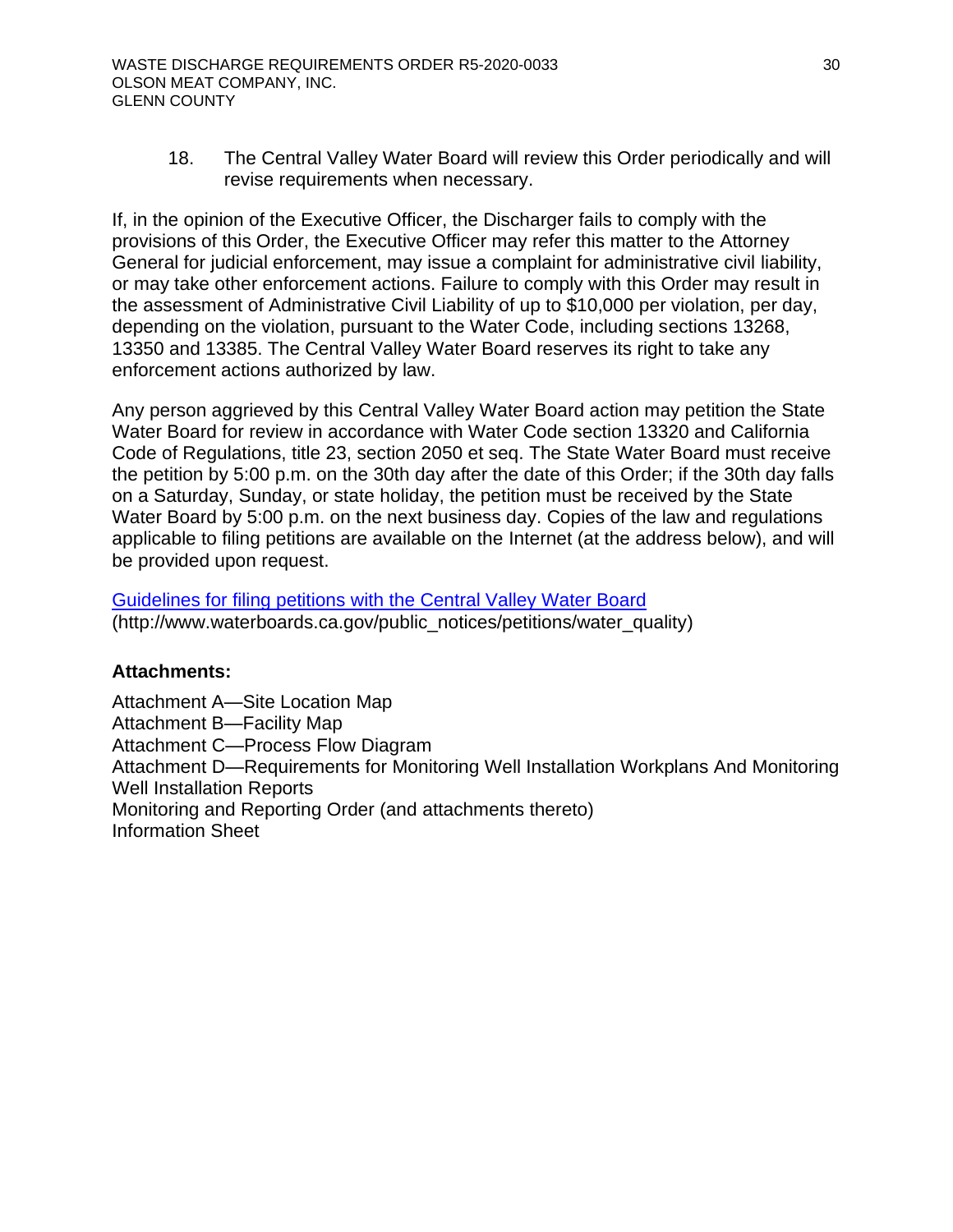# <span id="page-36-2"></span><span id="page-36-0"></span>**ATTACHMENT A—SITE LOCATION MAP**

<span id="page-36-1"></span>(See next page)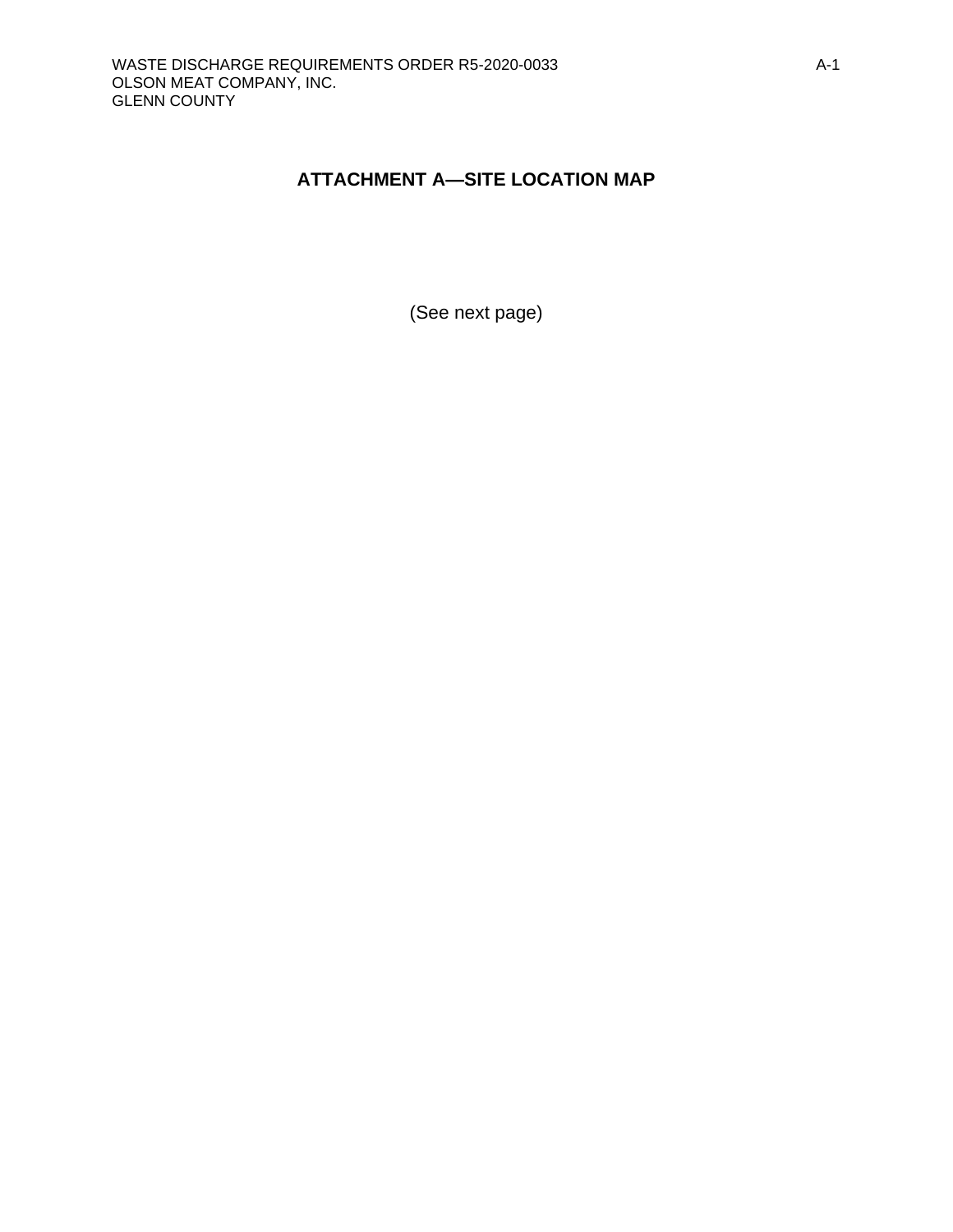ORDER R5-2020-0033

ATTACHMENT A - SITE LOCATION MAP



**DRAWING REFERENCE: GOOGLE EARTH** MAP DATA: @ 2019 GOOGLE NO SCALE

SITE LOCATION MAP

OLSON MEAT COMPANY INC.

**GLENN COUNTY**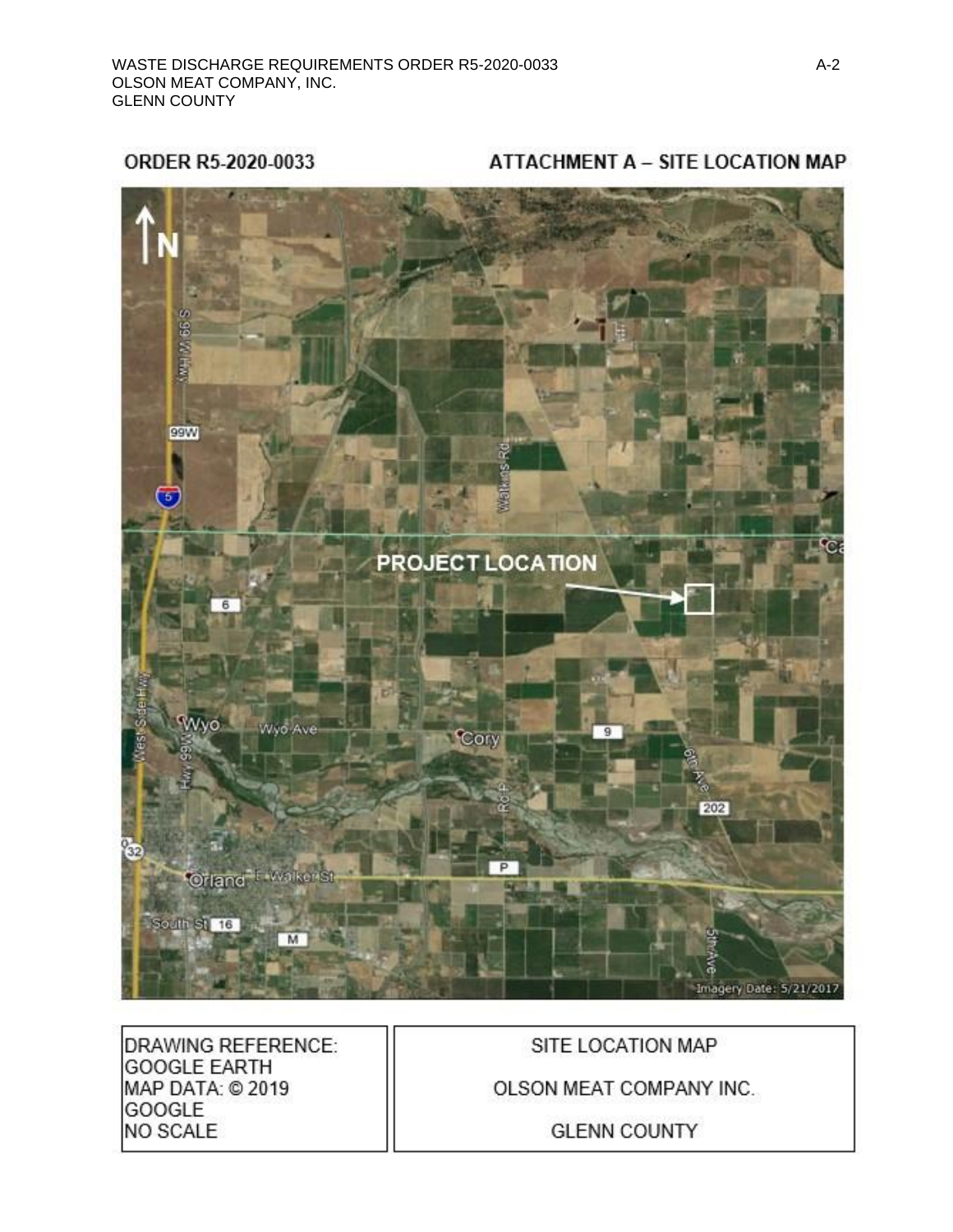# <span id="page-38-2"></span><span id="page-38-0"></span>**ATTACHMENT B—FACILITY MAP**

<span id="page-38-1"></span>(See next page)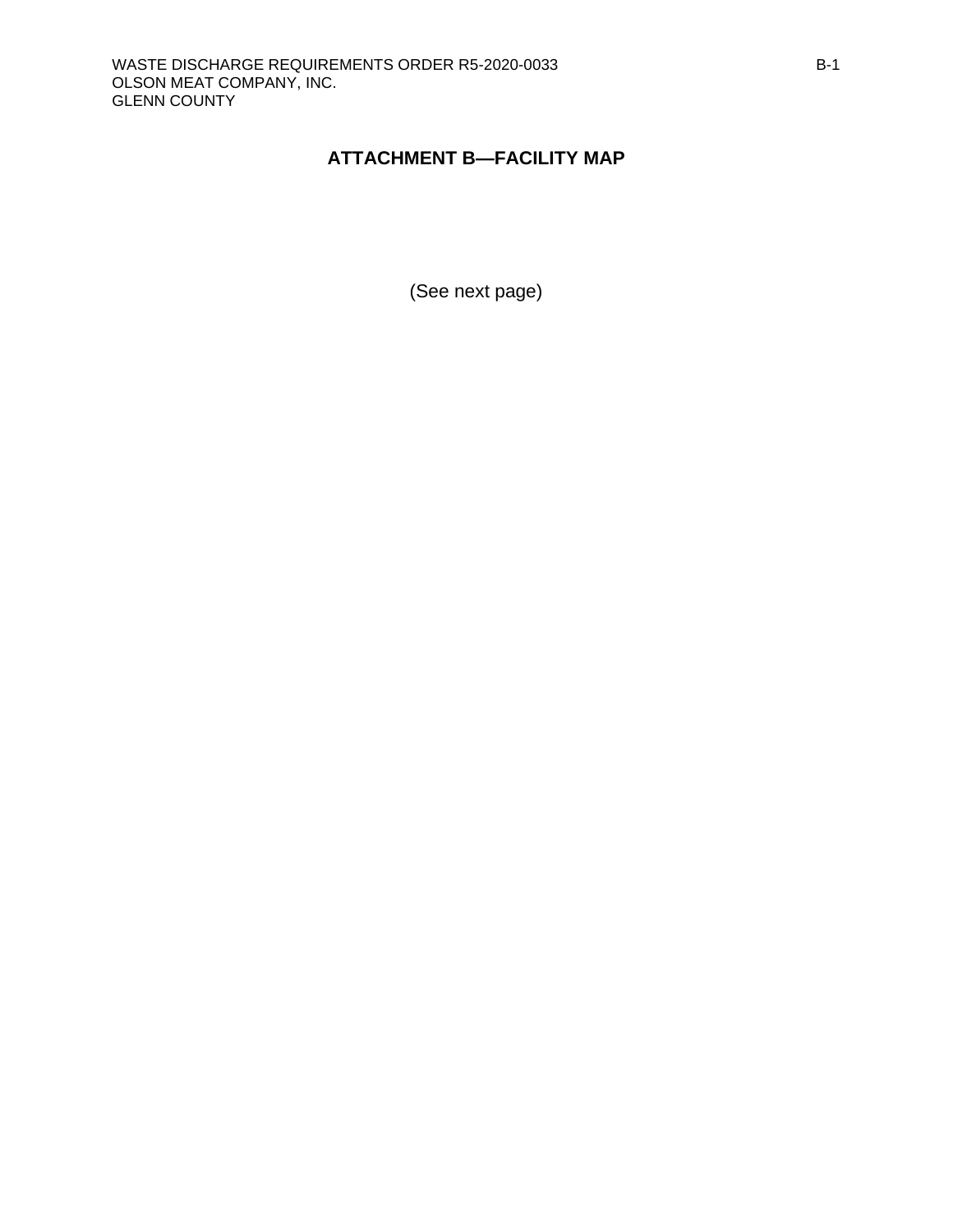ORDER R5-2020-0033

Sin Supply Wellston Missens The Manufacturer in the Missense of the  $\overline{4}$ *<u>EutterrAve</u>* **Leach Field Irrigation Well** LAA-B LAA-A LAA-C Concrete pits 1  $MW-2$  $\frac{1}{3}$ 5 6  $MW-3$ **MW-1** 8 Pond<sub>11</sub> 10 Imagery Date: 5/21/2017 **DRAWING REFERENCE: FACILITY MAP GOOGLE EARTH** MAP DATA: @ 2019 OLSON MEAT COMPANY INC. GOOGLE NO SCALE **GLENN COUNTY** 

#### **ATTACHMENT B - FACILITY MAP**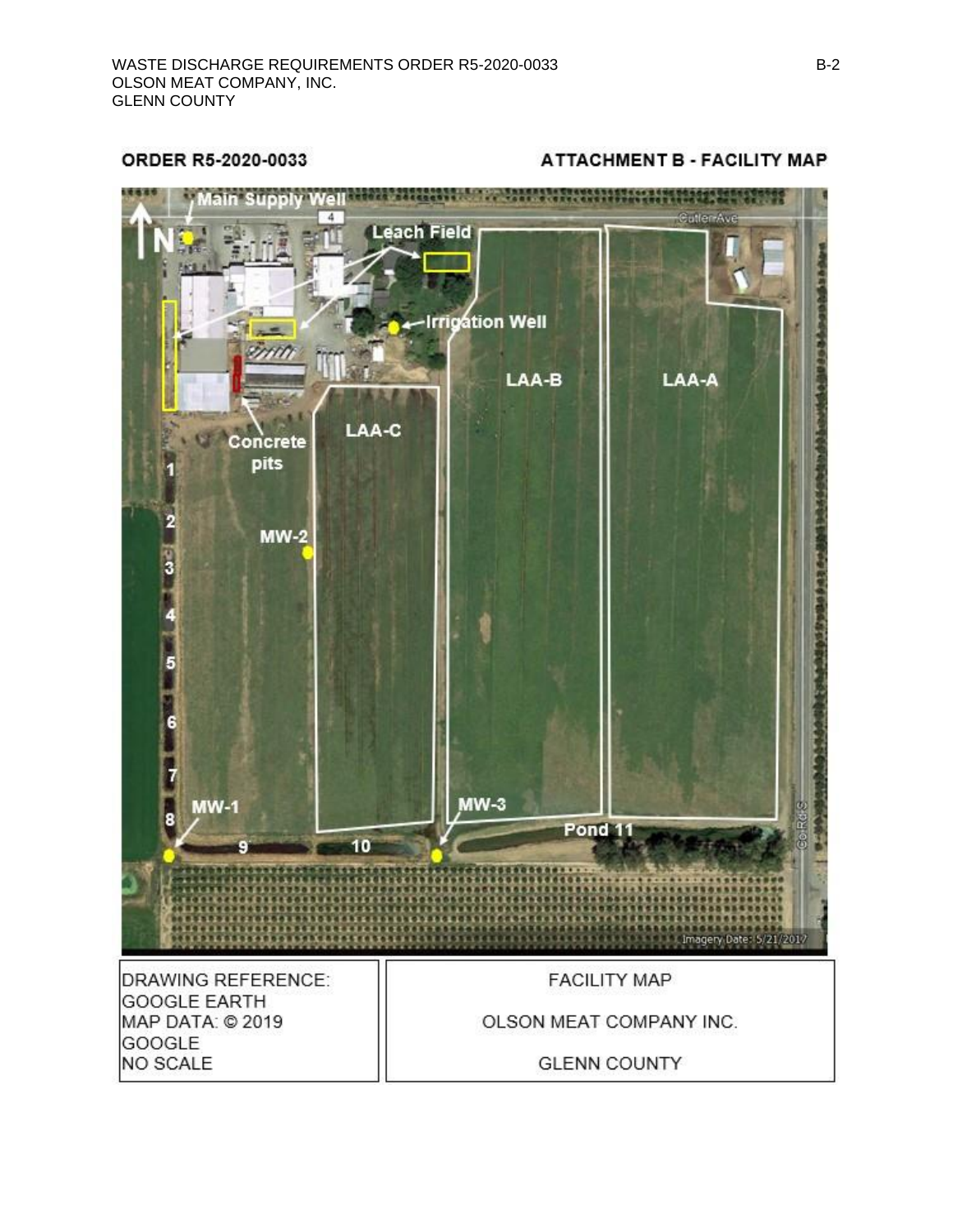# <span id="page-40-2"></span><span id="page-40-0"></span>**ATTACHMENT C—PROCESS FLOW DIAGRAM**

<span id="page-40-1"></span>(See next page)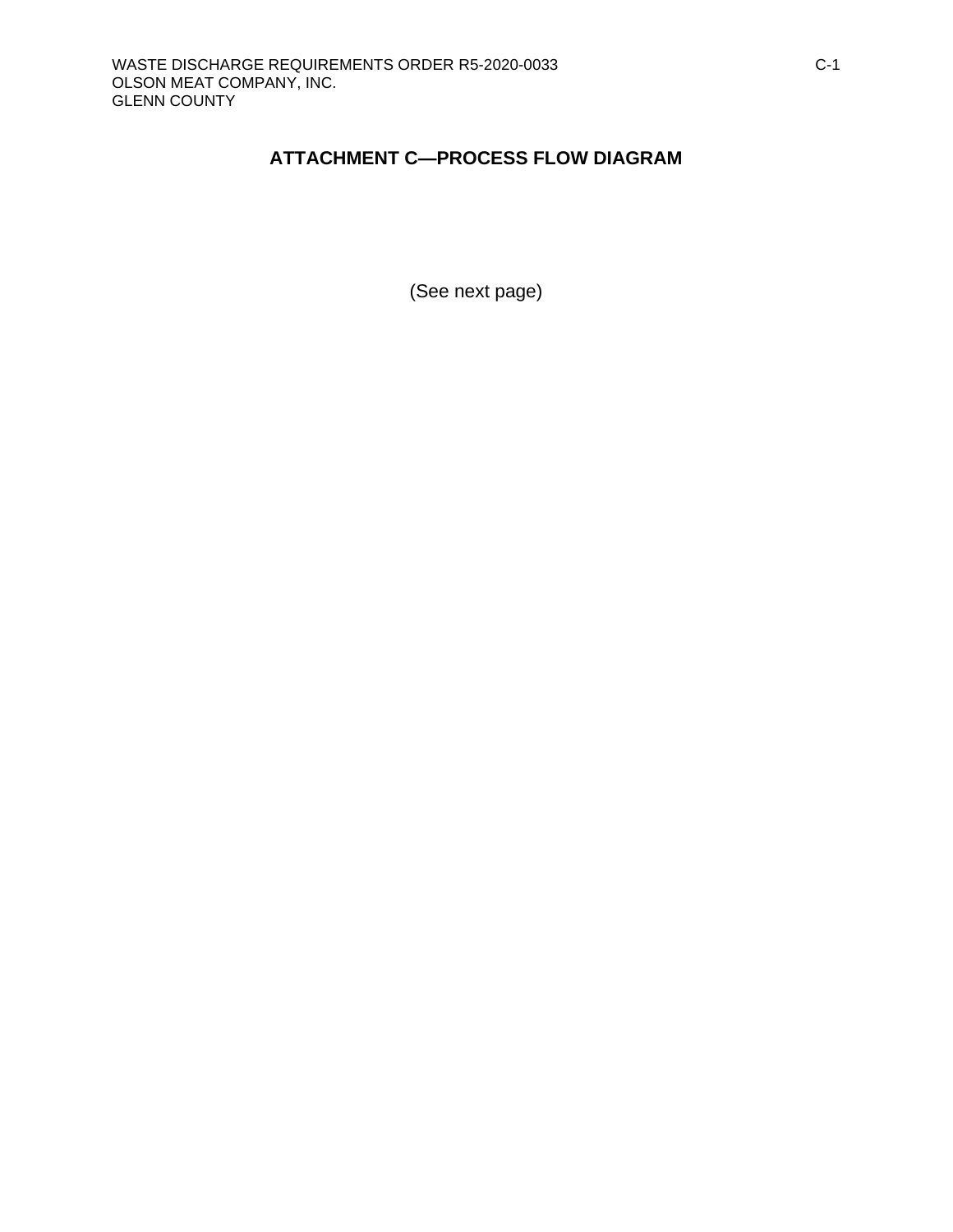### ORDER R5-2020-0033



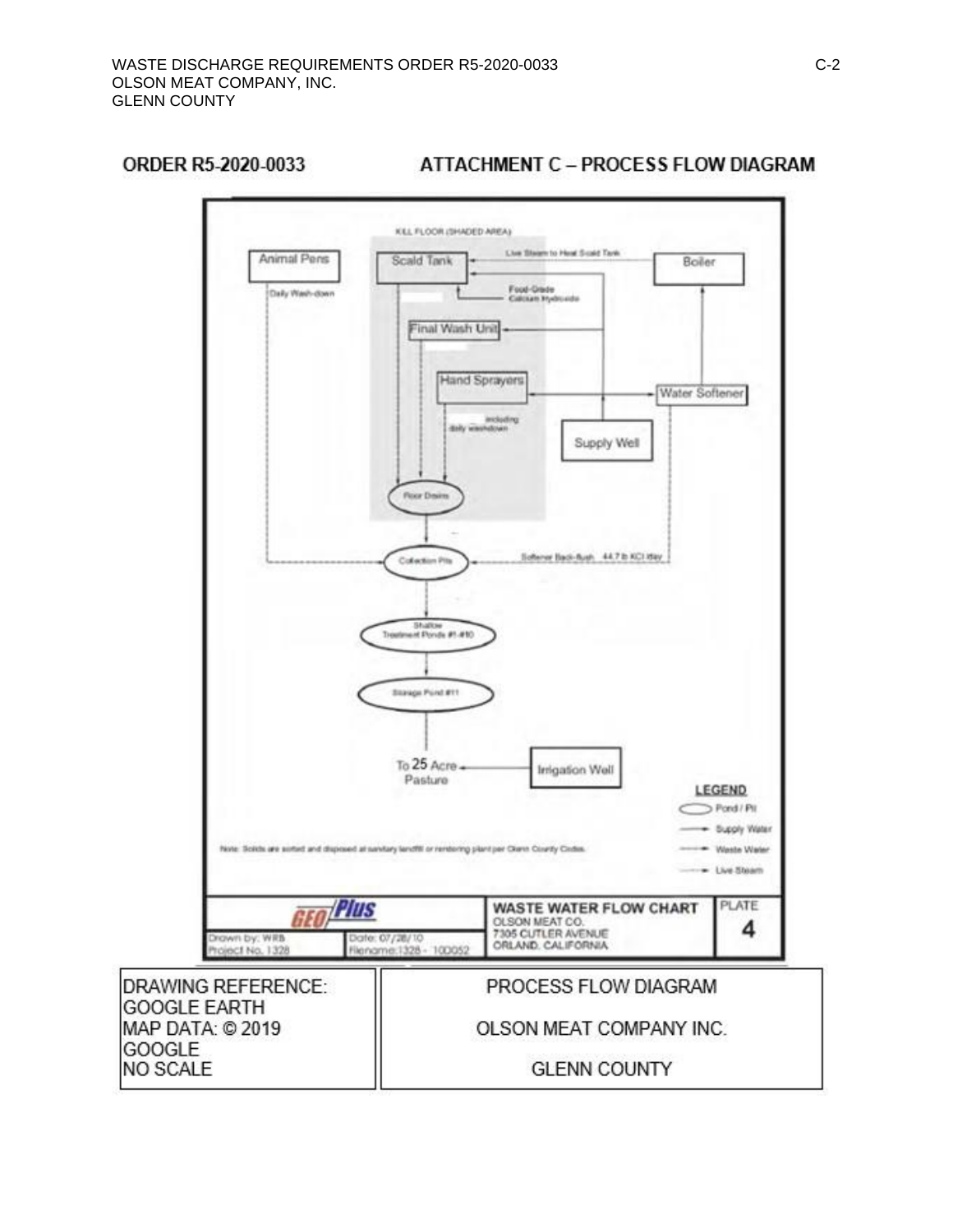# <span id="page-42-2"></span><span id="page-42-1"></span><span id="page-42-0"></span>**ATTACHMENT D—Requirements for Monitoring Well Installation Workplans And Monitoring Well Installation Reports**

Prior to installation of groundwater monitoring wells, the Discharger shall submit a workplan containing, at a minimum, the information listed in Section 1, below. Wells may be installed after staff approves the workplan. Upon installation of the monitoring wells, the Discharger shall submit a well installation report which includes the information contained in Section 2, below. All workplans and reports must be prepared under the direction of, and signed by, a registered geologist or civil engineer licensed by the State of California.

SECTION 1 - Monitoring Well Installation Workplan and Groundwater Sampling and Analysis Plan

The monitoring well installation workplan shall contain the following minimum information:

### A. General Information:

- Purpose of the well installation project
- Brief description of local geologic and hydrogeologic conditions
- Proposed monitoring well locations and rationale for well locations
- Topographic map showing facility location, roads, and surface water bodies
- Large scaled site map showing all existing on-site wells, proposed wells, surface drainage courses, surface water bodies, buildings, waste handling facilities, utilities, and major physical and man-made features
- B. Drilling Details:
	- On-site supervision of drilling and well installation activities
	- Description of drilling equipment and techniques
	- Equipment decontamination procedures
	- Soil sampling intervals (if appropriate) and logging methods
- C. Monitoring Well Design (in narrative and/or graphic form):
	- Diagram of proposed well construction details
	- Borehole diameter
	- Casing and screen material, diameter, and centralizer spacing (if needed)
	- Type of well caps (bottom cap either screw on or secured with stainless steel screws)
	- Anticipated depth of well, length of well casing, and length and position of perforated interval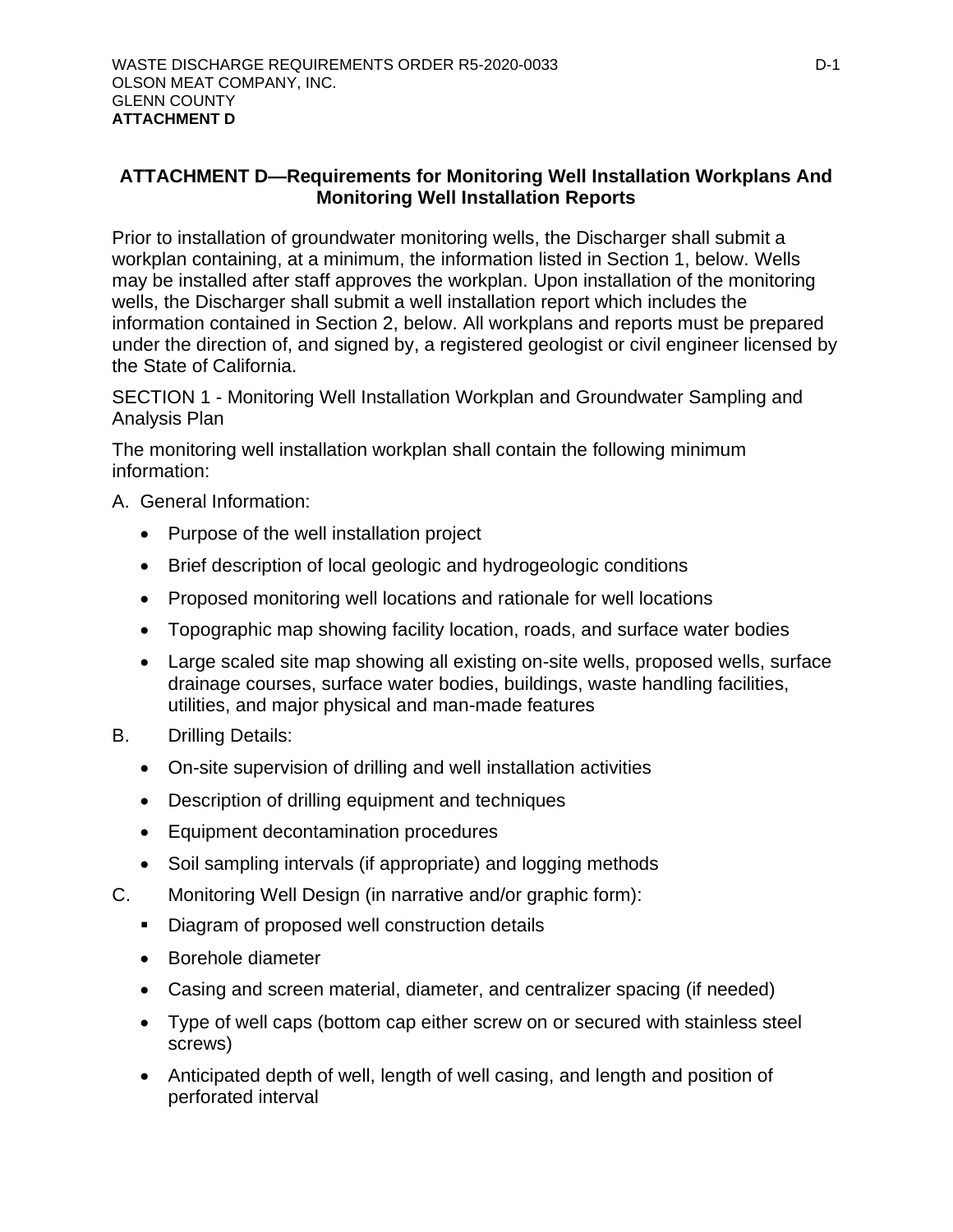- Thickness, position and composition of surface seal, sanitary seal, and sand pack
- Anticipated screen slot size and filter pack

D. Well Development (not to be performed until at least 48 hours after sanitary seal placement):

- Method of development to be used (i.e., surge, bail, pump, etc.)
- Parameters to be monitored during development and record keeping technique
- Method of determining when development is complete
- Disposal of development water

E. Well Survey (precision of vertical survey data shall be at least 0.01 foot):

- **EXED IDENT** Identify the Licensed Land Surveyor or Civil Engineer that will perform the survey
- Datum for survey measurements
- List well features to be surveyed (i.e. top of casing, horizontal and vertical coordinates, etc.)
- Schedule for Completion of Work

Appendix: Groundwater Sampling and Analysis Plan (SAP)

The Groundwater SAP shall be included as an appendix to the workplan and shall be utilized as a guidance document that is referred to by individuals responsible for conducting groundwater monitoring and sampling activities.

- Provide a detailed written description of standard operating procedures for the following:
- Equipment to be used during sampling
- Equipment decontamination procedures
- Water level measurement procedures
- Well purging (include a discussion of procedures to follow if three casing volumes cannot be purged)
- Monitoring and record keeping during water level measurement and well purging (include copies of record keeping logs to be used)
- Purge water disposal
- Analytical methods and required reporting limits
- Sample containers and preservatives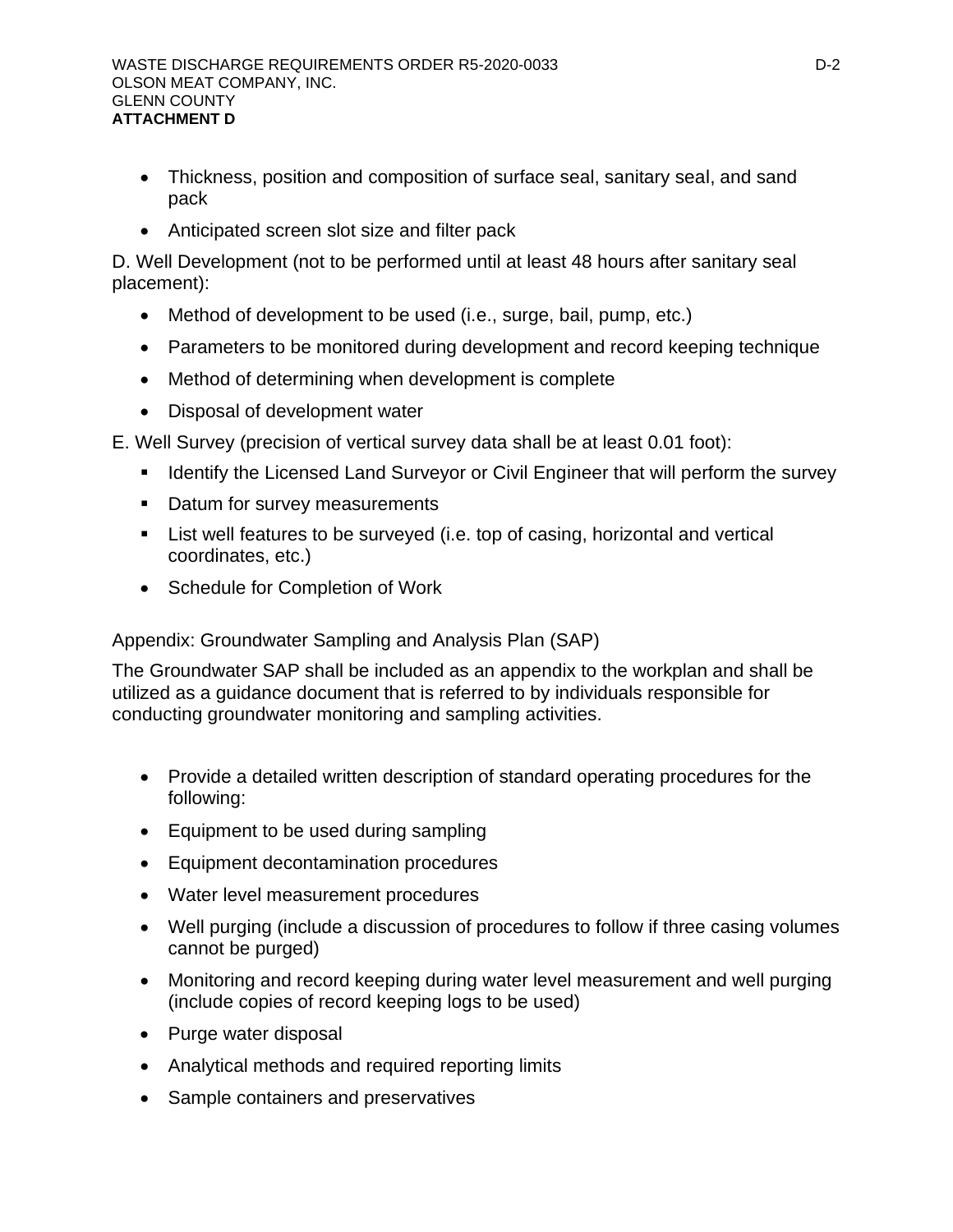- Sampling
- General sampling techniques
- Record keeping during sampling (include copies of record keeping logs to be used)
- QA/QC samples
- Chain of Custody
- Sample handling and transport

SECTION 2 - Monitoring Well Installation Report

The monitoring well installation report must provide the information listed below. In addition, the report must also clearly identify, describe, and justify any deviations from the approved workplan.

A. General Information:

Purpose of the well installation project

Brief description of local geologic and hydrogeologic conditions encountered during installation of the wells

Number of monitoring wells installed and copies of County Well Construction Permits

Topographic map showing facility location, roads, surface water bodies

Scaled site map showing all previously existing wells, newly installed wells, surface water bodies, buildings, waste handling facilities, utilities, and other major physical and man-made features.

B. Drilling Details (in narrative and/or graphic form):

On-site supervision of drilling and well installation activities

Drilling contractor and driller's name

Description of drilling equipment and techniques

Equipment decontamination procedures

Soil sampling intervals and logging methods

Well boring log

Well boring number and date drilled

Borehole diameter and total depth

Total depth of open hole (same as total depth drilled if no caving or back-grouting occurs)

Depth to first encountered groundwater and stabilized groundwater depth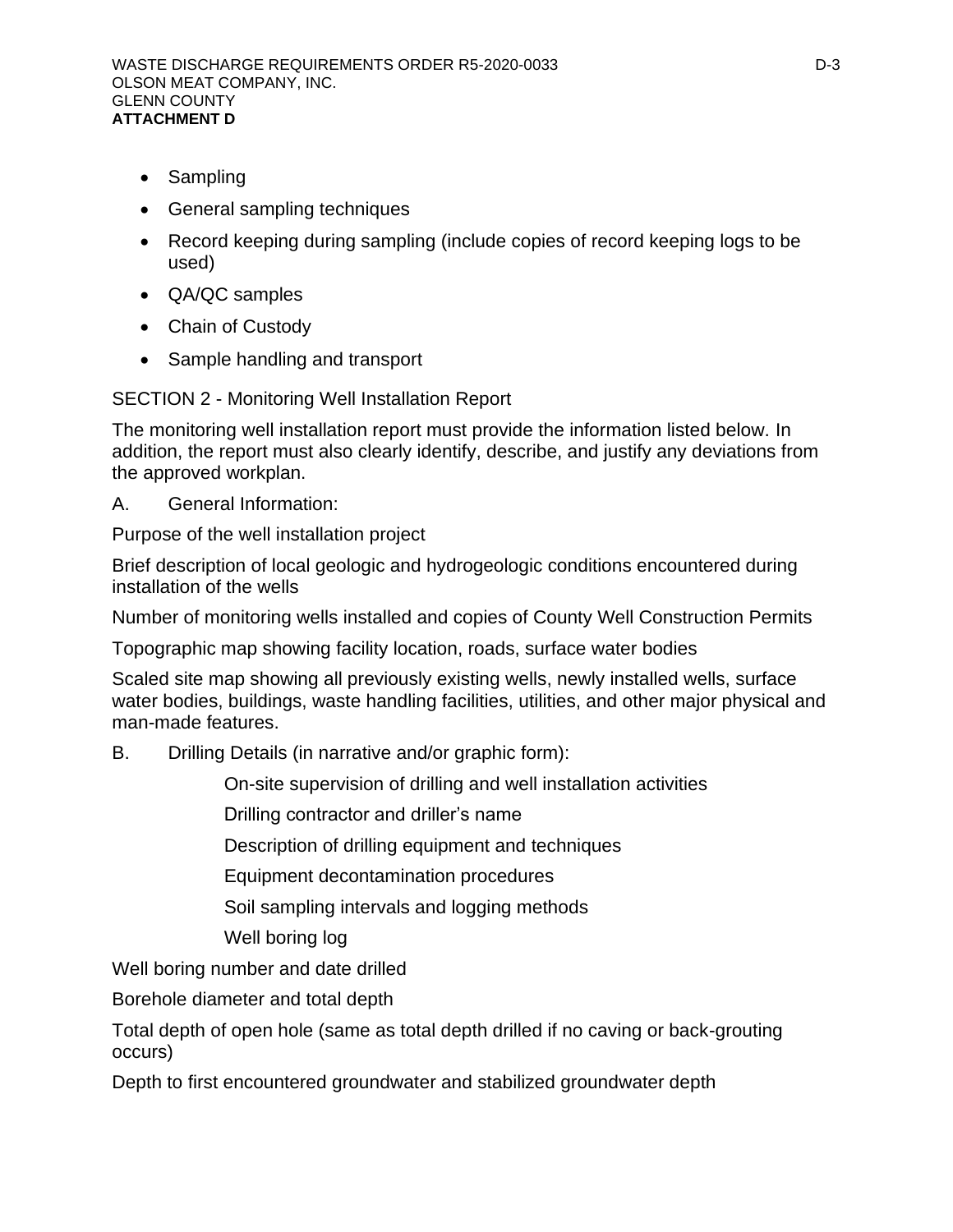Detailed description of soils encountered, using the Unified Soil Classification System

C. Well Construction Details (in narrative and/or graphic form):

Well construction diagram, including:

Monitoring well number and date constructed

Casing and screen material, diameter, and centralizer spacing (if needed)

Length of well casing, and length and position of perforated interval

Thickness, position and composition of surface seal, sanitary seal, and sand pack

Type of well caps (bottom cap either screw on or secured with stainless steel screws)

E. Well Development:

Date(s) and method of development

How well development completion was determined

Volume of water purged from well and method of development water

disposal

Field notes from well development should be included in report

F. Well Survey (survey the top rim of the well casing with the cap removed):

Identify the coordinate system and datum for survey measurements

Describe the measuring points (i.e. ground surface, top of casing, etc.)

Present the well survey report data in a table

Include the Registered Engineer or Licensed Surveyor's report and field notes in appendix.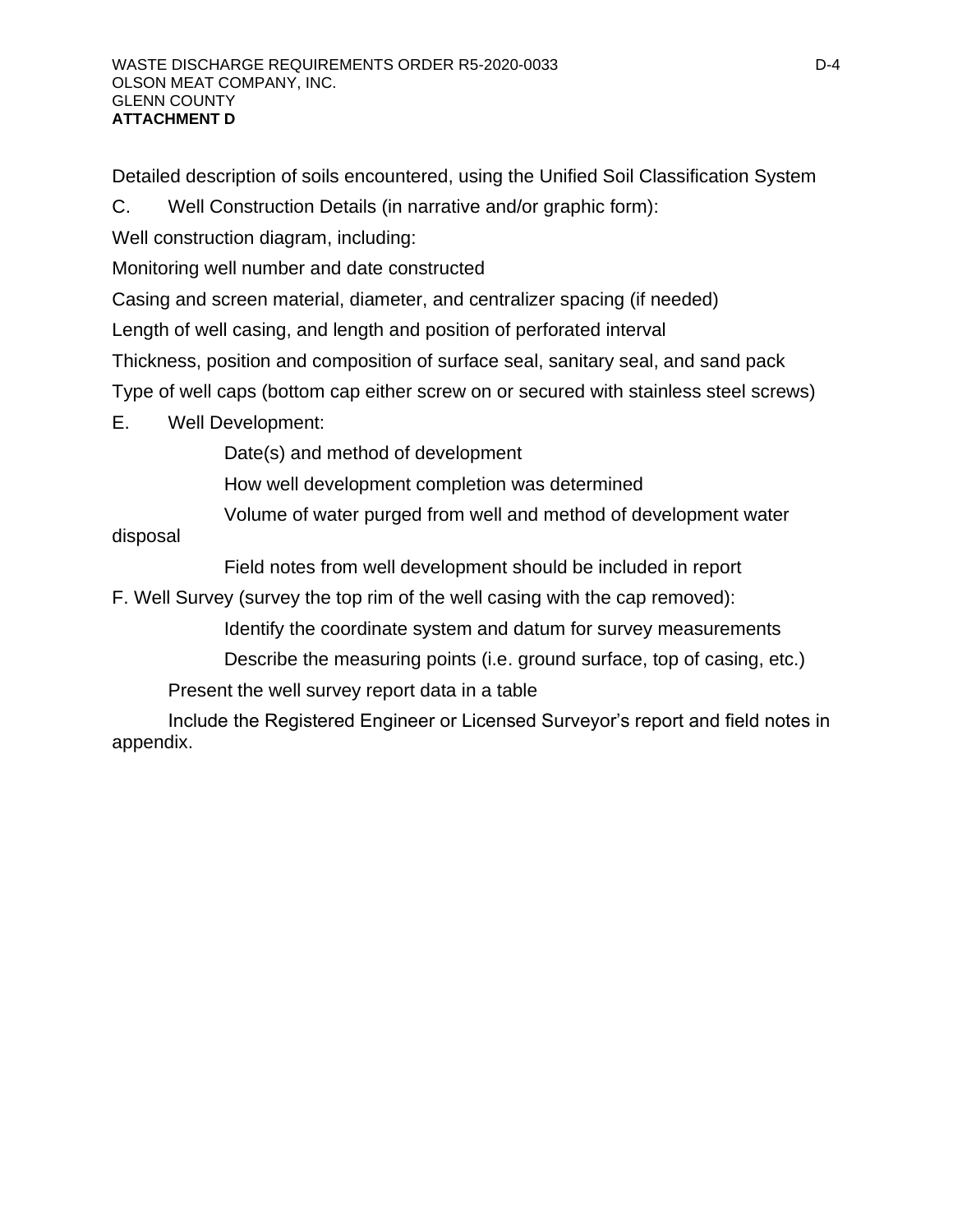### <span id="page-46-2"></span><span id="page-46-0"></span>CALIFORNIA REGIONAL WATER QUALITY CONTROL BOARD CENTRAL VALLEY REGION

### MONITORING AND REPORTING ORDER R5-2020-0033 MONITORING AND REPORTING PROGRAM FOR STEVE OLSON OLSON MEAT COMPANY, INC. GLENN COUNTY

Separately issued pursuant to Water Code section 13267, subdivision (b)(1), this Order establishes a Monitoring and Reporting Program (MRP) for waste discharges regulated under Waste Discharge Requirements Order R5-2020-0033 (WDRs Order). Each of the Findings set forth in the WDRs Order, including those pertaining to the need for submission of reports, are hereby incorporated as part of this MRP Order.

This MRP is issued pursuant to Water Code section 13267. The Discharger shall not implement any changes to this MRP unless and until the Central Valley Water Board adopts, or the Executive Officer issues, a revised MRP.

This MRP Order may be separately revised by the Executive Officer, in accordance with their delegated authority under Water Code section 13223.

# <span id="page-46-1"></span>**A. Monitoring Requirements**

1. Flow Monitoring

Hydraulic flow rates shall be measured at the monitoring points specified in this MRP. Central Valley Water Board staff shall approve any proposed changes to flow monitoring locations prior to implementation of the change. All flow monitoring systems shall be appropriate for the conveyance system (i.e., open channel flow or pressure pipeline) and liquid type. Unless otherwise specified, each flow meter shall be equipped with a flow totalizer to allow reporting of cumulative volume as well as instantaneous flow rate. Flow meters shall be calibrated at the frequency recommended by the manufacturer; typically, at least once per year and records of calibration shall be maintained for review upon request.

2. Monitoring and Sampling Locations

Samples shall be obtained at the monitoring points specified in this MRP. Central Valley Water Board staff shall approve any proposed changes to sampling locations prior to implementation of the change.

The Discharger shall monitor the following locations to demonstrate compliance with the requirements of this Order: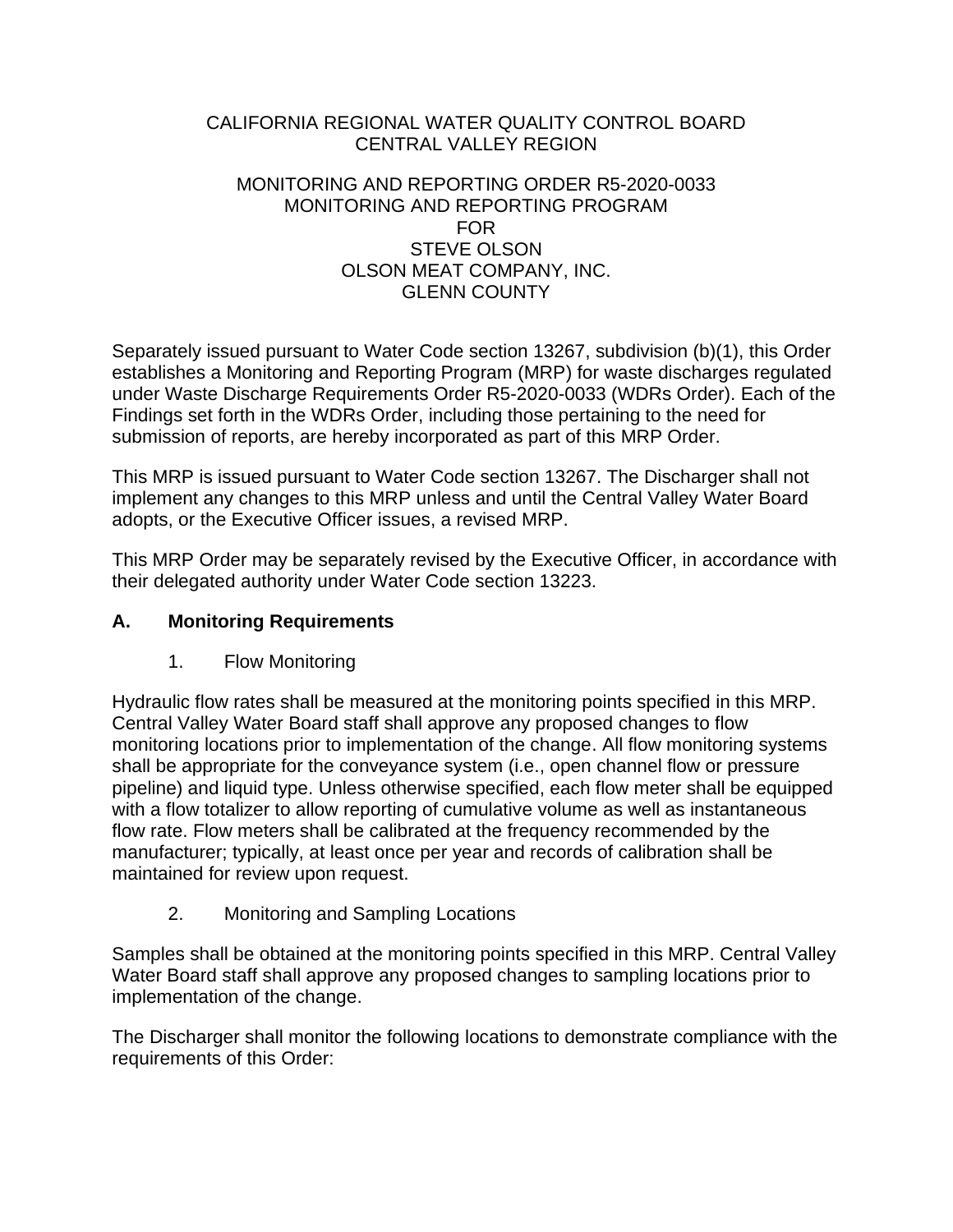<span id="page-47-0"></span>

| <b>Monitoring Location Name</b> | <b>Monitoring Location Description</b>                                                                        |
|---------------------------------|---------------------------------------------------------------------------------------------------------------|
| <b>SUPPLY WELL</b>              | Location where a representative sample of<br>water supply entering the Facility can be<br>obtained            |
| <b>IRR WELL</b>                 | Location where a representative sample of<br>irrigation well water applied to the LAA can<br>be obtained      |
| POND <sub>1</sub>               | Location where a representative sample of<br>wastewater entering the pond treatment<br>system can be obtained |
| POND <sub>11</sub>              | Pond 11 discharge where a representative<br>sample of treated wastewater can be<br>obtained                   |

#### **Table MRP 1—Monitoring Locations**

3. Sampling and Sample Analysis

All samples shall be representative of the volume and nature of the discharge or matrix of material sampled. Except as specified otherwise in this MRP, grab samples will be considered representative of water, wastewater, soil, solids/sludges and groundwater.

The time, date, and location of each sample shall be recorded on the sample chain of custody form. All analyses shall be performed in accordance with the Standard Provisions and Reporting Requirements for Waste Discharge Requirements, dated 1 March 1991 (Standard Provisions).

Field test instruments (such as those used to measure pH, electrical conductivity, dissolved oxygen, wind speed, and precipitation) may be used provided that:

- a. The operator is trained in proper use and maintenance of the field test instruments;
- b. The instruments are calibrated at the frequency recommended by the manufacturer;
- c. The instruments are serviced and/or calibrated by the manufacturer at the recommended frequency; and
- d. Field calibration reports are submitted as described in the "Reporting" section of this MRP.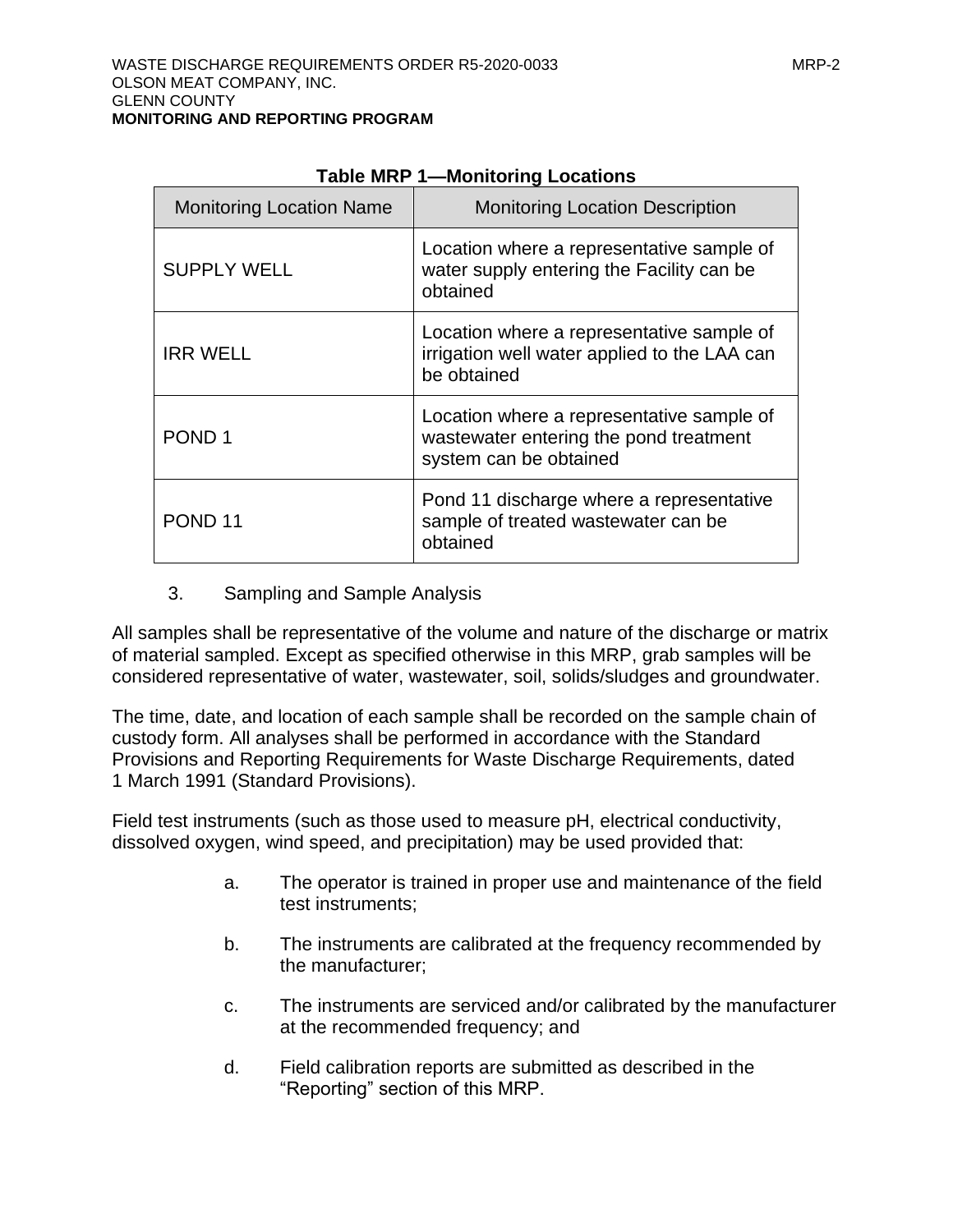Laboratory analytical procedures shall comply with the methods and holding times specified in the following (as applicable to the medium to be analyzed):

- a. Methods for Organic Chemical Analysis of Municipal and Industrial Wastewater (EPA);
- b. Test Methods for Evaluating Solid Waste (EPA);
- c. Methods for Chemical Analysis of Water and Wastes (EPA);
- d. Methods for Determination of Inorganic Substances in Environmental Samples (EPA);
- e. Standard Methods for the Examination of Water and Wastewater (APHA/AWWA/WEF); and
- f. Soil, Plant and Water Reference Methods for the Western Region (WREP 125).

Approved editions shall be those that are approved for use by the United States Environmental Protection Agency or the California Department of Public Health's Environmental Laboratory Accreditation Program (ELAP). The Discharger may propose alternative methods for approval. Where technically feasible, laboratory reporting limits shall be lower than the applicable water quality objectives for the constituents to be analyzed.

If monitoring consistently shows no significant variation in a constituent concentration or parameter after at least 12 months of monitoring, the Discharger may request this MRP be revised to reduce monitoring frequency. The proposal must include adequate technical justification for reduction in monitoring frequency. This monitoring program shall remain in effect unless and until a revised MRP is issued.

# <span id="page-48-0"></span>**B. Specific Monitoring Requirements**

1. General Pond Monitoring

All ponds used for treatment, storage, or disposal of wastewater shall be monitored as specified below. Influent flow rates shall be monitored for all waste streams collectively into the pond treatment system at Pond 1. Effluent flow rate is measured from Pond 11 discharges for land application.

Weekly freeboard measurements shall be measured vertically from the surface of the pond water to the lowest elevation of the surrounding berm and shall be measured to the nearest 0.1 foot.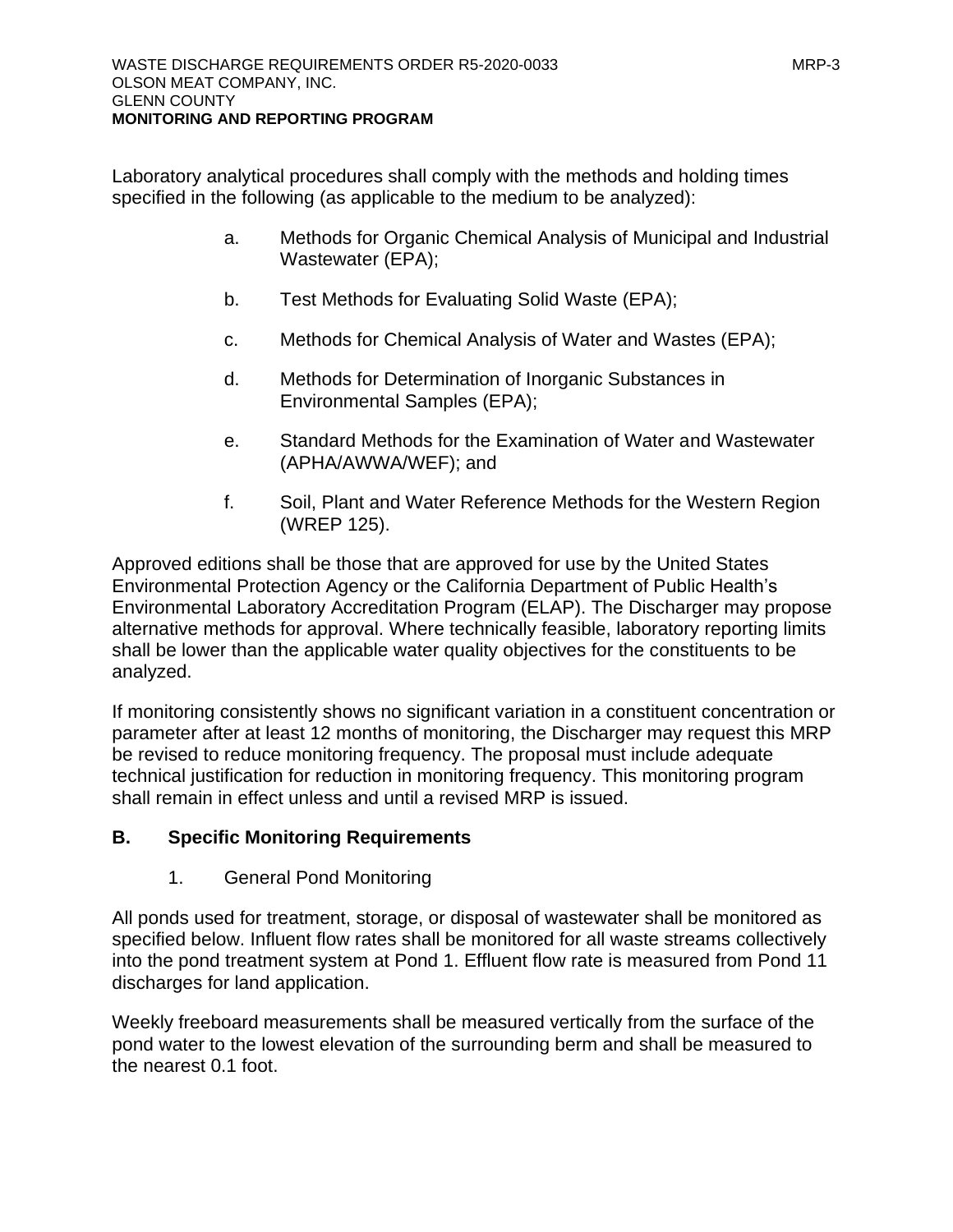Weekly visual observations for berm condition shall include evidence of saturation or seepage through the berm, need for vegetation removal, evidence of animal activity such as burrowing or erosion.

Weekly observations for the presence of odors or insect activity causing any type of nuisance condition.

Dissolved oxygen monitoring applies to any pond containing more than two feet of standing water. Best results are obtained from field analysis.

Pond depth shall be recorded annually in late summer (August-September) when pond volumes are lowest. Vertical height shall be measured to the lowest point of the berm.

<span id="page-49-1"></span>

| Constituent                   | Units                   | Sample Type   | Monitoring<br>Frequency | Reporting<br>Frequency |
|-------------------------------|-------------------------|---------------|-------------------------|------------------------|
| Influent Flow <sup>1</sup>    | gallons per<br>day      | Meter reading | Continuous              | Monthly                |
| <b>Effluent Flow</b>          | gallons per<br>day      | Meter reading | Continuous              | Monthly                |
| Freeboard <sup>2</sup>        | $0.1$ feet              | Measurement   | Weekly                  | Monthly                |
| Dissolved oxygen <sup>2</sup> | milligrams per<br>liter | Grab          | Weekly                  | Monthly                |
| Odors                         |                         | Observation   | Weekly                  | Monthly                |

**Table MRP 2—General Pond Monitoring** 

Table Note 1: Daily flow may be based on Supply Well meter reading minus average discharges to onsite leach fields.

Table Note 2: Report freeboard and dissolved oxygen for Pond 11 only.

2. Pond Treatment System Monitoring

<span id="page-49-0"></span>Pond system influent samples for the pond system shall be collected from Pond 1 and effluent samples shall be collected from Pond 11. Pond sample monitoring shall be performed for the following parameters: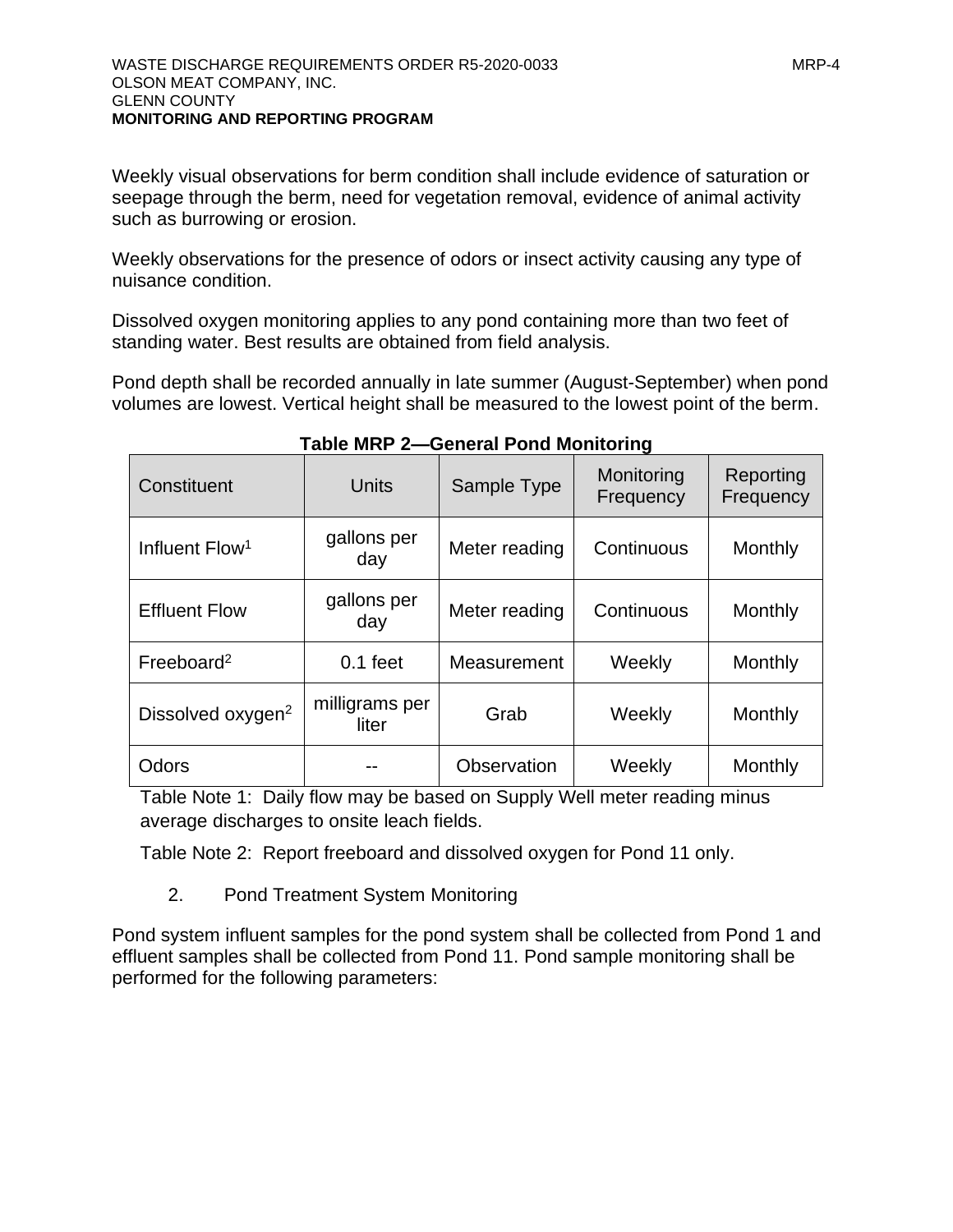<span id="page-50-1"></span>

| Constituent                                     | <b>Units</b>            | Sample<br><b>Type</b> | Monitoring<br>Frequency | Reporting<br>Frequency |
|-------------------------------------------------|-------------------------|-----------------------|-------------------------|------------------------|
| pH                                              | <b>Standard Units</b>   | Grab                  | Monthly                 | Quarterly              |
| <b>Oxidation-Reduction</b><br>Potential         | millivolts              | Grab                  | Monthly                 | Quarterly              |
| <b>Electrical Conductivity</b>                  | umhos/cm                | Grab                  | Monthly                 | Quarterly              |
| <b>Total Dissolved Solids</b>                   | mg/L                    | Grab                  | Monthly                 | Quarterly              |
| <b>Fixed Dissolved Solids</b>                   | mg/L                    | Grab                  | Monthly                 | Quarterly              |
| <b>Biological Oxygen</b><br>Demand <sup>1</sup> | mg/L                    | Grab                  | Quarterly               | Quarterly              |
| <b>Total Kjeldahl Nitrogen</b>                  | mg/L                    | Grab                  | Quarterly               | Quarterly              |
| Ammonia-Nitrogen                                | mg/L                    | Grab                  | Quarterly               | Quarterly              |
| Nitrate as Nitrogen                             | mg/L                    | Grab                  | Quarterly               | Quarterly              |
| <b>Total Alkalinity</b>                         | mg/L                    | Grab                  | Quarterly               | Quarterly              |
| Salinity species <sup>2</sup>                   | mg/L                    | Grab                  | Quarterly               | Quarterly              |
| Priority Pollutants <sup>3</sup>                | micrograms per<br>Liter | Grab                  | Once                    | Once                   |

### **Table MRP 3—Pond Monitoring**

Table Note 1: 5-day, 20 degrees Celsius Biological Oxygen Demand.

Table Note 2: Includes chloride, iron, manganese, sodium, and sulfate.

Table Note 3: Priority pollutants as presented in Appendix A to U.S. EPA Code of Federal Regulations, title 40, Part 423, [link to EPA Priority Pollutant list](file://///ca.epa.local/RB/RB5/R5RSection/N%20Central%20Valley/aCross%20Section/Clerical/WDR%20-%20NON-15%20UNIT/MGaido/Drafts%202019/NSR/link%20to%20EPA%20Priority%20Pollutant%20list) (https://www.epa.gov/sites/production/files/2015-09/documents/priority-pollutant-listepa.pdf). Note that asbestos, dioxins and furans are not required.

- <span id="page-50-0"></span>3. Land Application Area Monitoring
	- a. Daily Pre-Application Inspections

The Discharger shall inspect the land application areas at least once daily prior to and during irrigation events and observations from those inspections shall be documented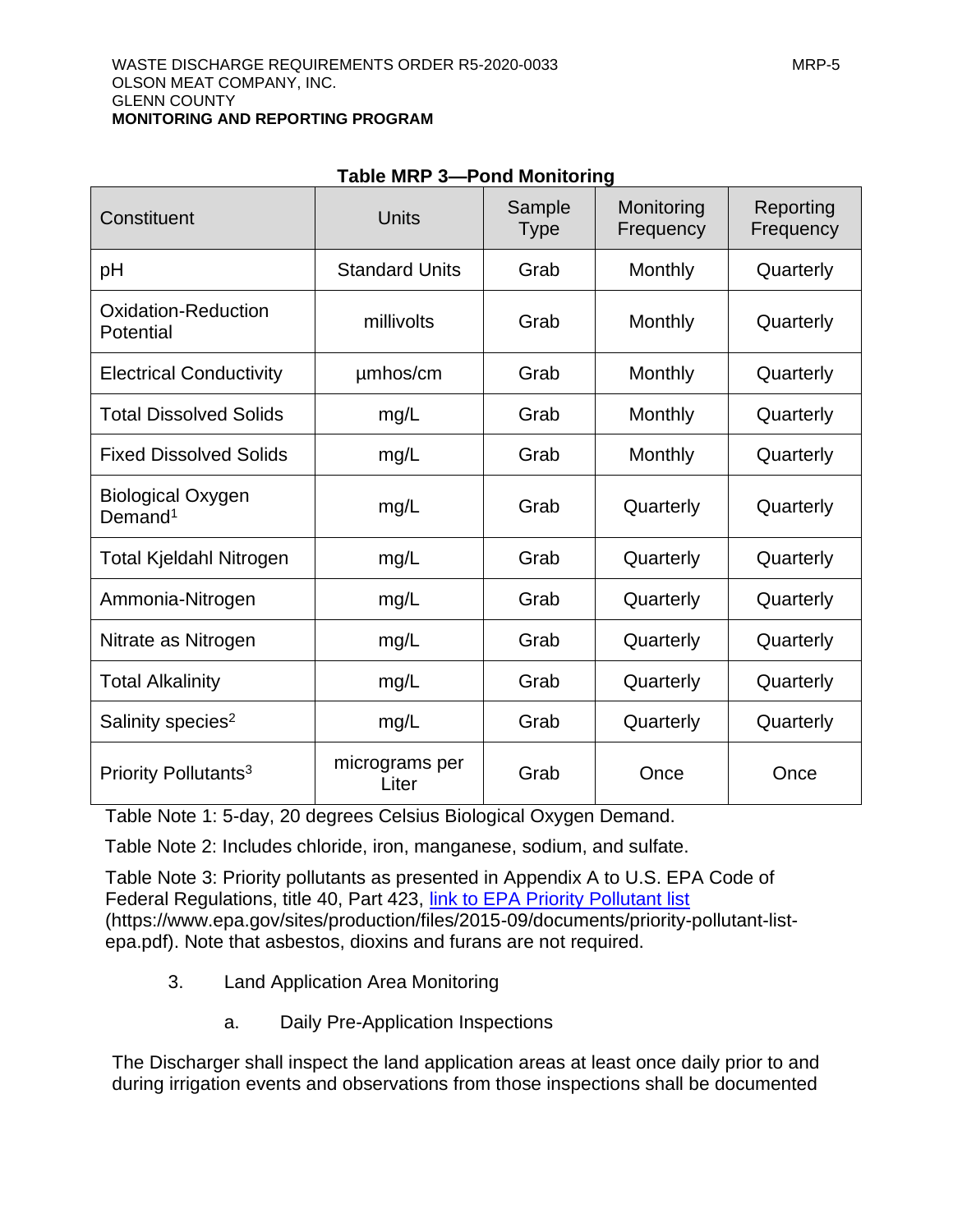for inclusion in the monthly monitoring reports. The following items shall be documented for each check or field to be irrigated on that day:

- 1. Evidence of erosion;
- 2. Containment berm conditions
- 3. Condition of each standpipe sand flow control valve (if applicable)
- 4. Proper use of valves'
- 5. Soil saturation
- 6. Ponding
- 7. Tailwater ditches and potential runoff to off-site areas;
- 8. Potential and actual discharge to surface water;
- 9. Odors that have the potential to be objectionable at or beyond the property boundary; and
- 10.Insects.

A copy of entries made in the log during each month shall be submitted as part of the Quarterly Monitoring Report. If no irrigation with wastewater takes place during a given month, then the monitoring report shall so state.

b. Routine Monitoring

The Discharger shall perform the following routine monitoring and loading calculations during all months when land application occurs and shall present the data in the Monthly and Annual Monitoring Reports.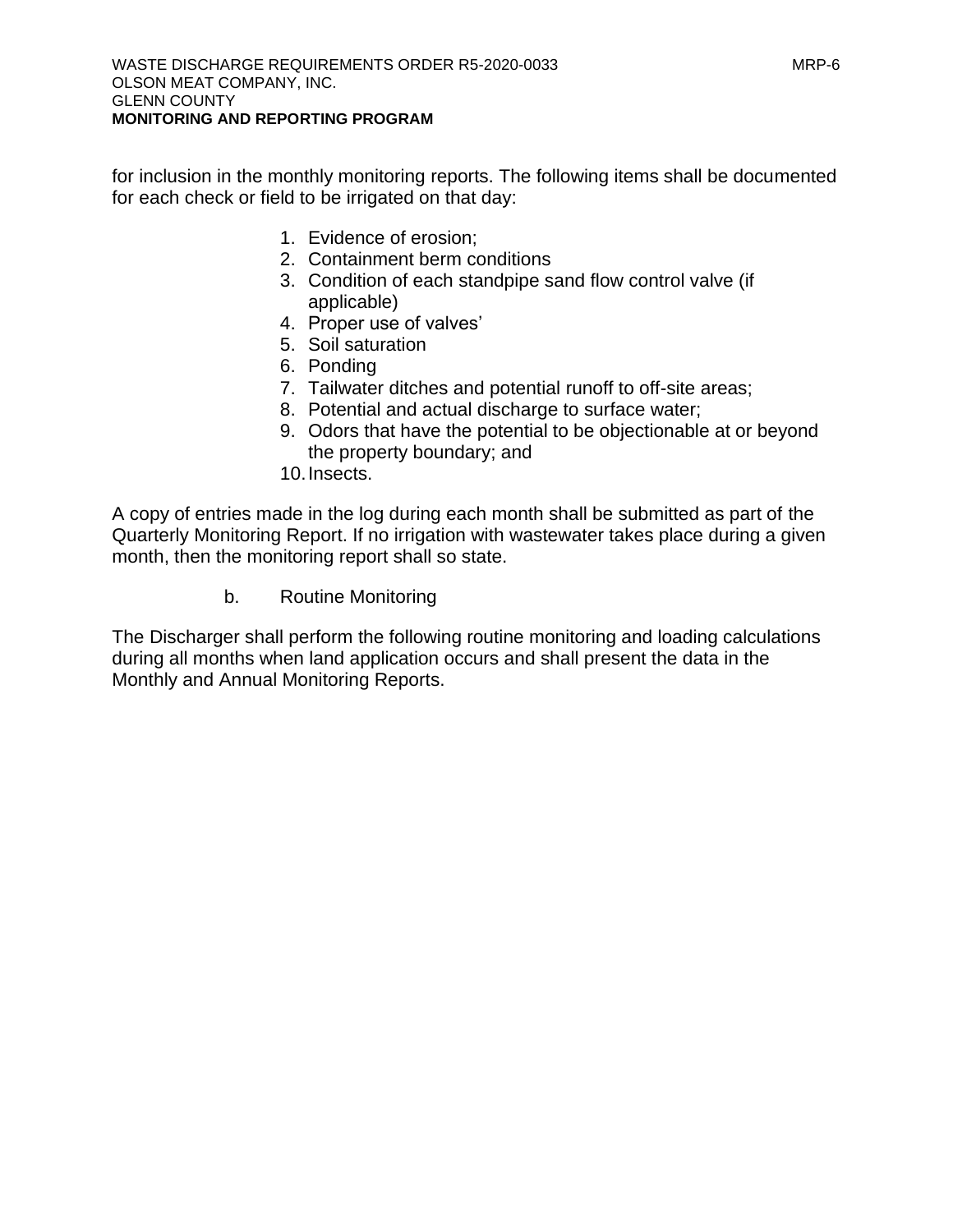<span id="page-52-1"></span>

| Constituent                                                                                      | <b>Units</b>               | Sample Type             | Sampling<br>Frequency | Reporting<br>Frequency |
|--------------------------------------------------------------------------------------------------|----------------------------|-------------------------|-----------------------|------------------------|
| Precipitation <sup>1</sup>                                                                       | inches                     | Observation             | Daily                 | Monthly                |
| Irrigation fields and checks<br>receiving wastewater                                             |                            | Observation             | Daily                 | Monthly                |
| Hydraulic loading rate                                                                           |                            |                         |                       |                        |
| Wastewater                                                                                       | inch/acre                  | Calculated <sup>2</sup> | Monthly               | Monthly                |
| <b>Supplemental Water</b>                                                                        | inch/acre                  | Calculated <sup>2</sup> | Monthly               | <b>Monthly</b>         |
| <b>BOD</b> loading rate<br>Daily Average<br><b>Total Annual</b>                                  | lbs/ ac/day<br>lbs/ ac/day | Calculated <sup>3</sup> | Quarterly             | Annually               |
| Wastewater nitrogen<br>loading rate                                                              | lbs/ac/yr                  | Calculated <sup>3</sup> | Quarterly             | Annually               |
| Total nitrogen loading rate,<br>including other sources<br>(supplemental water,<br>manure, etc.) | lbs/ac/<br>month           | Calculated <sup>3</sup> | Annually              | Annually               |

### Table MRP 4-I AA Monitoring

Table Note 1: Data obtained from the nearest National Weather Service rain gauge is acceptable.

Table Note 2: Rate shall be calculated using monthly flow rates.

Table Note 3: Loading rates shall be calculated using monthly volumes, application area, and monthly effluent quality data as described in the Reporting Requirements for Annual Reports. Nitrogen loading from supplemental water shall be calculated using annual nitrogen concentration data.

4. Supply Water and Irrigation Well Water Monitoring

<span id="page-52-0"></span>Supply water and supplemental irrigation water monitoring shall include at least the parameters listed in the table below. As an alternative, the Discharger may submit a copy of the most current Department of Public Health Consumer Confidence Report or analytical results submitted to the County Environmental Health Department or California Department of Public Health, as applicable.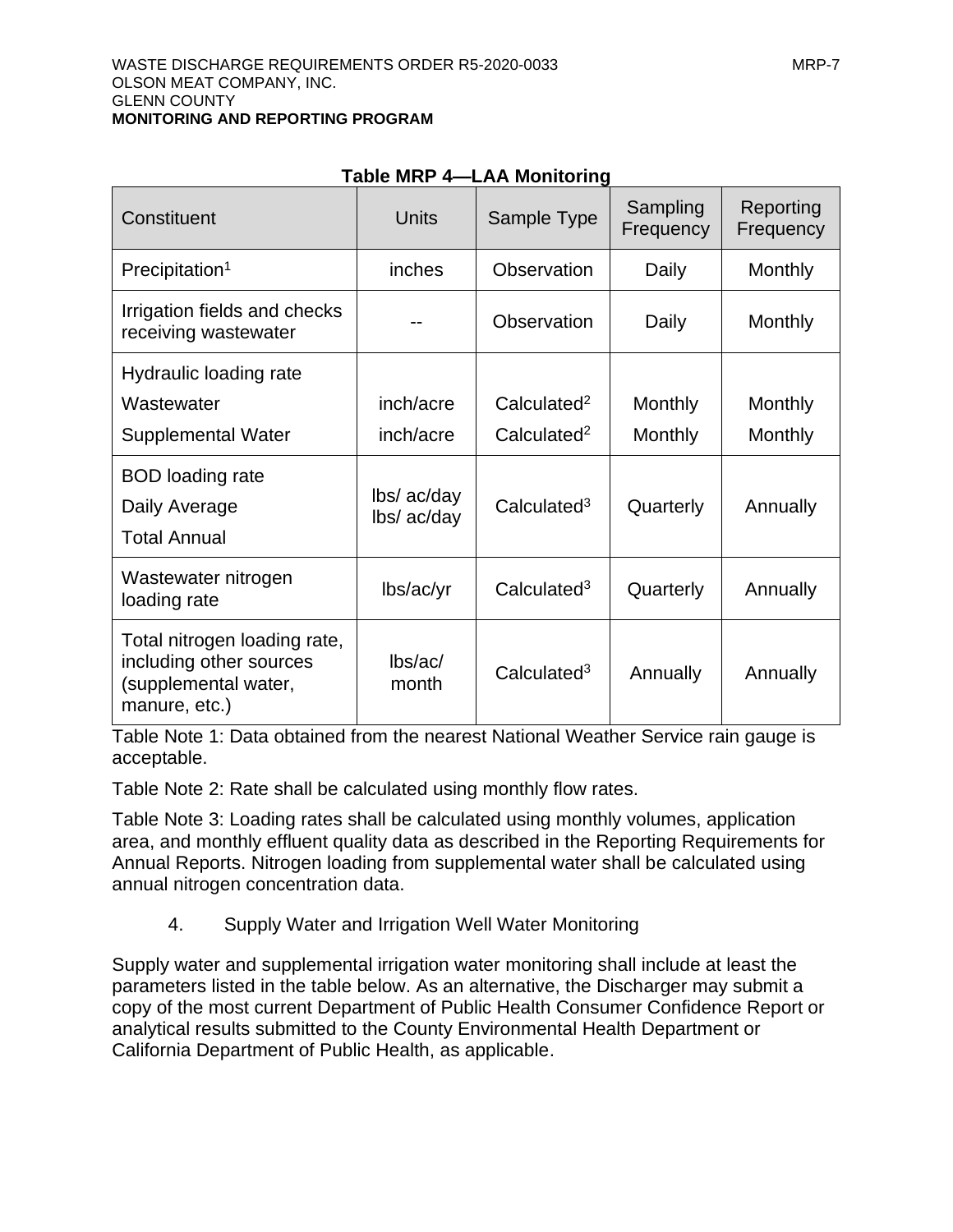<span id="page-53-0"></span>

| Constituent                    | Units                 | Sample<br><b>Type</b> | Monitoring<br>Frequency | Reporting<br>Frequency |
|--------------------------------|-----------------------|-----------------------|-------------------------|------------------------|
| <b>Flow</b>                    | gallons per day       | Meter<br>reading      | Monthly                 | Monthly                |
| pH                             | <b>Standard Units</b> | Grab                  | Annually                | Annually               |
| <b>Electrical Conductivity</b> | umhos/cm              | Grab                  | Annually                | Annually               |
| <b>Total Dissolved Solids</b>  | mg/L                  | Grab                  | Annually                | Annually               |
| Chloride                       | mg/L                  | Grab                  | Annually                | Annually               |
| <b>Total Kjeldahl Nitrogen</b> | mg/L                  | Grab                  | Annually                | Annually               |
| Ammonia-Nitrogen               | mg/L                  | Grab                  | Annually                | Annually               |
| Nitrate-Nitrogen               | mg/L                  | Grab                  | Annually                | Annually               |

|  | Table MRP 5-Supply Water and Supplemental Water Monitoring |
|--|------------------------------------------------------------|
|--|------------------------------------------------------------|

### 5. Groundwater Monitoring Requirements

The Discharger shall maintain the groundwater monitoring well network which currently consists of three wells, MW-1, MW-2, and MW-3. If a groundwater monitoring well is dry for more than four consecutive sampling events or is damaged, the Discharger shall submit a work plan and proposed time schedule to replace the well. The well shall be replaced following approval of the work plan.

Prior to construction of any groundwater monitoring wells, the Discharger shall submit plans and specifications for approval. Once installed, all new wells shall be added to the groundwater monitoring network.

Prior to purging or sampling, the groundwater depth shall be measured in each well to the nearest 0.01 feet. Groundwater elevations shall then be calculated to determine groundwater gradient and flow direction.

Low or no-purge sampling methods are acceptable, if described in an approved Sampling and Analysis Plan. Otherwise, each monitoring well shall be purged of at least 3 to 5 casing volumes until pH, electrical conductivity and turbidity have stabilized prior to sampling. Groundwater monitoring for all monitoring wells shall include, at a minimum, the following: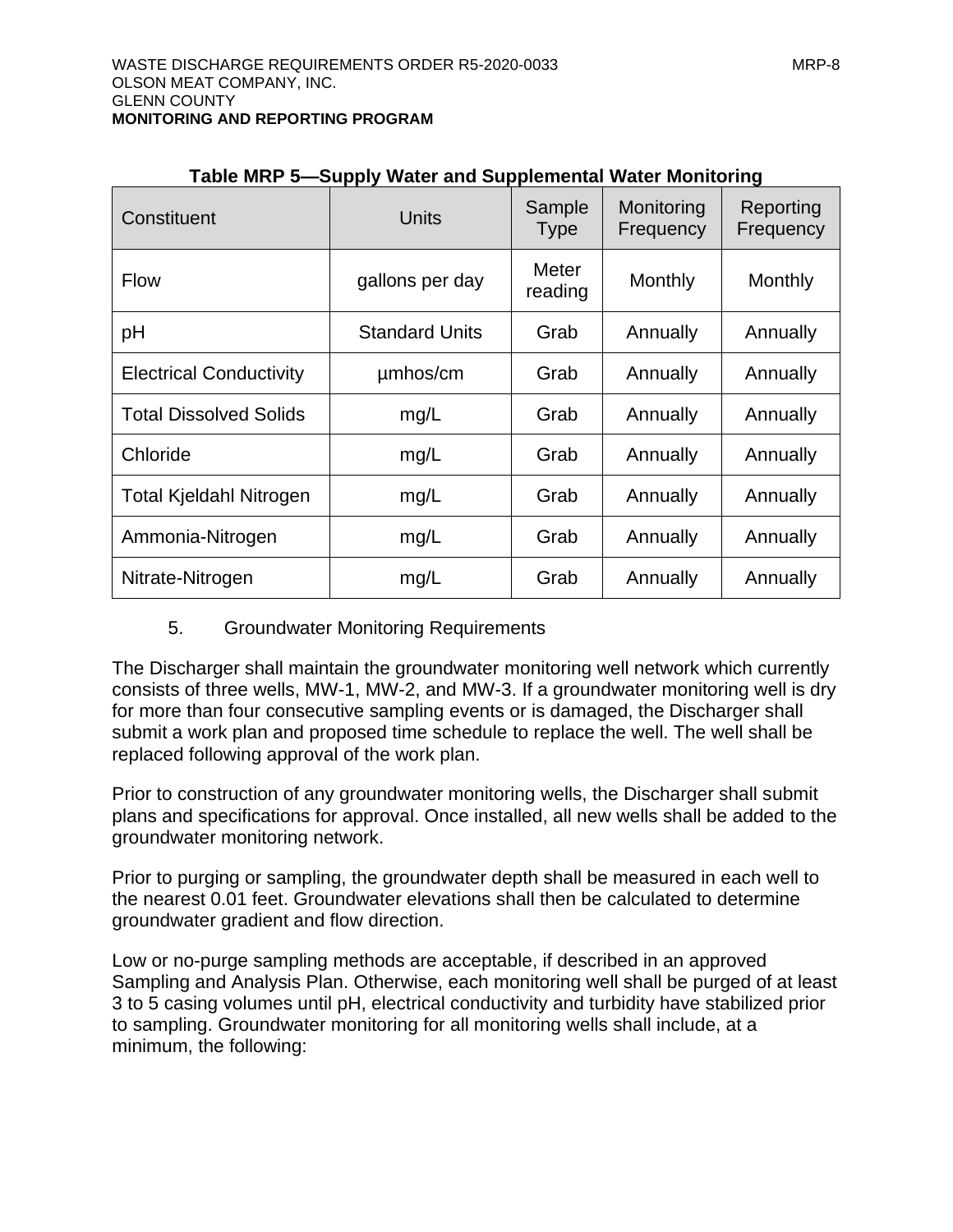<span id="page-54-0"></span>

| Constituent                                   | Units                                             | Sample Type | Monitoring<br>Frequency | Reporting<br>Frequency |
|-----------------------------------------------|---------------------------------------------------|-------------|-------------------------|------------------------|
| Depth to<br>Groundwater                       | $0.01$ feet                                       | Measurement | Quarterly               | Quarterly              |
| Groundwater<br>$E$ levation <sup>1</sup>      | $0.01$ feet                                       | Calculated  | Quarterly               | Quarterly              |
| <b>Gradient Magnitude</b>                     | feet/feet                                         | Calculated  | Quarterly               | Quarterly              |
| <b>Gradient Direction</b>                     | degrees                                           | Calculated  | Quarterly               | Quarterly              |
| pH                                            | standard unit                                     | Grab        | Quarterly               | Quarterly              |
| Oxidation-Reduction<br>Potential              | millivolts                                        | Grab        | Quarterly               | Quarterly              |
| Dissolved Oxygen                              | mg/L                                              | Grab        | Quarterly               | Quarterly              |
| Electrical<br>Conductivity                    | umhos/cm                                          | Grab        | Quarterly               | Quarterly              |
| <b>Total Dissolved</b><br><b>Solids</b>       | mg/L                                              | Grab        | Quarterly               | Quarterly              |
| <b>Total Kjeldahl</b><br>Nitrogen             | mg/L                                              | Grab        | Quarterly               | Quarterly              |
| Nitrate as Nitrogen                           | mg/L                                              | Grab        | Quarterly               | Quarterly              |
| Ammonia as<br>Nitrogen                        | mg/L                                              | Grab        | Quarterly               | Quarterly              |
| <b>Other Salinity</b><br>Species <sup>2</sup> | mg/L                                              | Grab        | Quarterly               | Quarterly              |
| <b>Total Coliform</b><br>Organisms            | most<br>probable<br>number per<br>100 milliliters | Grab        | Quarterly               | Quarterly              |

### **Table MRP 6—Groundwater Monitoring**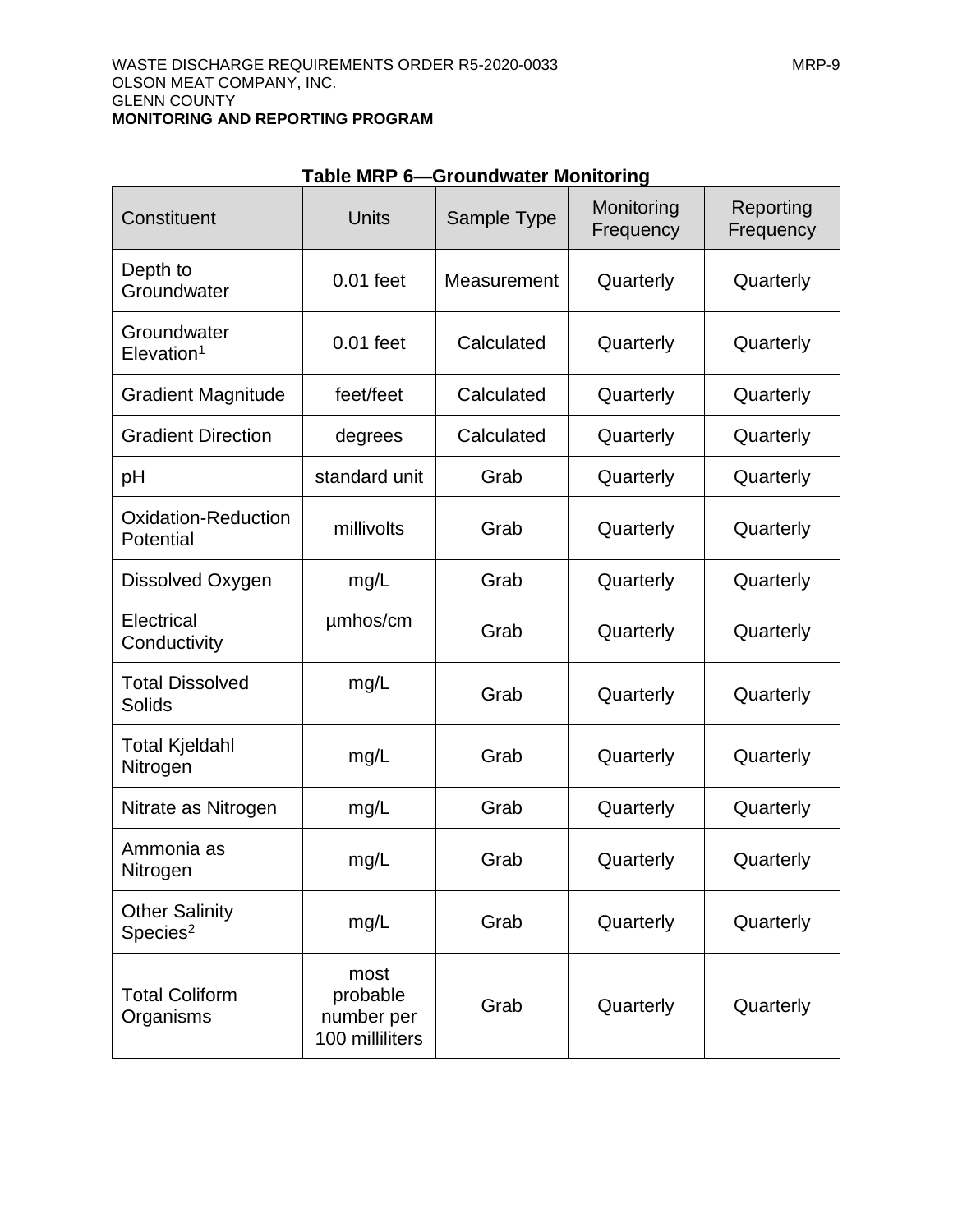Table Note 1: Groundwater elevation shall be determined based on depth-to-water measurements using a surveyed measuring point elevation on the well and a surveyed reference elevation.

Table Note 2: Includes chloride, iron, manganese, sodium and sulfate. Samples for iron and manganese shall be filtered with a 0.45-micron filter prior to sample preservation.

6. Ponds Sludge and Solids Disposal Monitoring

The Discharger shall keep records regarding the quantity of pond sludge removed from all ponds; any sampling and analytical data; the quantity of sludge stored on site; and the quantity removed for disposal. The records shall also indicate that steps taken to reduce odor and other nuisance conditions. Records shall be stored onsite and available for review during inspections.

If sludge or other solids is transported off-site for disposal, then the Discharge shall submit records identifying the hauling company, the amount of sludge and/or solids transported, the date removed from the facility, the location of disposal, and copies of all analytical data required by the entity accepting the waste. All records shall be submitted as part of the Annual Monitoring Report.

# <span id="page-55-0"></span>**C. Reporting Requirements**

All monitoring reports should be converted to a searchable Portable Document Format (PDF) and submitted electronically. Documents that are less than 50MB should be emailed to: centralvalleyredding@waterboards.ca.gov.

Documents that are 50 MB or larger should be transferred to a CD, DVD, or flash drive and mailed to the following address:

Central Valley Regional Water Quality Control Board ECM Mailroom 364 Knollcrest Drive, Suite 205 Redding, California 96002

To ensure that your submittal is routed to the appropriate staff person, the following information should be included in the body of the email or transmittal sheet:

Attention: Compliance/Enforcement Section Olson Meat Company, Inc. Glenn County WDID: 5A11NC00059 Place ID: 756304

**A transmittal letter shall accompany each monitoring report.** The letter shall include a discussion of all violations of the WDRs and this MRP during the reporting period and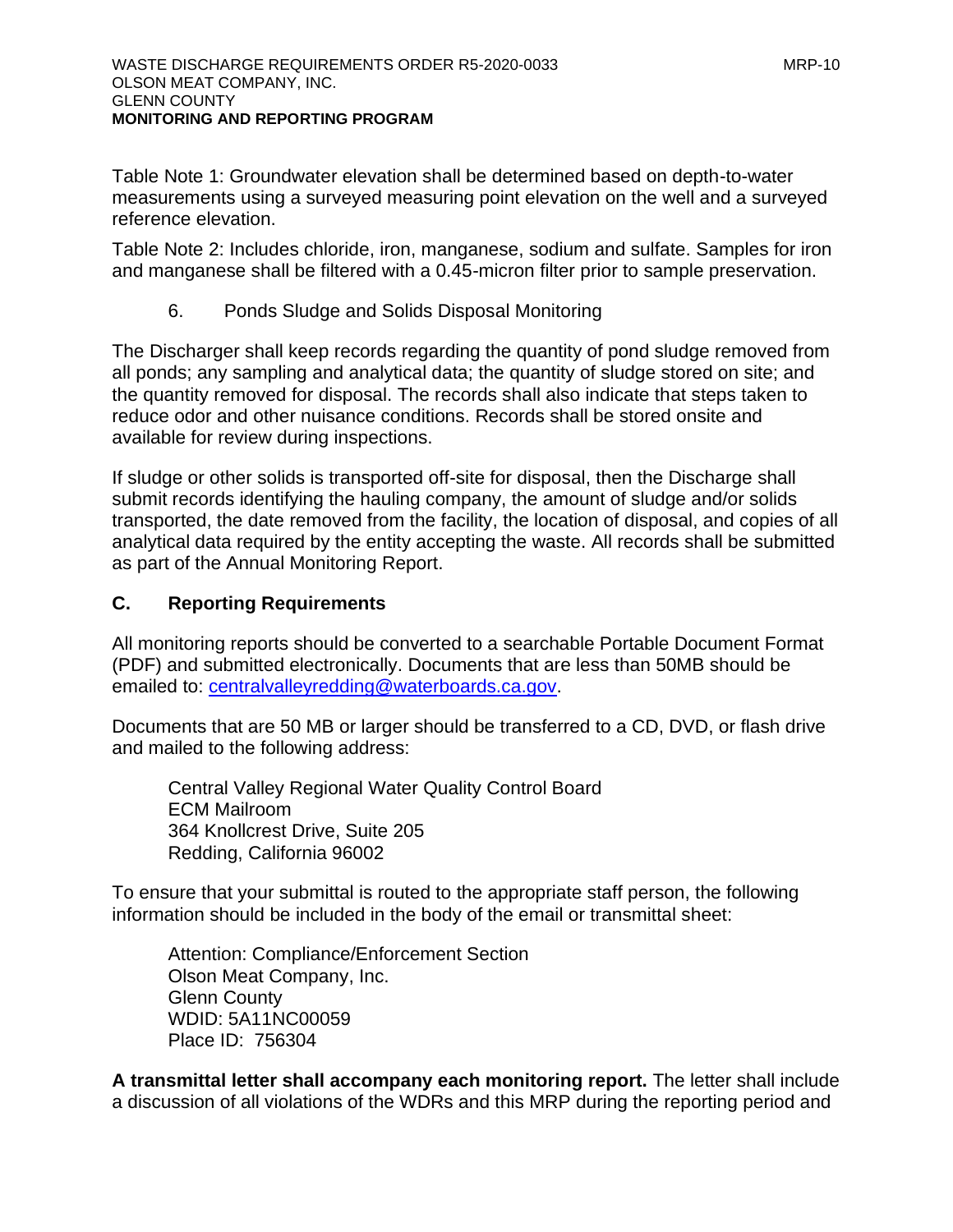actions taken or planned for correcting each violation. If the Discharger has previously submitted a report describing corrective actions taken and/or a time schedule for implementing the corrective actions, reference to the previous correspondence will be satisfactory. Pursuant to Section B.3 of the Standard Provisions and General Reporting Requirements, the transmittal letter shall contain a statement by the Discharger or the Discharger's authorized agent certifying under penalty of perjury that the report is true, accurate and complete to the best of the signer's knowledge.

Reporting shall include a map view illustration of flow monitoring locations and sample collection locations.

In reporting monitoring data, the Discharger shall arrange the data in tabular form so that the date, sample type (e.g., effluent, pond, etc.), and reported analytical result for each sample are readily discernible. The data shall be summarized in such a manner to clearly illustrate compliance with waste discharge requirements and spatial or temporal trends, as applicable. The results of any monitoring done more frequently than required at the locations specified in the Monitoring and Reporting Program shall be reported in the next scheduled monitoring report. Electronic spreadsheet files should be made available to the Central Valley Water Board upon request.

Laboratory analysis reports shall be attached to the monitoring reports; all laboratory reports must be retained for a minimum of three years in accordance with Standard Provision C.3. For a Discharger conducting any of its own analyses, reports must also be signed and certified by the chief of the laboratory.

In addition to the requirements of Standard Provision C.3, monitoring information shall include the method detection limit (MDL) and the Reporting limit (RL) or practical quantitation limit (PQL). If the regulatory limit for a given constituent is less than the RL (or PQL), then any analytical results for that constituent that are below the RL (or PQL) but above the MDL shall be reported and flagged as estimated.

All monitoring reports that involve planning, investigation, evaluation or design, or other work requiring interpretation and proper application of engineering or geologic sciences, shall be prepared by or under the direction of persons registered to practice in California pursuant to California Business and Professions Code sections 6735, 7835, and 7835.1.

In the future, the State Water Board or Central Valley Regional Water Board may require electronic submittal of monitoring reports using the State Water Board's [California Integrated Water Quality System \(CIWQS\) Program Web site](http://www.waterboards.ca.gov/ciwqs/index.html)  (http://www.waterboards.ca.gov/ciwqs/index.html) or similar system. Electronic submittal to CIWQS, when implemented, will meet the requirements of our Paperless Office System. Until then, electronic data files should be available upon request.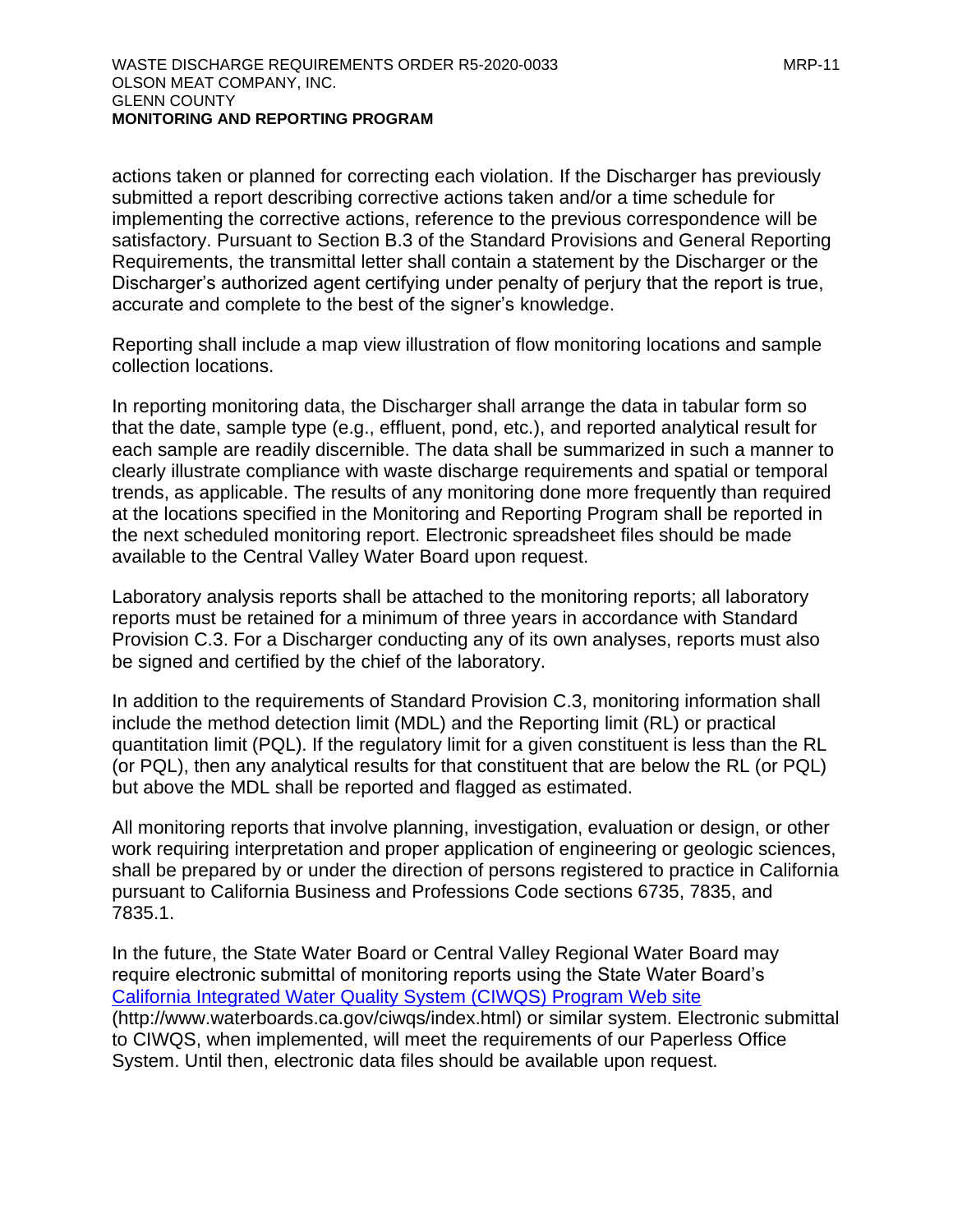### Quarterly Monitoring Reports

<span id="page-57-0"></span>Weekly, monthly, and quarterly monitoring data shall be reported in the quarterly monitoring report. Quarterly reports shall be submitted to the Central Valley Water Board on the 1st day of the second month following sampling (i.e., the First Quarter report is due by 1 April). At a minimum, the reports shall include:

- 1. A narrative description of all preparatory, monitoring, sampling and analytical testing activities for the monitoring. The narrative shall be sufficiently detailed to verify compliance with WDRs, this MRP, and the Standard Provisions and Reporting Requirements.
- 2. Tabulated general pond monitoring data, including average daily influent and effluent flow calculated on a monthly basis and comparison with the Flow Limitations of the WDRs.
- 3. Tabulated water quality data for pond system influent and effluent and comparison with Effluent Limitations of the WDRs.
- 4. Tabulated land application observations, volumes of effluent and supplemental irrigation water applied, and relevant calculations to track loading and compare with hydraulic loading limitations of the WDRs.
- 5. Tabulated of Groundwater Monitoring including:
	- a. Field logs for each well documenting depth to groundwater; method of purging; parameters measured before, during, and after purging; sample preparation (e.g., filtering); and sample preservation.
	- b. A copy of calibration log page(s) verifying calibration of all handheld monitoring instruments performed during the quarter.
	- c. Calculation of the groundwater elevation at each monitoring well, and determination of groundwater flow direction and gradient on the date of measurement.
	- d. Summary data tables of historical and current water table elevations and analytical results. Attach a copy of laboratory analytical report(s) for groundwater monitoring.
	- e. A scaled map showing relevant structures and features of the facility, the locations of monitoring wells, surface waters, and groundwater elevation contours referenced to an appropriate datum (e.g., NGVD).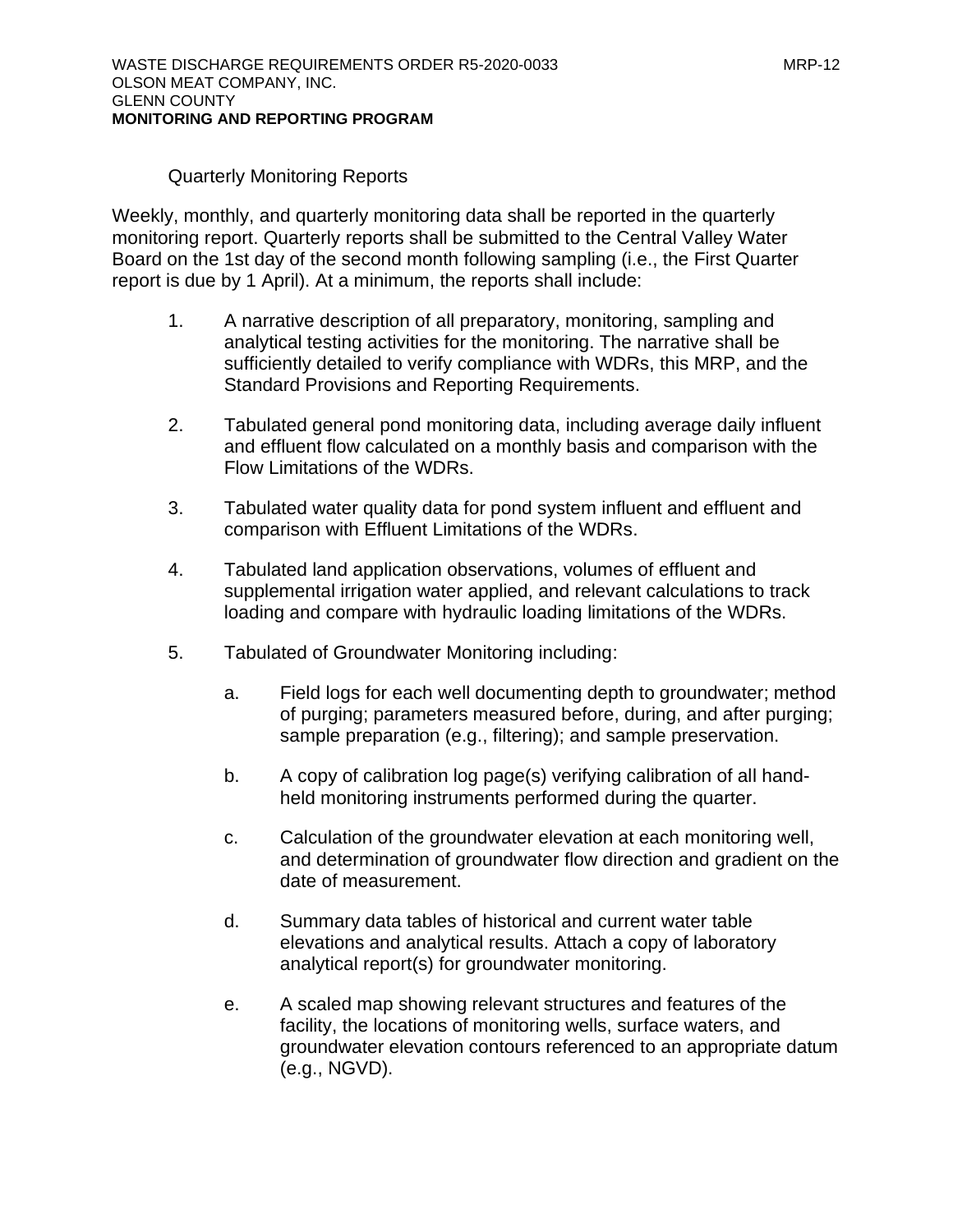6. Results of any Solids Disposal Monitoring completed during the quarter either as logged, or in tabulated format.

#### Annual Reports

<span id="page-58-0"></span>The Fourth Quarterly Report will serve as an Annual Report and be submitted by 1 February of each year. The Annual Report shall present a summary of all monitoring data obtained during the previous calendar year, and shall include the following:

- 1. Total annual influent flow to the pond system, total annual effluent flow to the LAA, the calculated average monthly influent and effluent flows, and comparison to the Flow Limitations of the WDRs.
- 2. The total hydraulic loading rate for wastewater and supplemental water applied to the LAA for the calendar year (measured in inches/year) and comparison to measured evapotranspiration (ET) values for the calendar year.
- 3. Summary tables for influent and effluent testing results and time-series graphs for each constituent monitored. Evaluation of compliance with Effluent Limitations of WDRs.
- 4. Summary tables for LAA activities including, dates of fertilizer application, wastewater volumes applied to LAAs, supplemental irrigation water volumes applied, precipitation, and runoff control operations.
- 5. Summary tables and time-series graphs for groundwater monitoring data. Discussion of concentration trends and evaluation of groundwater quality beneath the site. This shall include a determination of compliance with Groundwater Limitations of WDRs.
- 6. Average daily BOD loading rates applied to the LAA for the periods of wastewater application throughout the calendar year and comparison to the Mass Loading Limitations of the WDRs. Compliance with the BOD requirements may be determined as specified below:

$$
M = \frac{8.345 (CV)}{AT}
$$

Where:  $M =$  Mass of BOD applied to an LAA in lb/ac/day

 $C =$  Concentration of BOD in mg/L

 $V =$  Volume of wastewater applied to the LAA in million gallons per day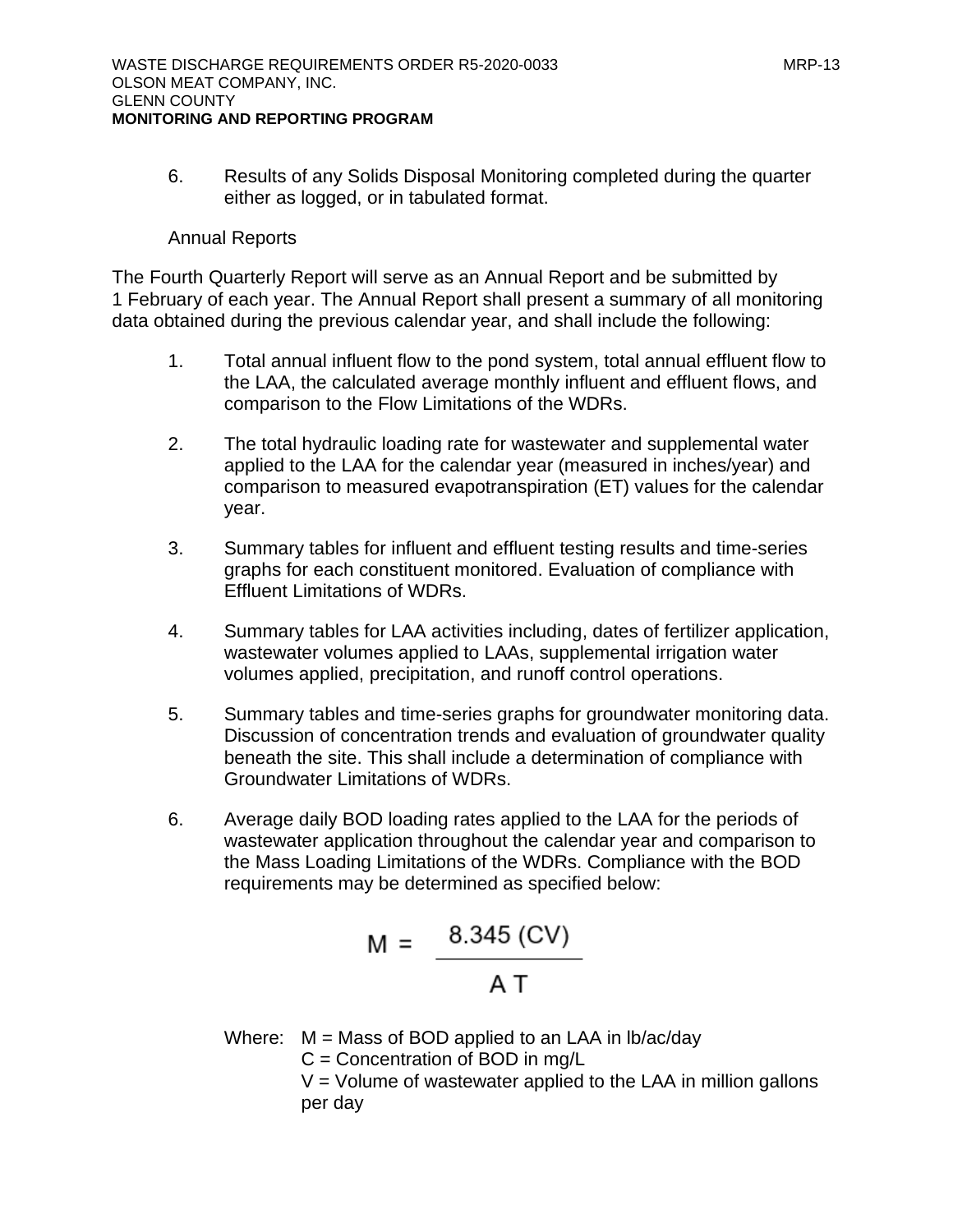- A = Area of the LAA in acres
- $T =$  Time in days when wastewater application occurred 8.345 = unit conversion factor (1,000,000 gallons times 3.7854 liters per gallon divided by 453,600 milligrams per pound)
- 7. The total nitrogen loading rate applied to the LAA for the calendar year with supporting data and calculations and comparison to crop nitrogen demand for the crops actually grown. The mass of total nitrogen applied to the LAA on an annual basis shall be calculated using the following formula:

$$
M = \frac{\sum (8.345 \times (C_i V_i) + M_x)}{A}
$$

Where:  $M =$  Mass of nitrogen applied to LAA in lb/ac/yr

- $\Sigma$  = Sum of all 12 months for the calendar year
	- 8.345 = unit conversion factor (1,000,000 gallons times 3.7854 liters per gallon divided by 453,600 milligrams per pound)
	- Ci = Concentration of total nitrogen for month *i* in mg/L based on average of the three most recent monitoring results
	- $V_i$  = Volume of wastewater applied to LAAs during calendar month *i* in million gallons
	- $M_x$  = Nitrogen mass from other sources (e.g. irrigation well water to be calculated using total volume applied for the calendar year and average of the three most recent monitoring results, livestock manure, fertilizer applied) in pounds A = Area of the LAA in acres
- 8. The flow-weighted annual average FDS concentration of the wastewater discharged to the LAAs and comparison to the Effluent Limitations of the WDRs. The flow weighted annual average FDS concentration shall be calculated using the following formula:

$$
C_{a} = \frac{\sum (C_{\text{p}i} \times (V_{\text{p}i} \times 3.785))}{\sum (V_{\text{p}i} \times 3.785)}
$$

- Where:  $C_a$  = Flow-weighted annual average FDS concentration in mg/L  $\Sigma$  = Sum of all 12 months for the calendar year
	- $C_{pi}$  = Monthly process wastewater FDS concentration for calendar month in mg/L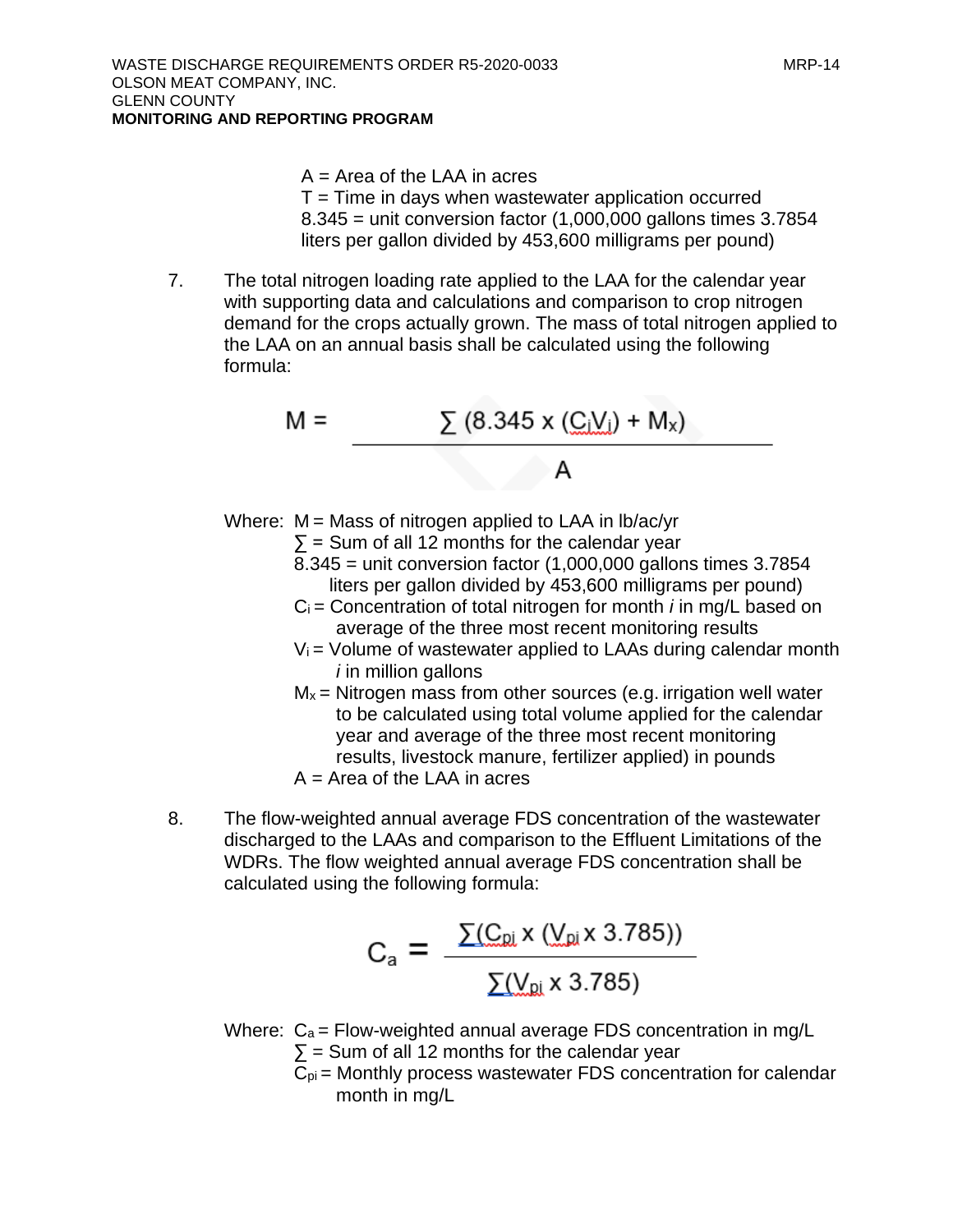- $V_{pi}$  = Volume of process wastewater applied to LAAs during calendar month in gallons 3.785 = Unit conversion (Liters to gallons)
- 9. An evaluation of the groundwater quality beneath the site and determination of compliance of the WDRs based on statistical analysis for each constituent monitored for each compliance well in accordance with the approved Groundwater Limitations Compliance Assessment Plan. Include all calculations and data input/analysis tables derived from use of statistical software, as applicable.
- 10. A narrative description of solids removal and disposal practices which includes total volumes for the calendar year.

Other Standard Reporting Requirements

<span id="page-60-0"></span>An evaluation of the performance of the pond treatment system and land application disposal system, including discussion of capacity issues, infiltration and inflow rates, nuisance conditions, and a forecast of the flows anticipated in the next year, as described in Standard Provision E.4

- 1. A discussion of compliance and the corrective actions taken, as well as any planned or proposed actions needed to bring the discharge into full compliance with the waste discharge requirements.
- 2. Monitoring equipment maintenance and calibration records, as described in Standard Provision C.4.
- 3. A statement of when the wastewater treatment system Operation and Maintenance Manual was last reviewed for adequacy and a description of any changes made during the year.
- 4. A discussion of any data gaps and potential deficiencies or redundancies in the monitoring system or reporting program.

A letter transmitting the self-monitoring reports shall accompany each report. The letter shall clearly indicate the submitting Discharger's name, facility or site name, county, monitoring period, and type of report (i.e., monthly, quarterly, or annual). The letter shall include a discussion of any requirement violations during the reporting period and actions taken or planned for correcting noted violations, such as operation or facility modifications. If the discharger has previously submitted a report describing corrective actions and/or a time schedule for implementing the corrective actions, reference to the previous correspondence will be satisfactory. Pursuant to the Standard Provisions and Reporting Requirements, the transmittal letter shall contain a statement by the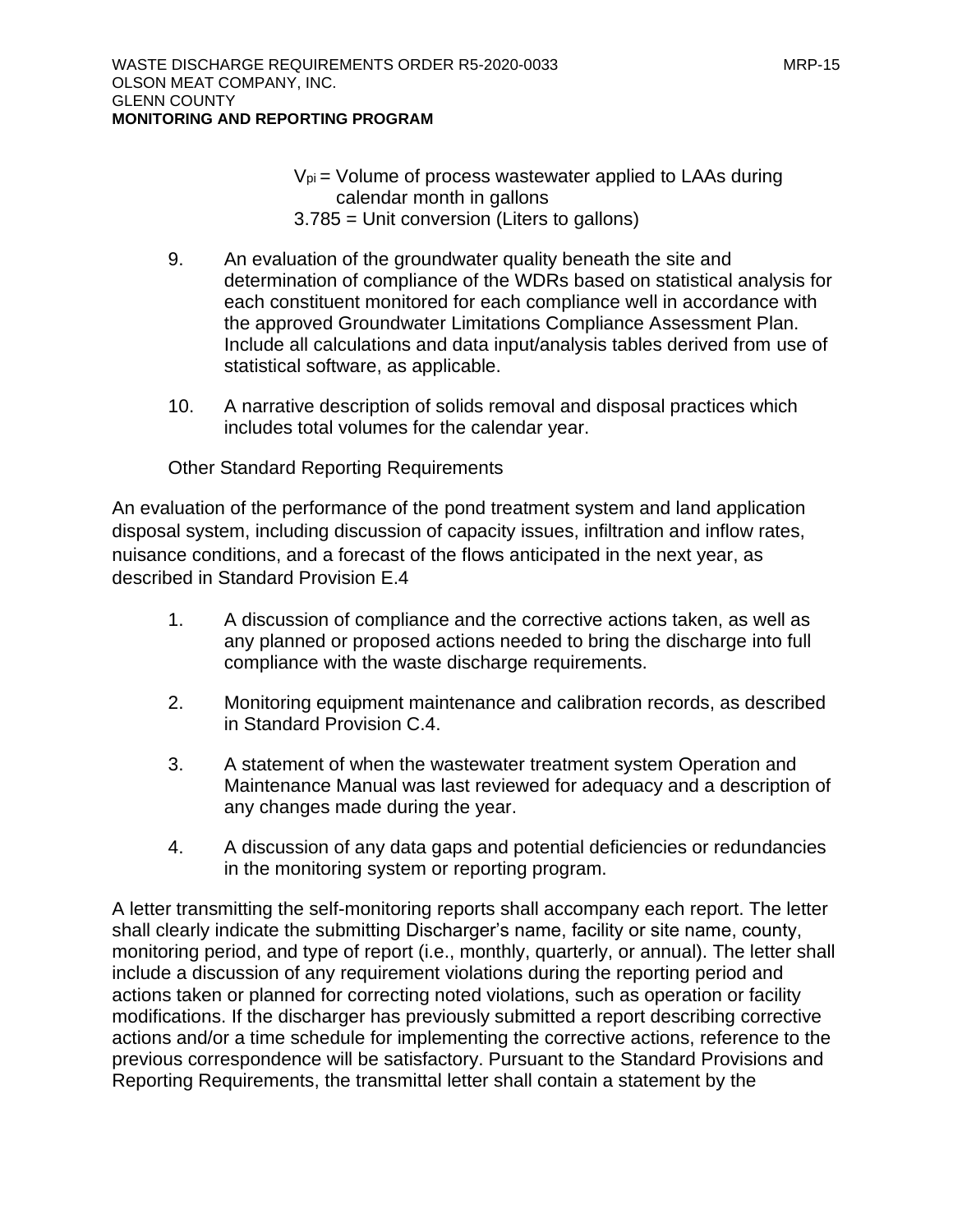Discharger or its authorized agent, under penalty of perjury, that to the best of the signer's knowledge, the report is true, accurate, and complete.

The Discharger shall implement the above monitoring program as of the date of this Order.

If, in the opinion of the Executive Officer, the Discharger fails to comply with the provisions of this Order, the Executive Officer may refer this matter to the Attorney General for judicial enforcement, may issue a complaint for administrative civil liability, or may take other enforcement actions. Failure to comply with this Order may result in the assessment of Administrative Civil Liability of up to \$10,000 per violation, per day, depending on the violation, pursuant to the Water Code, including sections 13268, 13350 and 13385. The Central Valley Water Board reserves its right to take any enforcement actions authorized by law.

Any person aggrieved by this Central Valley Water Board action may petition the State Water Board for review in accordance with Water Code section 13320 and California Code of Regulations, title 23, section 2050 et seq. The State Water Board must receive the petition by 5:00 p.m. on the 30th day after the date of this Order; if the 30th day falls on a Saturday, Sunday, or state holiday, the petition must be received by the State Water Board by 5:00 p.m. on the next business day. Copies of the law and regulations applicable to filing petitions are available on the Internet (at the address below) and will be provided upon request.

[Guidelines for filing petitions with the Central Valley Water Board](http://www.waterboards.ca.gov/public_notices/petitions/water_quality) (http://www.waterboards.ca.gov/public\_notices/petitions/water\_quality)

(Information Sheet begins on next page)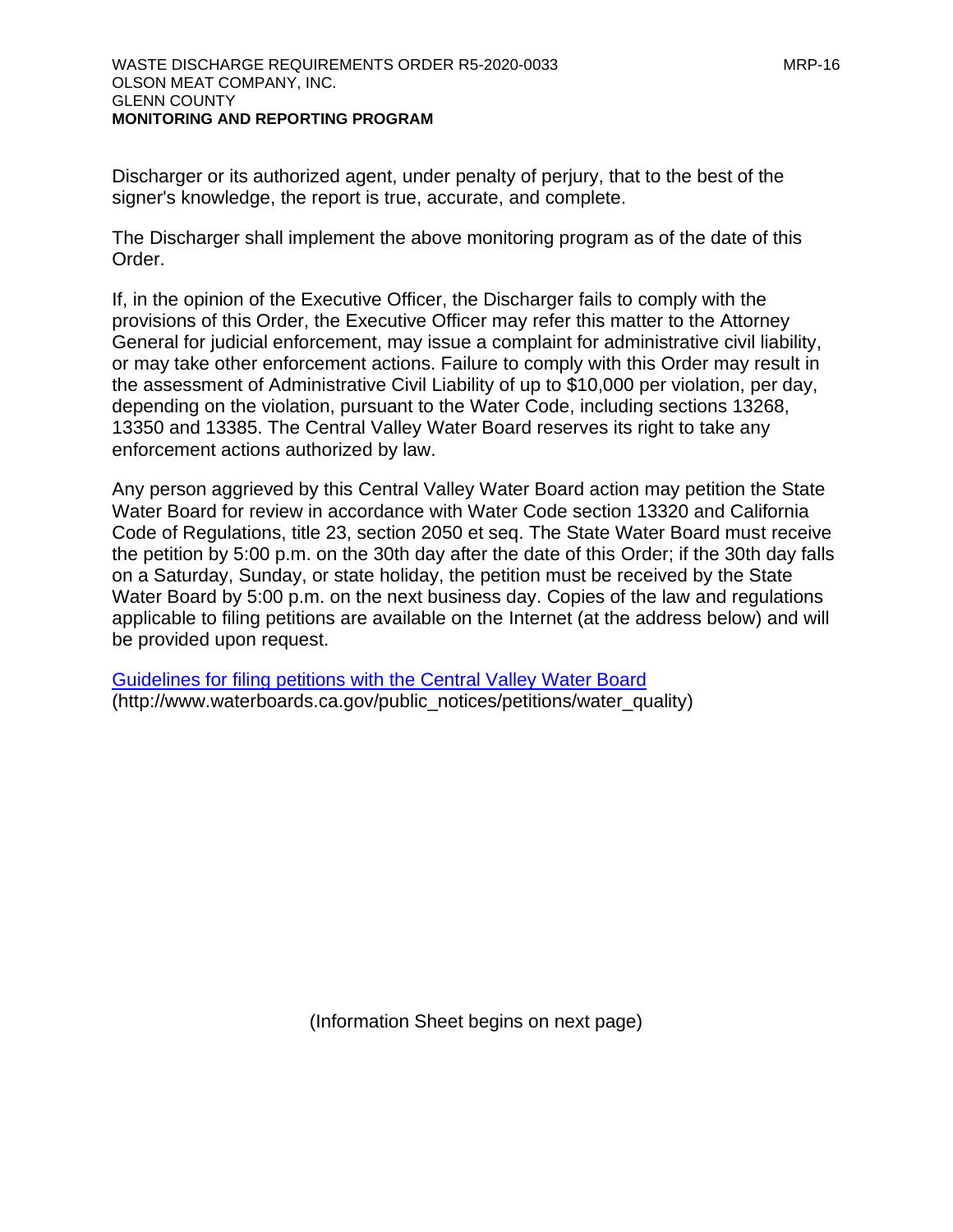### <span id="page-62-1"></span>CALIFORNIA REGIONAL WATER QUALITY CONTROL BOARD CENTRAL VALLEY REGION

### ORDER R5-2020-0033 WASTE DISCHARGER REQUIREMENTS FOR STEVE OLSON OLSON MEAT COMPANY, INC. GLENN COUNTY

### **INFORMATION SHEET**

### <span id="page-62-0"></span>**Background**

Olson Meat Company, Inc. (Discharger), a California corporation, operates a slaughterhouse and swine processing facility located at 7305 Cutler Avenue, Orland, Glenn County. This site is located on the south side of Cutler Avenue (County Road 4), north of Capay Avenue (County Road 7), on the west side of 5th Avenue (County Road S), east of 6th Avenue (County Road 202), within the area of Capay, in the unincorporated area of Glenn County, California, Latitude 39° 47' 17" and Longitude - 122° 6' 24", Foster Island 7.5-minute Quadrangle, T22N, R2W.

### **Facility Operations**

Swine are kept onsite for as short a time as possible in holding pens to provide a daily supply of animals for processing. The swine are killed in a carbon dioxide chamber and carcasses are bled out. Next carcasses are placed in a 3,500-gallon scald tank which is emptied daily and given a final rinse. Skin, hair, organs, and blood are collected and either sold, sent to a rendering facility, or disposed of at a licensed solid waste disposal facility.

All industrial process water enters floor drains and flows to concrete pits adjacent to the building. Federal regulations require carcass processing areas to be cleaned every eight hours to maintain sanitary conditions. Equipment walls and floors are rinsed and scrubbed with detergents and sanitizing agents, which include sodium carbonate, sodium chloride and calcium hypochlorite granules.

The facility operates six days a week and currently employs 100 people working in several shifts. The Facility's water source is the supply well, which is equipped with a flow meter and treated with potassium chloride as a water softening agent. Water from the supply well also serves an onsite residence and facility restrooms, showers and laundry. Domestic wastewater discharges to three onsite septic-leach field systems regulated by Glenn County Department of Environmental Health.

Wastewater collected in the concrete pits is pumped manually to a series of eleven shallow groundwater ponds, connected by gravity flow. Ponds 1 through 10 are roughly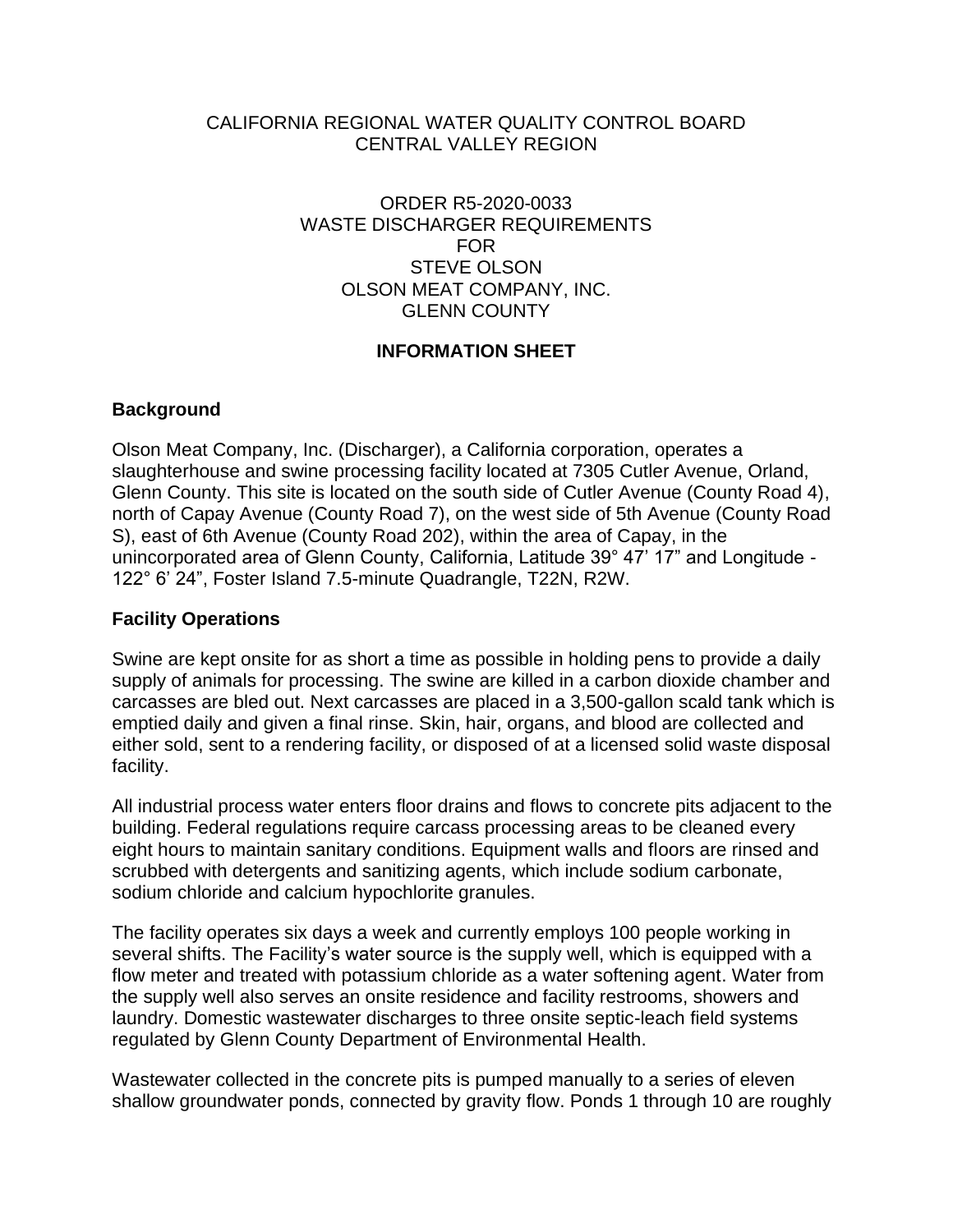four feet deep and Pond 11 is seven feet deep. Ponds 2 through 5 are equipped with bubblers to promote mixing and aeration. Partially treated wastewater in Pond 11 is pumped to a land application area, divided into three zones totaling approximately 25 acres. Water from an irrigation well is blended to meet crop needs for the Bermuda grass, Rye grass and clover mixed pasture. Between 70 and 100 cattle graze the area and provided supplemental feed as needed.

### **Solids Disposal**

Skin, hair, organs and blood are collected and either sold, sent to a rendering plant, or disposed of at a Class III solid waste disposal facility. A sloped screen separator was installed in March 2017 to remove wastewater solids from the concrete pits and stockpile them on a concrete pad for removal by a third-party vendor.

### **Groundwater Conditions**

Regional groundwater in the area is encountered between 15 and 40 feet below ground surface (bgs) in spring and between 55 and 65 feet bgs in fall; groundwater flows eastward towards the Sacramento River, according to Department of Water Resources, Groundwater Information Center Interactive Map Application (Spring 2013-Fall 2018).

The groundwater-monitoring network at the Facility consists of three shallow monitoring wells. Wells MW-1 and MW-3 are located within 25 feet of pond berms where groundwater levels may be affected by local groundwater mounding from pond infiltration. Well MW-2 is located east of Pond 3 and north of Pond 9, adjacent to the LAA Zone C. Prior to monitoring well installation the Central Valley Water Board generally recommended one upgradient (background) well and at least two downgradient wells, however the Discharger did not consult the Central Valley Water Board regarding the well placement in December 2011. Available data do not provide adequate background groundwater quality characterization, as is required in this Order. Therefore, this Order requires installation of additional groundwater monitoring wells.

Groundwater data from all three monitoring wells exceeded the Primary MCL for nitratenitrogen (10 mg/L) at the time of installation. Nitrate concentrations in December 2011 ranged from 14 to 16 mg/L and concentration trends have increased steadily; 2019 concentrations range from 22 to 25 mg/L. Also of concern is Total Kjeldahl Nitrogen (TKN); TKN was detected in all three wells in 2011 at 0.25 mg/L and has occasionally exceeded 10 mg/L in wells MW-1 and MW-2. Normally TKN is not detected in groundwater because naturally occurring nitrification and denitrification processes convert nitrogen to nitrate-nitrogen, which is commonly detected and persistent in groundwater.

Concentration trends for nitrate as nitrogen, electrical conductivity and total dissolved solids show increasing concentrations; exceedances of Water Quality Objectives for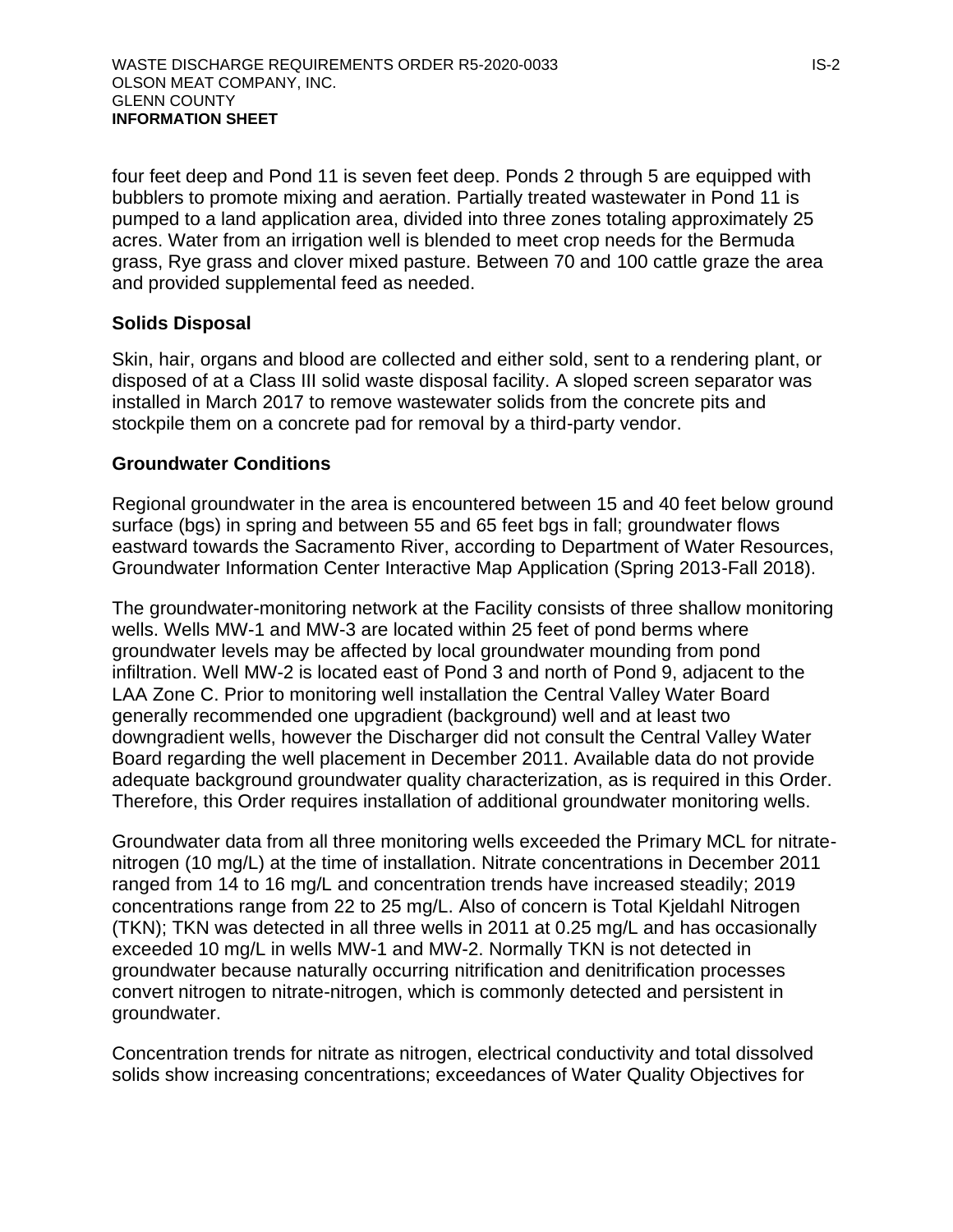Total Dissolved Solids (TDS) concentrations in groundwater have been observed in all three wells since December 2016.

Groundwater quality may be impacted by general largescale agricultural practices in the region. Determining background shallow groundwater quality and whether the Discharger is contributing to increasing salt and nitrogen concentrations in groundwater are concerns which require further studies which are addressed in this Order.

### **Compliance History**

The Discharger commenced operation at the Facility in 2002 for pork production. At that time, the Discharger installed an eleven-pond wastewater settling /treatment system and usage of wastewater for irrigation. In 2009 the Discharger contacted Glenn County Planning and Public Works regarding a facility expansion. Glenn County required the Discharger to expand the onsite leach field, designed for 10 employees but serving 35, and to contact the U.S. Department of Agriculture, the Division of Drinking Water and the Central Valley Regional Water Quality Control Board (Central Valley Water Board) to assess needs for additional regulatory coverage.

On 2 August 2010 the Discharger submitted a Report of Waste Discharge (ROWD) and on 31 May 2013 the Central Valley Water Board adopted Waste Discharge Requirements (WDRs) Order R5-2013-0066. Based on estimated wastewater application rates of 10,630 gallons per day and 258 operating days per year, the WDRs limited annual wastewater application to land at 2.8 million gallons (MG). The first flow meter was installed in October 2013; and showed an average wastewater discharge rate of 17,673 gallons per day over a six-week period to the land application area.

On 28 December 2015 the Central Valley Water Board issued a Notice of Violation for effluent flow exceedances, nitrogen loading exceedances, pond berm maintenance requirements and failure to submit technical reports required in the WDRs. On 16 February 2016 the Discharger responded to the flow exceedance problem by proposing a Report of Waste Discharge application for updated WDRs in May 2016.

On 6 December 2016 the Discharger submitted an Amended Soil Investigation and Crop Management Plan (Amended SICMP) and an Amended Wastewater Nutrient Management Plan (Amended WMNP) to satisfy requirements of the WDRs. Both the Amended SICMP and the Amended WNMP reported that nitrogen loading to the land application area exceeds crop uptake, but also claim that grazing cattle take up additional nitrogen to compensate for all nitrogen loading. These reports rely on textbook values; this Order includes a Provision for a Land Application Assessment to evaluate nutrient management planning for the land application area.

On 23 December 2016 the Discharger submitted a Salinity Evaluation and Minimization Plan (SEMP) which provided control measures and estimated costs for options to reduce the salinity of the discharge. The measures identified were removing blood from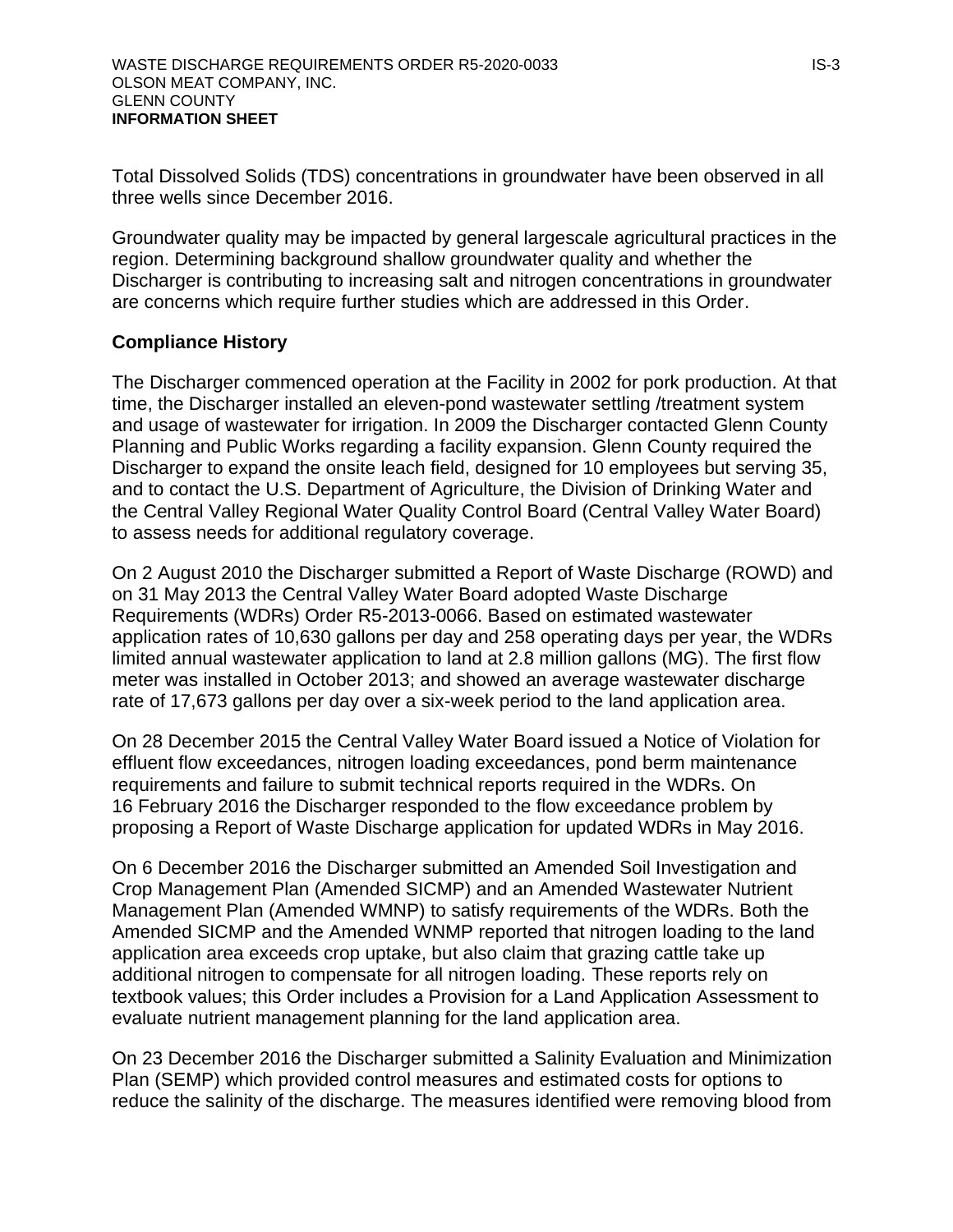the wastewater stream, removing sludge from the ponds and lining all the ponds, improving treatment with reverse osmosis, and trucking wastewater to an offsite disposal facility. The SEMP reported the removal of blood as the most economically viable alternative and proposed implementation following the issuance of new WDRs.

In November 2017 the Discharger submitted a Solids Handling and Management Plan and a Compliance Schedule for Groundwater Limitations and Title 27 Exemption Analysis. These reports were required by current WDRs; the Discharger included proposals for the following potential improvements: blood removal from the waste stream, continued solids removal prior to pond system disposal, removing sludge from the pond system, aerating ponds, and increasing pond storage volume.

The Discharger submitted a Report of Waste Discharge (ROWD) dated 10 May 2017. The Central Valley Water Board reviewed that report and requested additional information. A revised report was received 1 November 2017 and additional information was reported on 1 February 2019 and 23 October 2019. According to 2017 and 2019 ROWD submittals, the Discharger operates 313 days a year, with an annual discharge of up to 9.4 million gallons to the pond system, 5.8 million gallons of which are applied to land as irrigation. Over irrigation of the land application area has historically resulted in unauthorized offsite discharges to storm water drainages.

#### **Treatment Technology and Control**

The Discharger provides treatment and control of the discharge that incorporates:

- 1. Minimizing animal holding time and feeding prior to slaughter.
- 2. Catchment of approximately 60 percent of the blood for resale.
- 3. Solids removal from wastewater in the concrete collection pits using a sloped screen separator prior to discharge to Pond 1.
- 4. Processing of wastewater through an eleven-pond treatment system. Ponds 2 through 5 are equipped with bubblers to provide additional aeration and mixing to facilitate aerobic treatment processes.
- 5. Flood irrigating with partially treated effluent from Pond 11.
- 6. Routing roof gutter drainage and parking lot runoff to roadside drainages.
- 7. Blending of wastewater with irrigation water as needed to meet the agronomic requirements for crop growth.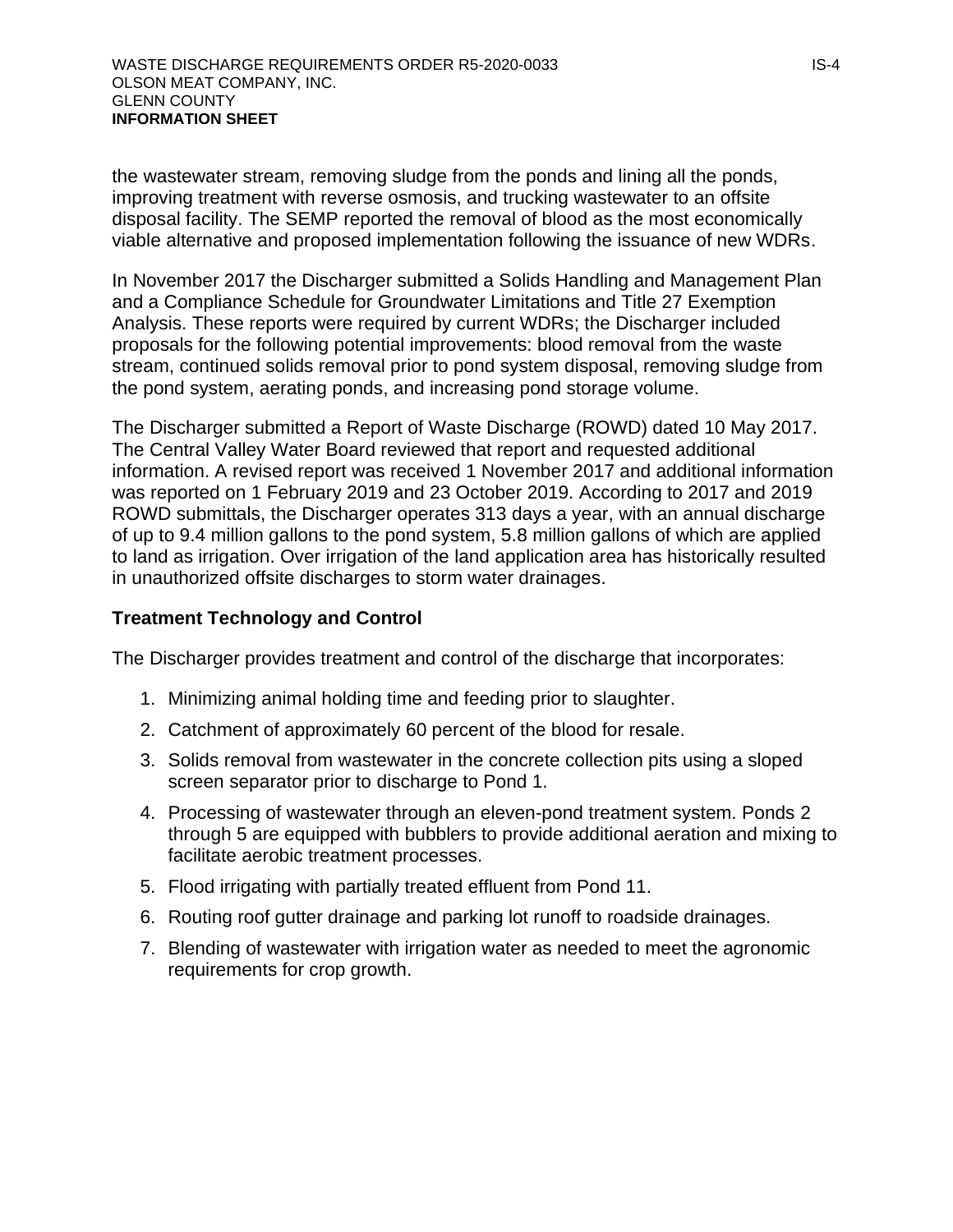### **Title 27**

The Facility's discharge of wastewater is conditionally exempt from the requirements of Title 27 of the California Code of Regulations. This Order requires the Discharger to continue to confirm that the discharge complies with applicable water quality objectives.

### **Order Terms and Conditions**

Discharge Prohibitions, Effluent Limitations, Discharge Specifications, and Provisions

The Order prohibits discharge to surface waters and water drainage courses. The Order sets an annual flow limit to the pond treatment system at 6.4 MG and annual discharges to the land application area at 5.4 MG. These annual limits are supported by a water balance in the November 2017 ROWD. This Order requests an updated water balance to provide an updated pond system design capacity and determine if improvements are necessary to meet the Facility's desired operational needs.

This Order permits land application of wastewater to unsaturated soils but does not allow wastewater discharges from the LAA. The Order prescribes that the application of waste constituents to the land application area shall be at reasonable agronomic rates to preclude creation of a nuisance or degradation of groundwater, considering the crop, soil, climate, and irrigation management system. This Order requires a Land Application Assessment to evaluate hydraulic and nutrient loading with respect to irrigation and crop uptake needs.

### **Monitoring Requirements**

Water Code section 13267 authorizes the Central Valley Water Board to require monitoring and technical reports as necessary to investigate the impact of a waste discharge on waters of the State. The monitoring requirements are being imposed to ensure that the Discharger complied with the permit conditions. Water Code section 13268 authorizes the assessment of administrative civil liability for failing to submit monitoring reports required pursuant to Water Code section 13267.

The Order includes wastewater monitoring requirements, supply water monitoring, irrigation supply monitoring, land application area monitoring, and solids monitoring.

### **Salt and Nitrate Control Regulatory Program**

As part of the Central Valley Salinity Alternatives for Long-Term Sustainability (CV-SALTS) initiative, the Central Valley Water Board adopted Basin Plan amendments (Resolution R5-2018-0034) incorporating new programs for addressing ongoing salt and nitrate accumulation in the Central Valley at its 31 May 2018 Board Meeting. On 16 October 2019, the State Water Resources Control Board adopted Resolution No. 2019-0057 approving the Central Valley Water Board Basin Plan amendments and